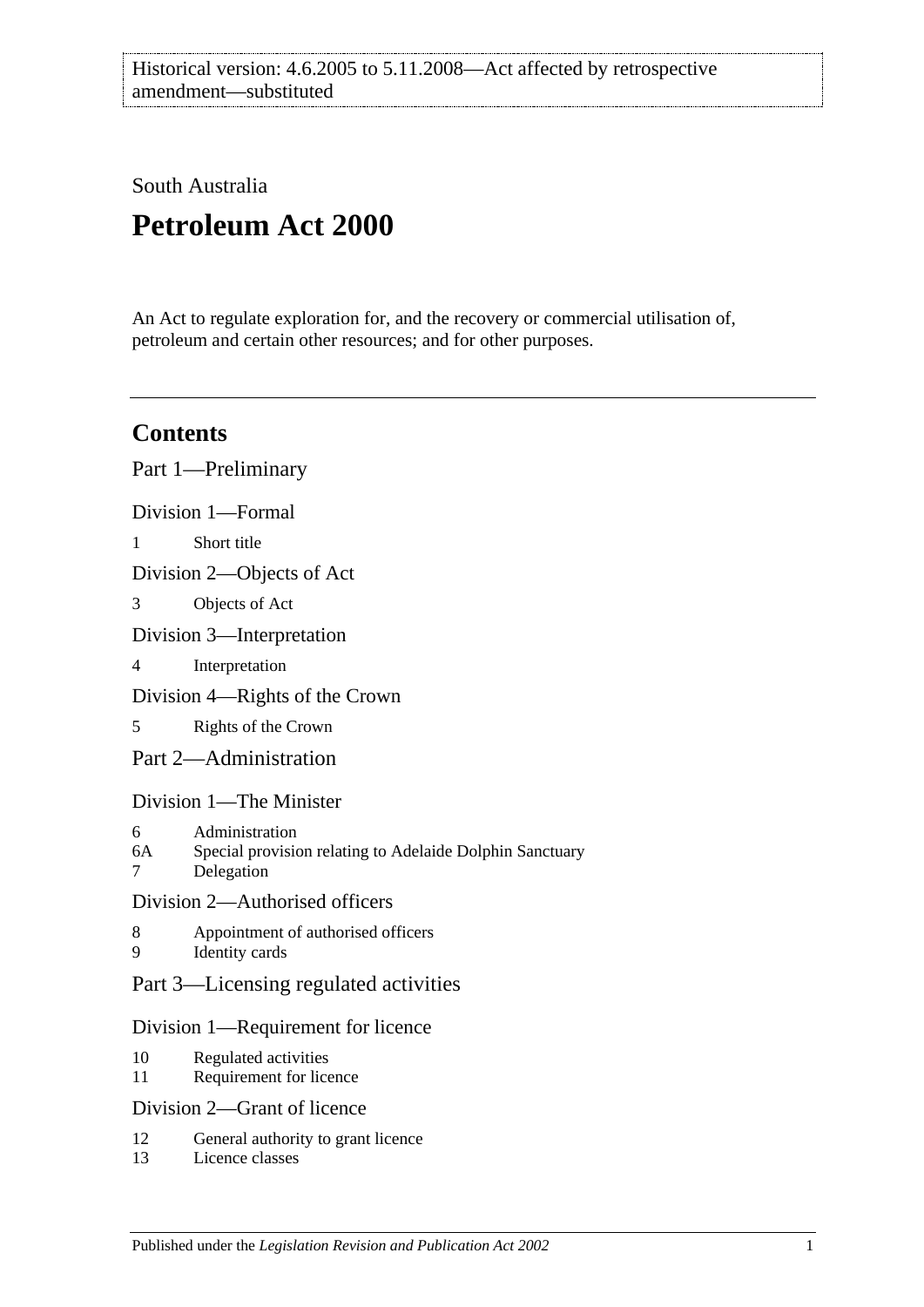#### [Division 3—Preliminary survey licence](#page-13-1)

- [Preliminary survey licence](#page-13-2)<br>15 Term of preliminary survey
- [Term of preliminary survey licence](#page-13-3)
- [Part 4—Exploration](#page-13-4)

#### [Division 1—Designation of highly prospective regions](#page-13-5)

[Designation of highly prospective regions](#page-13-6)

#### [Division 2—Speculative survey](#page-14-0)

- [Speculative survey licence](#page-14-1)
- [Area of speculative survey licence](#page-14-2)
- [Term of speculative survey licence](#page-14-3)
- [Consultation preceding grant or renewal of speculative survey licence](#page-14-4)

#### [Division 3—Exploration licence](#page-14-5)

- [Exploration licence](#page-14-6)
- [Call for tenders](#page-15-0)
- [Criteria to be considered for granting exploration licence](#page-15-1)
- [Areas for which licence may be granted](#page-15-2)
- [Work program to be carried out by exploration licensee](#page-16-0)
- [Term and renewal of exploration licence](#page-16-1)
- [Production of regulated resource under exploration licence](#page-17-0)

#### [Part 5—Retention](#page-17-1)

- [Nature and purpose of retention licence](#page-17-2)<br>29 Retention licence
- [Retention licence](#page-17-3)
- [Grant of retention licence](#page-17-4)
- [Area of retention licence](#page-18-0)
- [Term of retention licence](#page-18-1)
- [Work program to be carried out by retention licensee](#page-18-2)

## [Part 6—Production](#page-18-3)

- [Production licence](#page-18-4)
- [Grant of production licence](#page-19-0)
- [Power to require holder of exploration licence or retention licence to apply for production](#page-19-1)  [licence](#page-19-1)
- [Area of production licence](#page-20-0)
- [Work program to be carried out by production licensee](#page-20-1)
- [Requirement to proceed with production](#page-20-2)
- [Term of production licence](#page-21-0)
- [Cancellation or conversion of production licence where commercially productive](#page-21-1)  [operations are](#page-21-1) in abeyance
- [Unitisation of production](#page-21-2)

#### [Part 7—Royalty](#page-21-3)

- [Royalty on regulated resources](#page-21-4)
- [Penalty for late payment](#page-23-0)
- [Recovery of royalty](#page-23-1)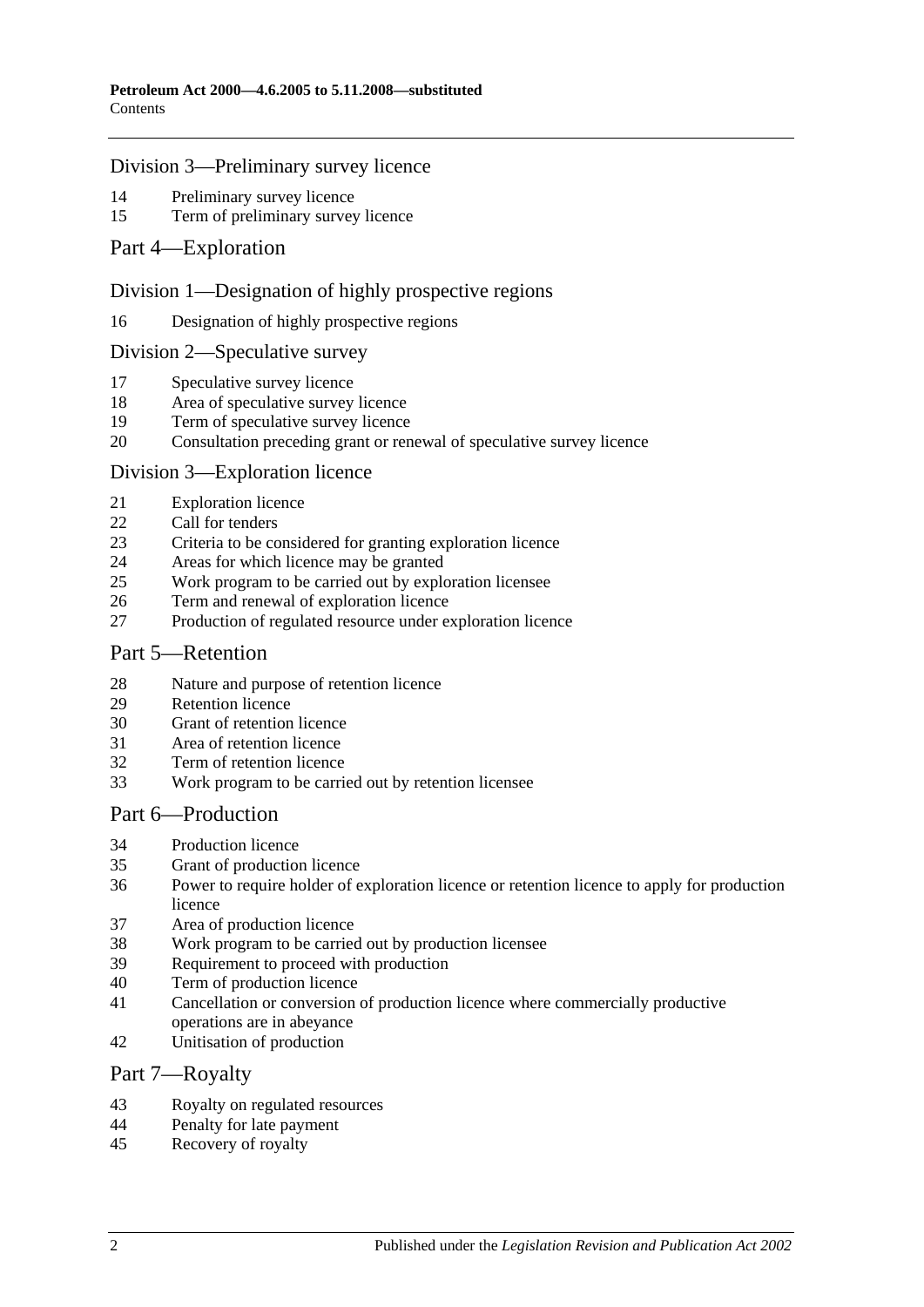## [Part 8—Transmission pipelines](#page-23-2)

[Division 1—Pipeline licence](#page-23-3)

- [Rights conferred by pipeline licence](#page-23-4)
- [Term and renewal of pipeline licence](#page-23-5)
- [Alteration of pipeline](#page-24-0)

#### [Division 2—Access to pipeline](#page-24-1)

[Ministerial power to require access to pipeline](#page-24-2)

#### [Division 3—Special provisions about pipelines](#page-24-3)

- [Acquisition of land by holder of pipeline licence](#page-24-4)
- [Pipeline easements](#page-25-0)
- [Compulsory acquisition of land for pipeline](#page-25-1)
- [Pipeline to be chattel](#page-25-2)
- [Inseparability of dealings with pipeline and pipeline land](#page-25-3)
- [Resumption of pipeline](#page-25-4)

#### [Part 9—Associated facilities](#page-26-0)

- [Associated facilities licence](#page-26-1)
- [Area of associated facilities licence](#page-27-0)
- [Term of associated facilities licence](#page-27-1)
- [Relationship with other licences](#page-27-2)

#### [Part 10—Entry to and use of land](#page-28-0)

- [Right of entry to land](#page-28-1)
- [Notice of entry on land](#page-28-2)
- [Disputed entry](#page-28-3)
- [Landowner's right to compensation](#page-29-0)
- [Right to require acquisition of land](#page-29-1)

#### [Part 11—General provisions about licences](#page-29-2)

#### [Division 1—General provision about applications](#page-29-3)

- [Application for licence](#page-29-4)
- [Preconditions of grant or renewal of licence](#page-30-0)

#### [Division 2—Extent of licence exclusivity](#page-31-0)

- [Application of Division](#page-31-1)
- [Extent to which same area may be subject to different licences](#page-31-2)
- [Grant of compatible licence to area already under licence](#page-31-3)
- [Interrelationship between rights of licensees under compatible licences](#page-31-4)
- [Excision of licence areas](#page-31-5)

#### [Division 3—Licence conditions](#page-32-0)

- [Mandatory conditions](#page-32-1)
- [Mandatory condition as to use of information etc](#page-32-2)
- [Classification of activities to be conducted under licence](#page-32-3)
- [Mandatory condition about resources required for compliance with environmental](#page-32-4)  [obligations](#page-32-4)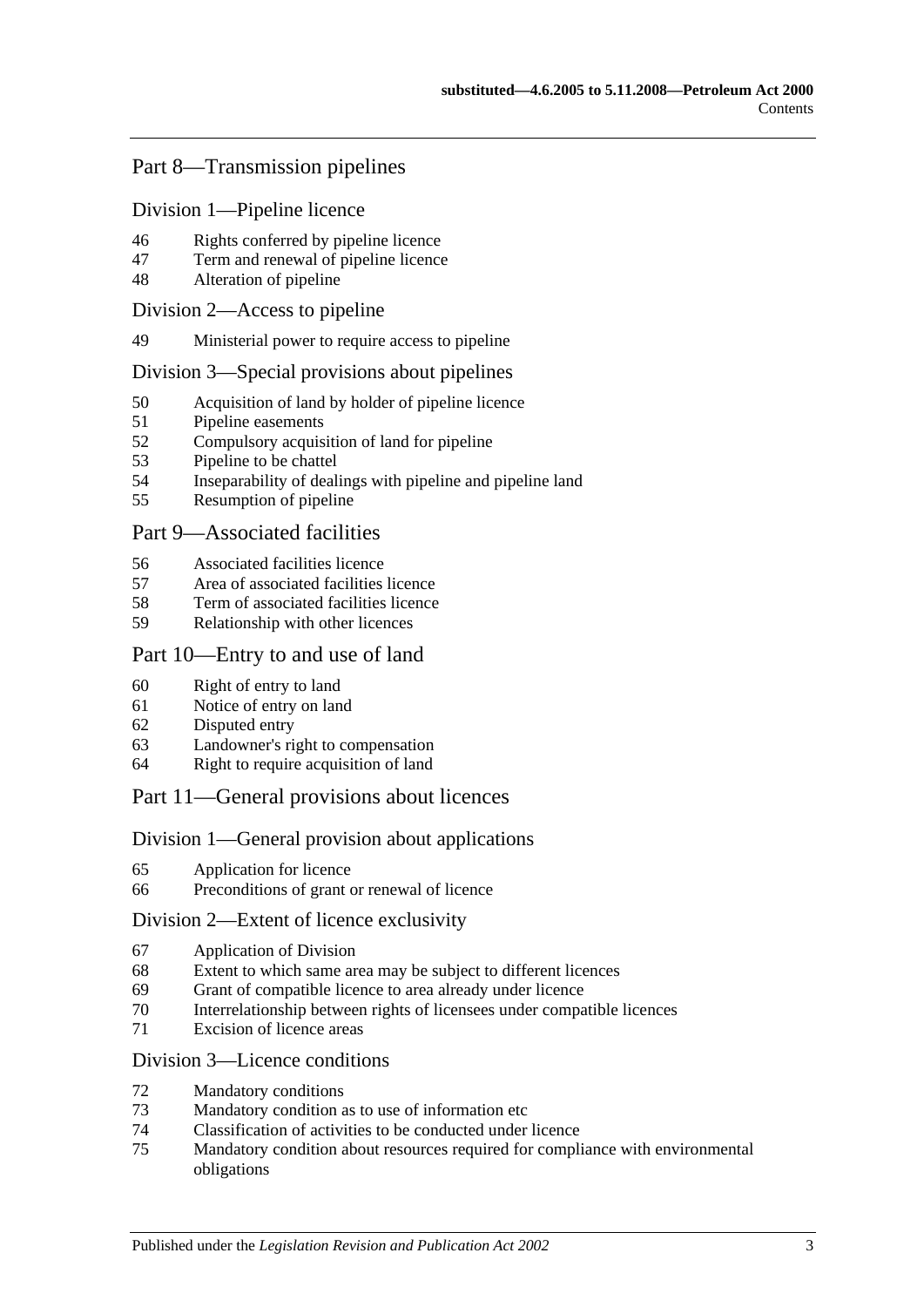- 76 [Discretionary conditions](#page-33-0)
- 77 [Non-compliance with licence conditions](#page-33-1)
- [Division 4—Annual fees](#page-33-2)
- 78 [Annual fees](#page-33-3)
- [Division 5—Reservoir access](#page-33-4)
- 79 [Access to natural reservoir](#page-33-5)
- [Division 6—Grant, resumption etc of land](#page-34-0)
- 80 [Grant, resumption etc of Crown and pastoral land](#page-34-1)
- [Division 7—Multiple licensees](#page-35-0)
- 81 [Multiple licensees](#page-35-1)
- [Division 8—Consolidation and division of licence areas etc](#page-35-2)
- 82 [Consolidation of licence areas](#page-35-3)
- 83 [Division of licence areas](#page-35-4)

#### [Division 9—Record keeping and reporting requirements](#page-36-0)

- 84 [Records to be kept by licensee](#page-36-1)
- 85 [Reporting of certain incidents](#page-36-2)
- 86 [Information to be provided by licensee](#page-36-3)

#### [Division 10—General requirements for operations](#page-37-0)

87 [Activities to be carried out with due care and in accordance with good industry practice](#page-37-1)

#### [Division 11—Minister's power to carry out work](#page-37-2)

88 [Ministerial direction](#page-37-3)

#### [Division 12—Surrender, suspension or cancellation of licence](#page-38-0)

- 89 [Surrender](#page-38-1)
- 90 [Suspension of licence by agreement](#page-38-2)
- 91 [Disciplinary power to suspend or cancel licence](#page-38-3)

#### [Division 13—Notice of grant etc of licence](#page-39-0)

92 [Notice to be published in Gazette](#page-39-1)

#### [Division 14—Interference with regulated activities](#page-39-2)

93 [Obligation not to interfere with regulated activities](#page-39-3)

#### [Division 15—Safety net](#page-39-4)

94 [Safety net](#page-39-5)

#### [Part 12—Environment protection](#page-39-6)

#### [Division 1—Objects](#page-39-7)

95 [Objects](#page-39-8)

#### [Division 2—Environmental prerequisites](#page-40-0)

96 [Pre-conditions of regulated activities](#page-40-1)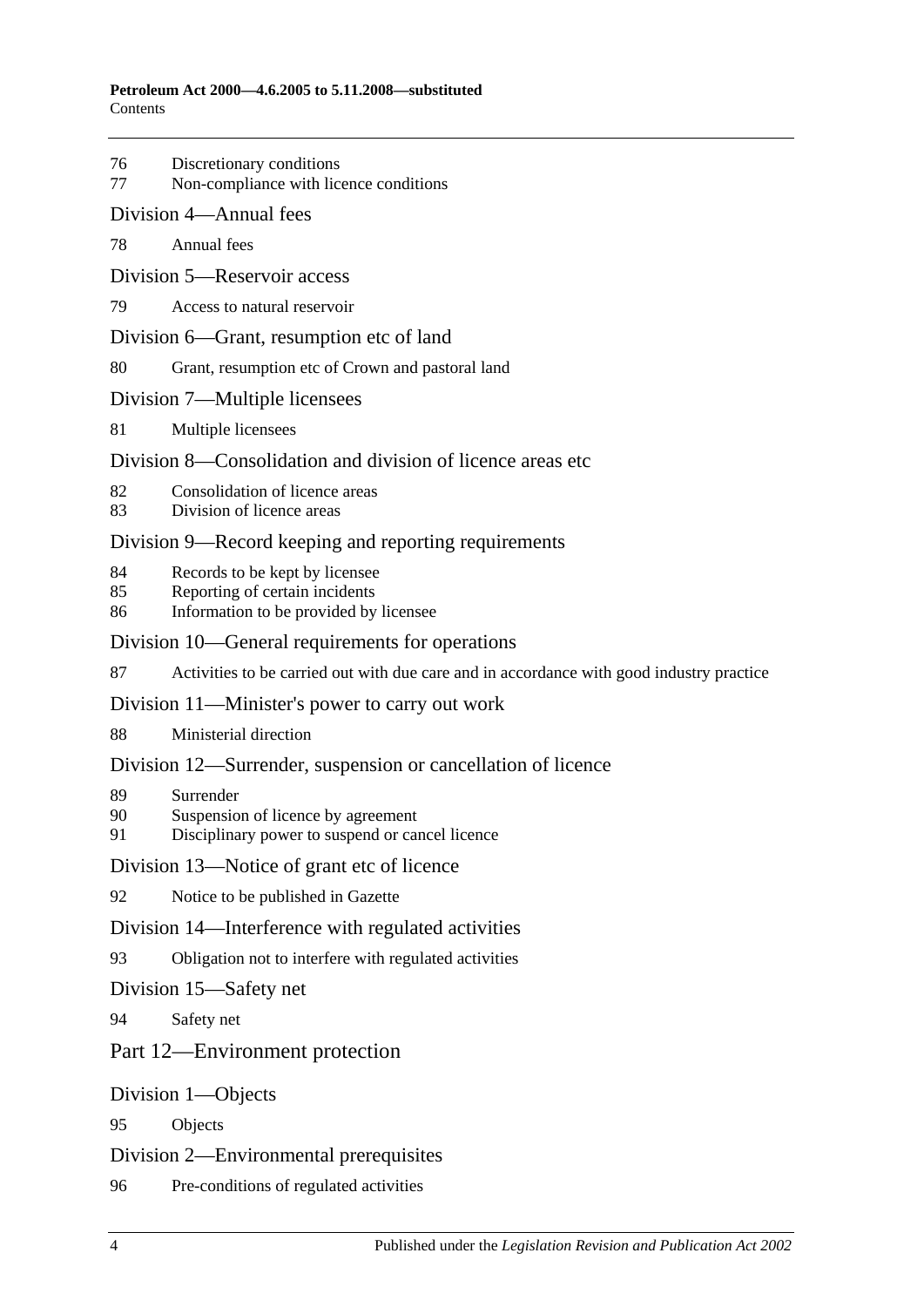[Division 3—Environmental impact report and classification of regulated activities](#page-40-2)

- [Environmental impact report](#page-40-3)
- [Classification of regulated activities](#page-40-4)

#### [Division 4—Statements of environmental objectives](#page-41-0)

- [Preparation of statement of environmental objectives](#page-41-1)
- [Content of a statement of environmental objectives](#page-41-2)
- [Approval of statement of environmental objectives for low impact activities](#page-42-0)
- [Statement of environmental objectives for medium impact activities](#page-42-1)
- [Statement of environmental objectives for high impact activities](#page-43-0)
- 103A [Murray-Darling Basin](#page-43-1)
- 103B [Adelaide Dolphin Sanctuary](#page-43-2)
- [Commencement of statement of environmental objectives](#page-43-3)<br>105 Enforcement of requirements etc of statement of environm
- [Enforcement of requirements etc of statement of environmental objectives](#page-44-0)

#### [Division 5—The environmental register](#page-44-1)

- [Environmental register](#page-44-2)
- [Environmental register to be available for inspection](#page-44-3)

#### [Division 6—General provisions for environmental protection](#page-45-0)

- [Power to direct licensee to take action to prevent or minimise environmental damage](#page-45-1)
- [Power to direct rehabilitation of land](#page-45-2)
- [Application for review of environmental direction](#page-46-0)
- [Liability for damage caused by authorised activities](#page-46-1)

## [Part 13—Registrable dealings](#page-46-2)

#### [Division 1—Registrable dealings](#page-46-3)

- [Registrable dealings](#page-46-4)
- [Requirement for approval and registration of registrable dealings](#page-46-5)
- [Application for approval](#page-47-0)

#### [Division 2—The public register](#page-47-1)

- [Public register](#page-47-2)
- [Public register to be available for inspection](#page-47-3)

#### [Division 3—The commercial register](#page-48-0)

- [Commercial register](#page-48-1)
- [Authority to search register](#page-48-2)

## [Part 14—Investigation and enforcement](#page-48-3)

- [Authorised investigations](#page-48-4)
- [Powers of entry and inspection](#page-48-5)
- [Power to gather information](#page-49-0)
- [Production of records](#page-49-1)
- [Publication of result of investigation](#page-50-0)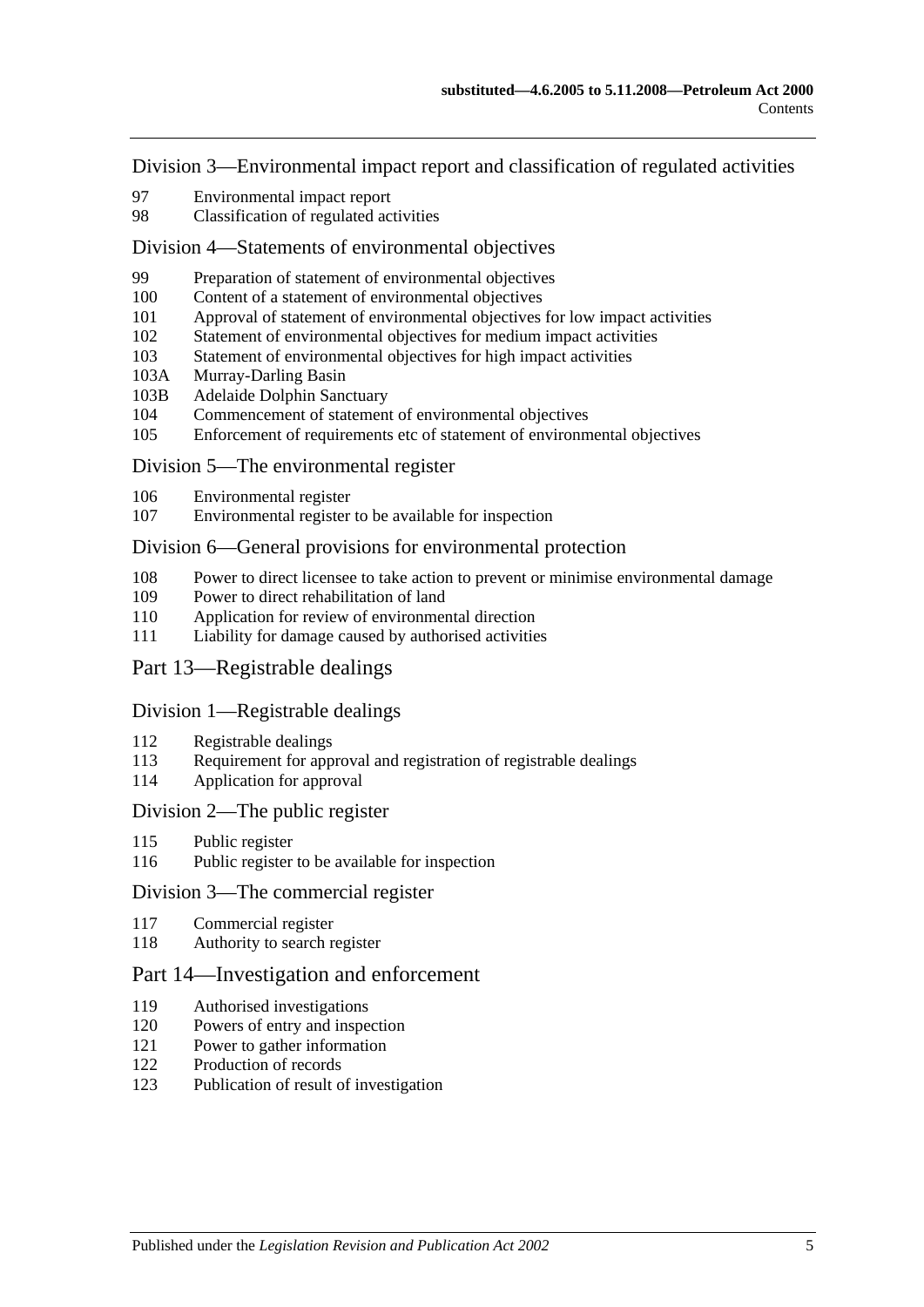## [Part 15—Reconsideration and appeal](#page-50-1)

#### [Division 1—Application of this Part](#page-50-2)

[Decisions etc subject to review and appeal](#page-50-3)

#### [Division 2—Reconsideration](#page-50-4)

- [Application for reconsideration](#page-50-5)
- [Constitution of advisory committee](#page-51-0)
- [Minister's decision on application for reconsideration](#page-51-1)

#### [Division 3—Appeal](#page-51-2)

[Right of appeal](#page-51-3)

#### [Part 16—Miscellaneous](#page-51-4)

- [Giving of notices](#page-51-5)
- [Verification of information](#page-52-0)
- 130A [Avoidance of duplication of procedures etc](#page-52-1)
- [Saving of powers with respect to Crown land etc](#page-54-0)
- [Immunity from liability](#page-54-1)
- [Proof of administrative acts](#page-54-2)
- [Extension of time limits](#page-54-3)
- [Secrecy](#page-54-4)
- [Administrative penalties](#page-55-0)
- Preservation of rights under *[Cooper Basin \(Ratification\) Act](#page-55-1) 1975*
- [Regulations](#page-55-2)

## [Schedule—Transitional provisions](#page-56-0)

- [Continuation of licences](#page-56-1)
- [Preservation of operation of the repealed Act for certain purposes](#page-56-2)
- [Limitation on certain rights](#page-56-3)
- [Environmental assessments](#page-57-0)
- [Statements of environmental objectives](#page-57-1)
- [Presumptive classification of activities](#page-57-2)
- [Non-application of certain provisions to certain pipelines](#page-57-3)

## [Legislative history](#page-58-0)

## <span id="page-5-0"></span>**The Parliament of South Australia enacts as follows:**

## <span id="page-5-1"></span>**Part 1—Preliminary**

## **Division 1—Formal**

#### <span id="page-5-2"></span>**1—Short title**

This Act may be cited as the *Petroleum Act 2000*.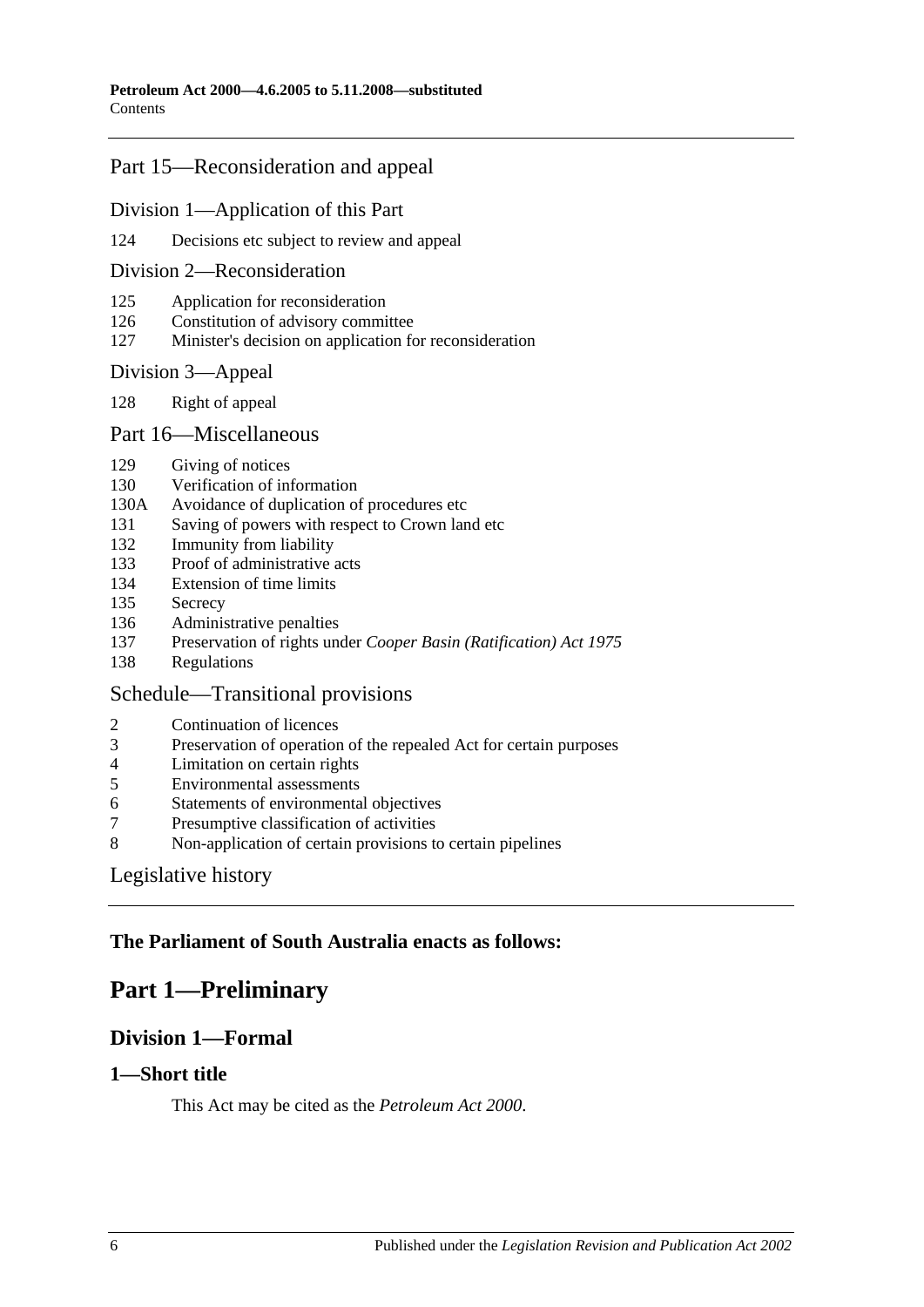## <span id="page-6-0"></span>**Division 2—Objects of Act**

#### <span id="page-6-1"></span>**3—Objects of Act**

The objects of this Act are—

- (a) to create an effective, efficient and flexible regulatory system for the industries involving exploration for, and the recovery or commercial utilisation of, petroleum and other resources to which this Act applies; and
- (b) to encourage and maintain an appropriate level of competition in exploration for and production of petroleum and other resources to which this Act applies; and
- (c) to create an effective, efficient and flexible regulatory system for the construction and operation of transmission pipelines for transporting petroleum and other substances to which this Act applies; and
- (d) to minimise environmental damage from the activities involved in—
	- (i) exploration for, or the recovery or commercial utilisation of, petroleum and other resources to which this Act applies; and
	- (ii) the construction or operation of transmission pipelines for transporting petroleum and other substances to which this Act applies; and
- (e) to establish appropriate consultative processes involving people directly affected by regulated activities and the public generally; and
- (f) to ensure as far as reasonably practicable security of supply for users of natural gas; and
- (g) to protect the public from risks inherent in regulated activities.

## <span id="page-6-2"></span>**Division 3—Interpretation**

#### <span id="page-6-3"></span>**4—Interpretation**

(1) In this Act, unless the contrary intention appears—

*Adelaide Dolphin Sanctuary* has the same meaning as in the *[Adelaide Dolphin](http://www.legislation.sa.gov.au/index.aspx?action=legref&type=act&legtitle=Adelaide%20Dolphin%20Sanctuary%20Act%202005)  [Sanctuary Act](http://www.legislation.sa.gov.au/index.aspx?action=legref&type=act&legtitle=Adelaide%20Dolphin%20Sanctuary%20Act%202005) 2005*;

*administrative penalty*—See [section](#page-55-0) 136;

*approved form* means a form approved by the Minister;

*associated facilities*—See [section](#page-26-2) 56(2);

*authorised activity* means a regulated activity authorised by a licence;

*authorised officer* means a person authorised in writing by the Minister to exercise the powers of an authorised officer under this Act;

*business day* means any day except a Saturday, Sunday or public holiday;

*contravention* includes non-compliance;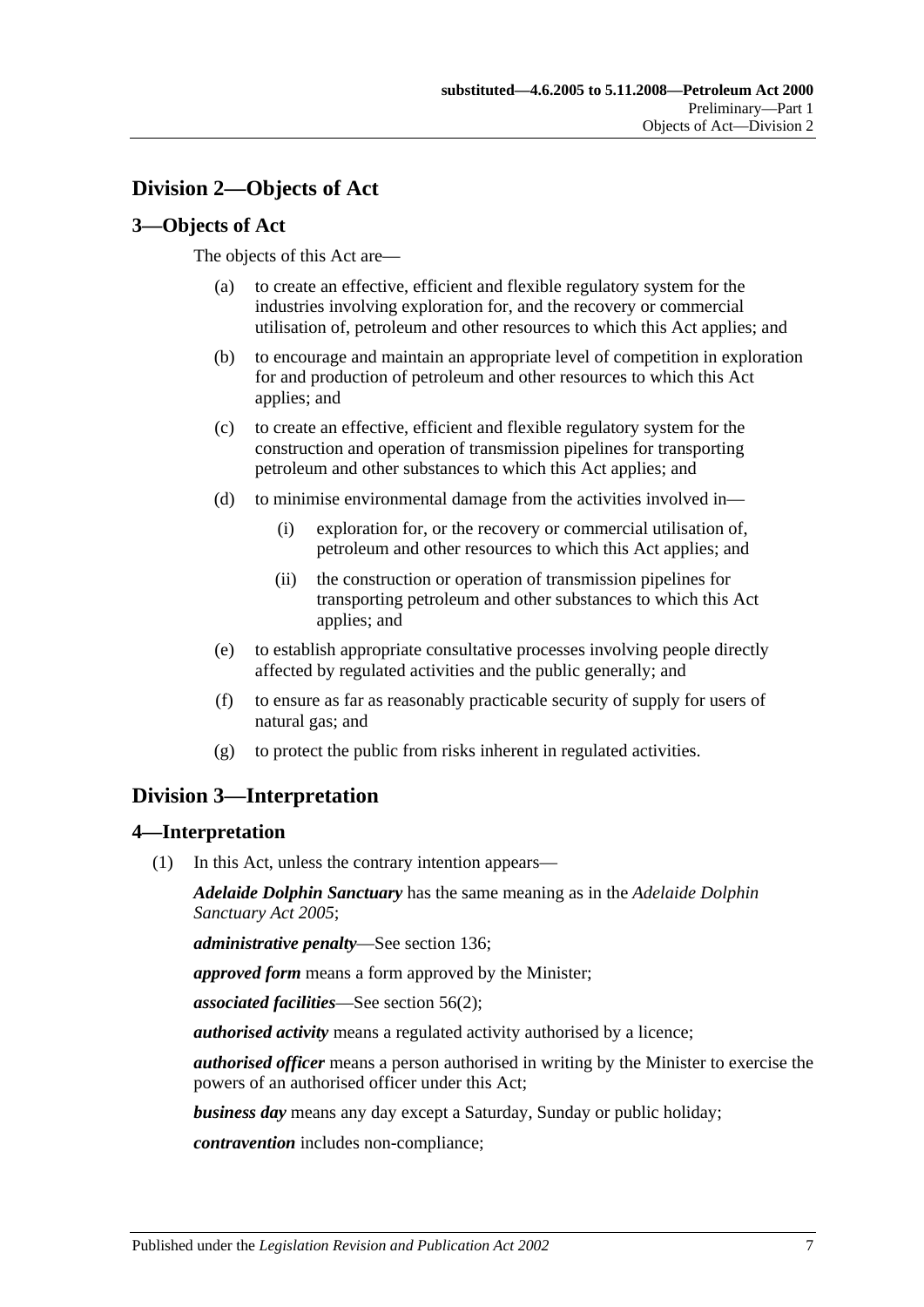*department* means the department of the Public Service assigned to assist the Minister in the administration of this Act;

*discretionary condition* of a licence means a condition that is imposed at the discretion of the Minister under this Act;

*easement* includes the statutory easement under the *[Natural Gas Authority Act](http://www.legislation.sa.gov.au/index.aspx?action=legref&type=act&legtitle=Natural%20Gas%20Authority%20Act%201967) 1967*;

*environment* includes—

- (a) land, air, water (including both surface and underground water), organisms and ecosystems; and
- (b) buildings, structures and cultural artefacts; and
- (c) productive capacity or potential; and
- (d) the external manifestations of social and economic life; and
- (e) the amenity values of an area;

*ERD Court* means the Environment, Resources and Development Court;

*former licensee* includes a person who held a licence under the repealed Act;

*geothermal energy* means thermal energy contained in subsurface rock or other subterranean substances which is extracted or released by a means other than as part of the production of a naturally occurring underground accumulation of a substance;

*GST* means the tax payable under the GST law;

*GST component* means a component attributable to a liability to GST;

*GST law* means—

- (a) *A New Tax System (Goods and Services Tax) Act 1999* (Cwth); and
- (b) the related legislation of the Commonwealth dealing with the imposition of a tax on the supply of goods and services;

*highly prospective region* means a part of the State designated by the Minister, by notice in the Gazette, as a highly prospective region;

*joint venture* includes a partnership;

*land* includes an estate or interest in land or right in respect of land;

*licence* means—

- (a) a speculative survey licence; or
- (b) a exploration licence; or
- (c) a retention licence; or
- (d) a production licence; or
- (e) a preliminary survey licence; or
- (f) a pipeline licence; or
- (g) an associated facility licence;

*mandatory condition* of a licence means a condition that must be imposed under a provision of this Act;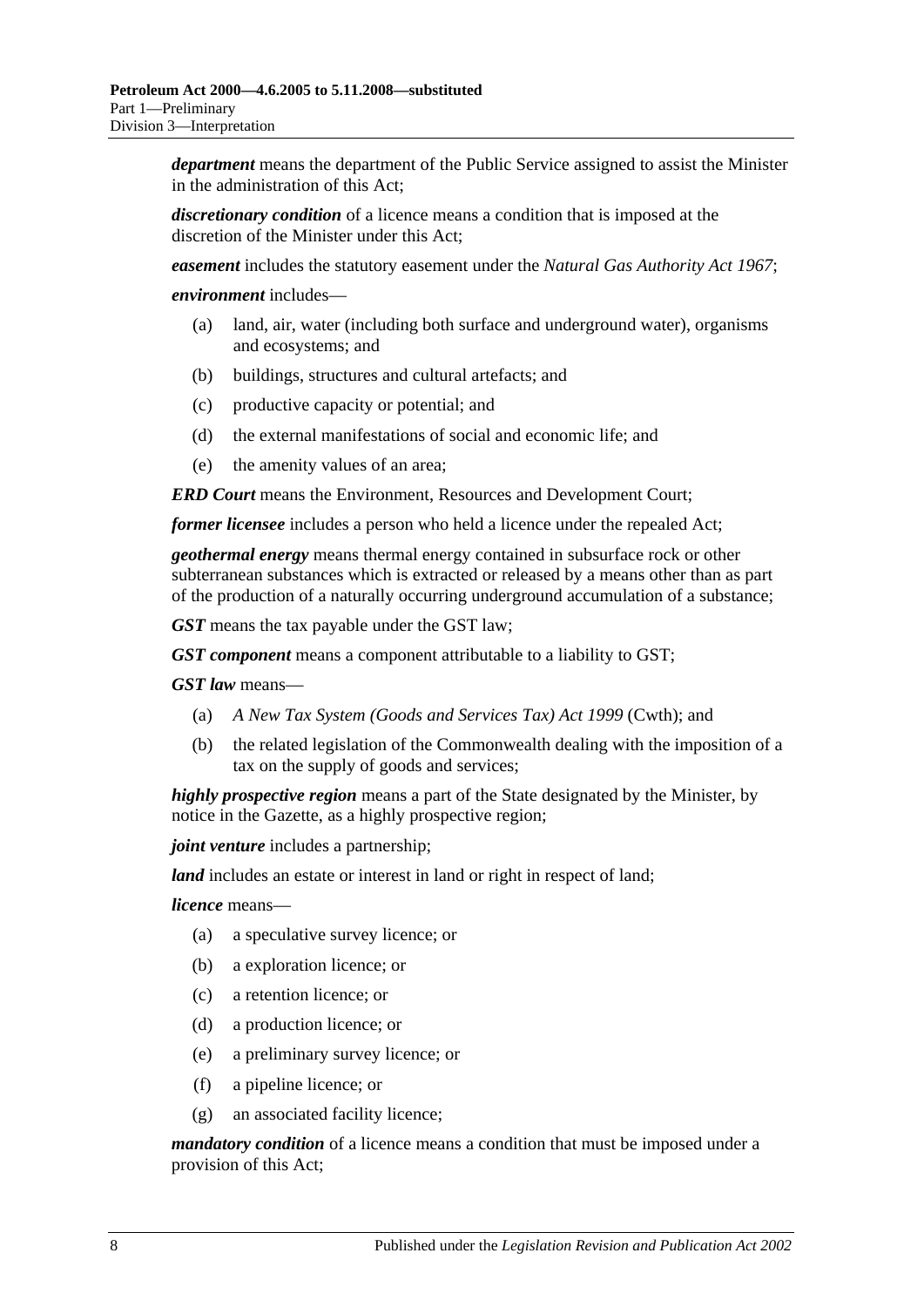*Minister for the Adelaide Dolphin Sanctuary* means the Minister to whom the administration of the *[Adelaide Dolphin Sanctuary Act](http://www.legislation.sa.gov.au/index.aspx?action=legref&type=act&legtitle=Adelaide%20Dolphin%20Sanctuary%20Act%202005) 2005* is committed;

*Murray-Darling Basin* has the same meaning as in the *[Murray-Darling Basin](http://www.legislation.sa.gov.au/index.aspx?action=legref&type=act&legtitle=Murray-Darling%20Basin%20Act%201993)  Act [1993](http://www.legislation.sa.gov.au/index.aspx?action=legref&type=act&legtitle=Murray-Darling%20Basin%20Act%201993)*;

*natural gas* means petroleum that is, or would be, gaseous, at Standard Temperature and Pressure;

*natural reservoir* means a part of a geological structure (including one that has been artificially modified)—

- (a) in which petroleum or some other regulated substance has accumulated; or
- (b) which is suitable for the storage of petroleum or some other regulated substance;

*occupier* of land means—

- (a) a person in actual possession of the land under a right of exclusive possession; or
- (b) a person who holds a licence (other than a speculative survey licence or a pipeline survey licence) over the land;

*owner* of land means—

- (a) a person who holds a registered estate or interest in the land; or
- (b) a person who holds native title in the land; or
- (c) a person who has, by statute, the care, control or management of land; or
- (d) a person who is lawfully in occupation of the land;

*petroleum* means a naturally occurring substance consisting of a hydrocarbon or mixture of hydrocarbons in gaseous, liquid or solid state but does not include coal or shale unless occurring in circumstances in which the use of techniques for coal seam methane production or in situ gasification would be appropriate;

*pipeline* means a pipe or system of pipes for conveying petroleum or another regulated substance from place to place and includes—

- (a) tanks, machinery and equipment necessary for, or associated with, its operation;
- (b) a part of a pipeline;

*pipeline land* means an interest in land (including an easement) acquired for the construction, maintenance or operation of a transmission pipeline;

*private land* means land alienated from the Crown by the grant of an estate in fee simple or a possessory interest conferring a right to exclusive possession of the land;

*produce*—

- (a) a person produces petroleum or another regulated substance if the petroleum or other substance is recovered or released from a natural reservoir in which it has been contained in the course, or as a result, of operations carried out by that person (and production is taken to occur when it reaches ground level);
- (b) a person produces a regulated resource (other than a regulated substance)—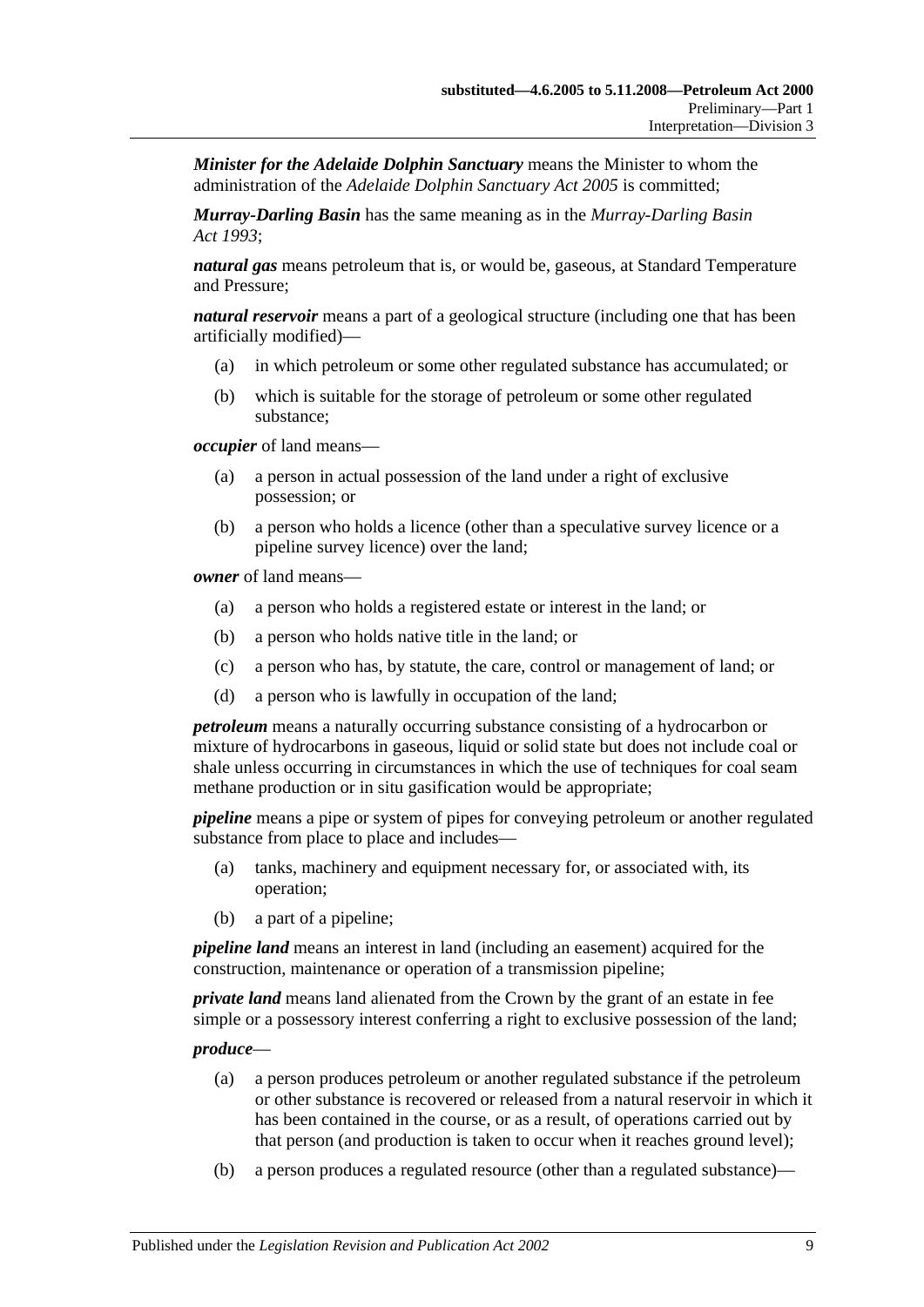- (i) in the case of geothermal energy—by releasing the energy for an industrial or commercial purpose;
- (ii) in the case of a natural reservoir—by using it for the storage of petroleum or another regulated substance;

*prospectivity* of an area means its potential for the discovery of petroleum or other regulated resources;

*public land* means any land that is not private land;

*record* includes—

- (a) a record in the form of a book or document, or in the form of a map;
- (b) a record in the form of electronic data;
- (c) geological samples;
- (d) samples of—
	- (i) petroleum; or
	- (ii) another regulated substance; or
	- (iii) water;

*regulated activity*—See [section](#page-11-5) 10;

#### *regulated resource* means—

- (a) a naturally occurring underground accumulation of a regulated substance; or
- (b) a source of geothermal energy; or
- (c) a natural reservoir;

*regulated substance* means—

- (a) petroleum; or
- (b) hydrogen sulphide; or
- (c) nitrogen; or
- (d) helium; or
- (e) carbon dioxide; or
- (f) any substance declared by regulation to be a substance to which this Act applies;

*relevant court* means—

- (a) where the amount or value of the claim to which the proceedings relate is \$150 000 or less—the Warden's Court; or
- (b) in any other case—the Land and Valuation Court;

*repealed Act* means the *[Petroleum Act](http://www.legislation.sa.gov.au/index.aspx?action=legref&type=act&legtitle=Petroleum%20Act%201940) 1940*;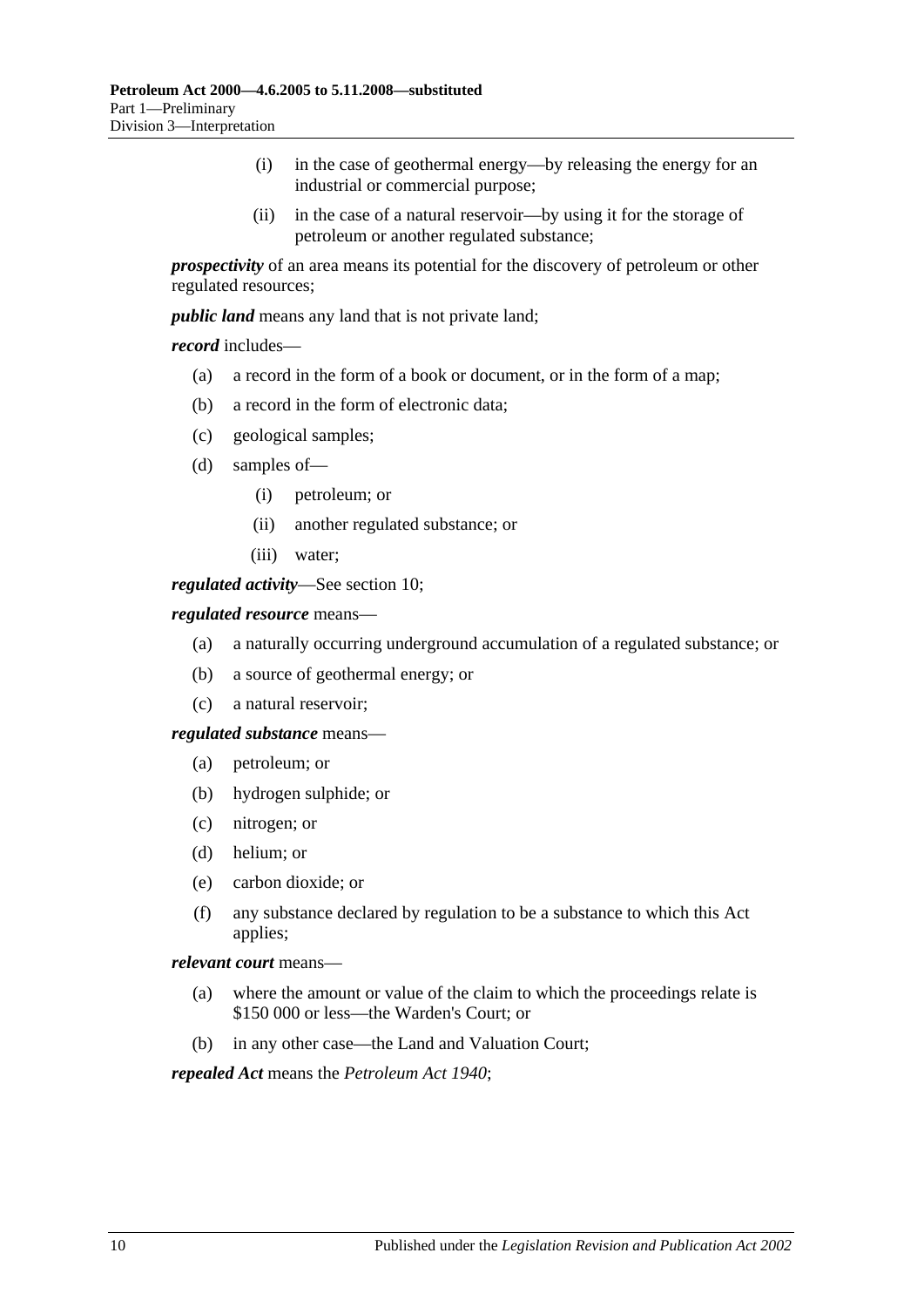*transmission pipeline* means a pipeline for conveying petroleum or another regulated substance from a point at or near the place of its production to another place or other places (or a pipeline that forms part of a system of pipelines for that purpose) but does not include the following—

- (a) a pipeline located within the area of a production or retention licence or the combined area of two or more production or retention licences (not being part of a pipeline that extends beyond the area of such a licence); or
- (b) a pipeline located within the site of an industrial plant; or
- (c) a pipeline that forms part of a gas distribution system within a city, town or other centre of population or industry; or
- (d) if a pipeline extends beyond State boundaries—the parts of the pipeline located outside the State; or
- (e) a pipeline excluded by regulation from the ambit of this definition;
- (2) A reference in this Act to petroleum or another regulated substance extends to a mixture of substances of which petroleum or the other relevant substance is a constituent part.

## <span id="page-10-0"></span>**Division 4—Rights of the Crown**

## <span id="page-10-1"></span>**5—Rights of the Crown**

- (1) The property in petroleum and other regulated resources is vested (or continues to be vested) in the Crown.
- (2) On the production of petroleum, or some other regulated substance, by a person lawfully entitled to produce the petroleum or other regulated substance, it becomes the property of the person who produced it.

## <span id="page-10-2"></span>**Part 2—Administration**

## <span id="page-10-3"></span>**Division 1—The Minister**

## <span id="page-10-4"></span>**6—Administration**

The Minister has the general administration of this Act.

## <span id="page-10-5"></span>**6A—Special provision relating to Adelaide Dolphin Sanctuary**

The Minister must, in acting in the administration of this Act, take into account the objects and objectives of the *[Adelaide Dolphin Sanctuary Act](http://www.legislation.sa.gov.au/index.aspx?action=legref&type=act&legtitle=Adelaide%20Dolphin%20Sanctuary%20Act%202005) 2005* (insofar as they may be relevant).

## <span id="page-10-6"></span>**7—Delegation**

- (1) The Minister may—
	- (a) delegate any of the Minister's powers or functions under this Act to a specified person, or a person holding or acting in a specified office or position; or
	- (b) vary or revoke a delegation under this section.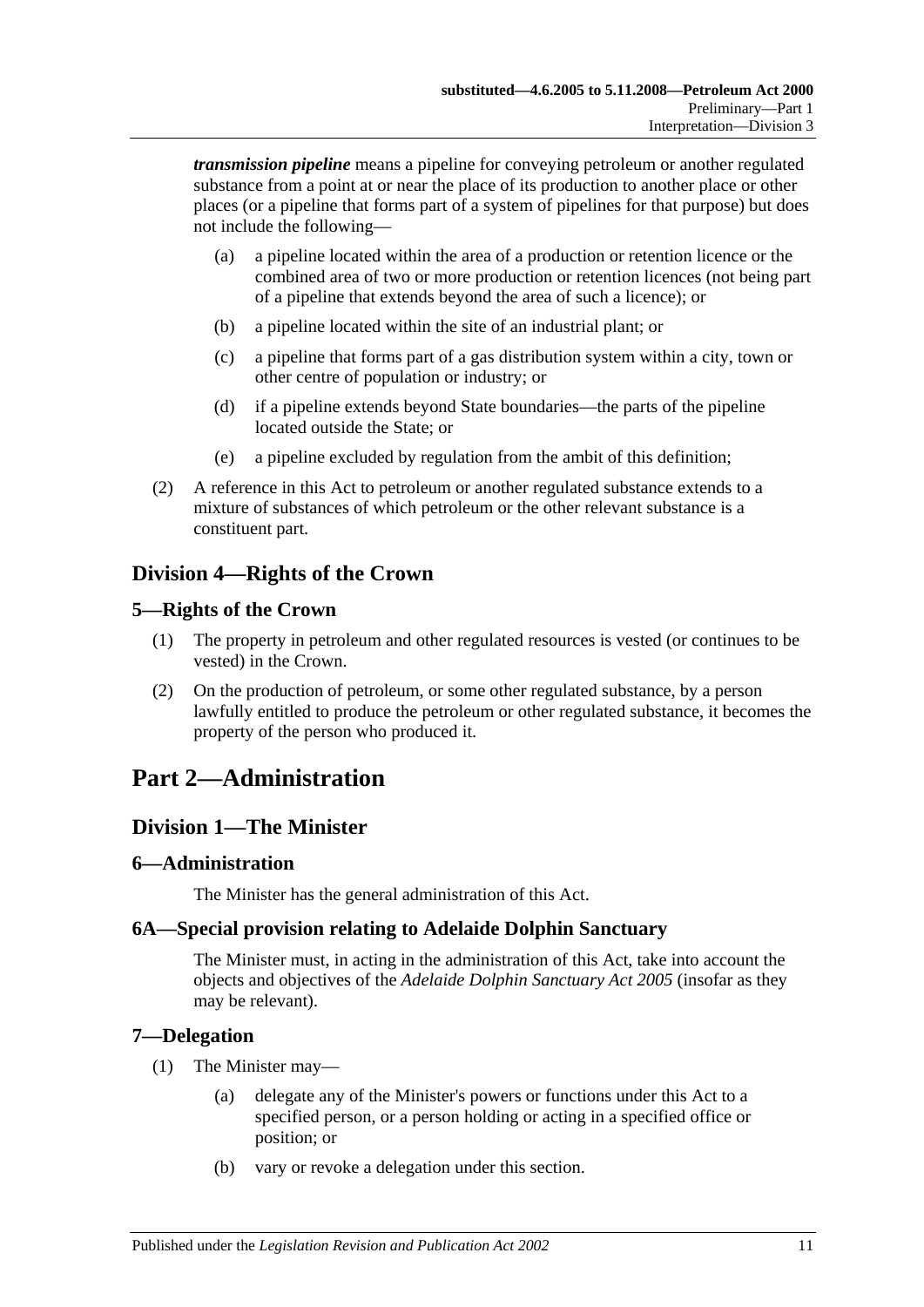- (2) If the terms of an instrument of delegation allow for subdelegation, the delegate may subdelegate the power or function in accordance with the instrument.
- (3) A delegation or subdelegation does not prevent the exercise of a delegated power or function by the delegator.
- (4) Notice of a delegation or subdelegation, or the variation or revocation of a delegation or subdelegation, under this section is to be published in the Gazette.

## <span id="page-11-0"></span>**Division 2—Authorised officers**

## <span id="page-11-1"></span>**8—Appointment of authorised officers**

The Minister may, by instrument in writing, authorise a person to exercise the powers of an authorised officer under this Act either generally or subject to specified limitations and restrictions.

## <span id="page-11-2"></span>**9—Identity cards**

- (1) The Minister must issue to each authorised officer an identity card—
	- (a) stating the name of the authorised officer; and
	- (b) containing a photograph of the authorised officer; and
	- (c) stating that the person whose name and photograph appear on the card is an authorised officer for this Act.
- (2) If an authorised officer proposes to exercise powers under this Act against a person, the authorised officer must, if practicable, produce the identity card for inspection.

## <span id="page-11-3"></span>**Part 3—Licensing regulated activities**

## <span id="page-11-4"></span>**Division 1—Requirement for licence**

## <span id="page-11-5"></span>**10—Regulated activities**

- (1) The following are *regulated activities*:
	- (a) exploration for petroleum or another regulated resource; or
	- (b) operations to establish the nature and extent of a discovery of petroleum or another regulated resource, and to establish the commercial feasibility of production and the appropriate production techniques; or
	- (c) production of petroleum or another regulated substance; or
	- (d) utilisation of a natural reservoir to store petroleum or another regulated substance; or
	- (e) production of geothermal energy; or
	- (f) construction of a transmission pipeline for carrying petroleum or another regulated substance; or
	- (g) operation of a transmission pipeline for carrying petroleum or another regulated substance.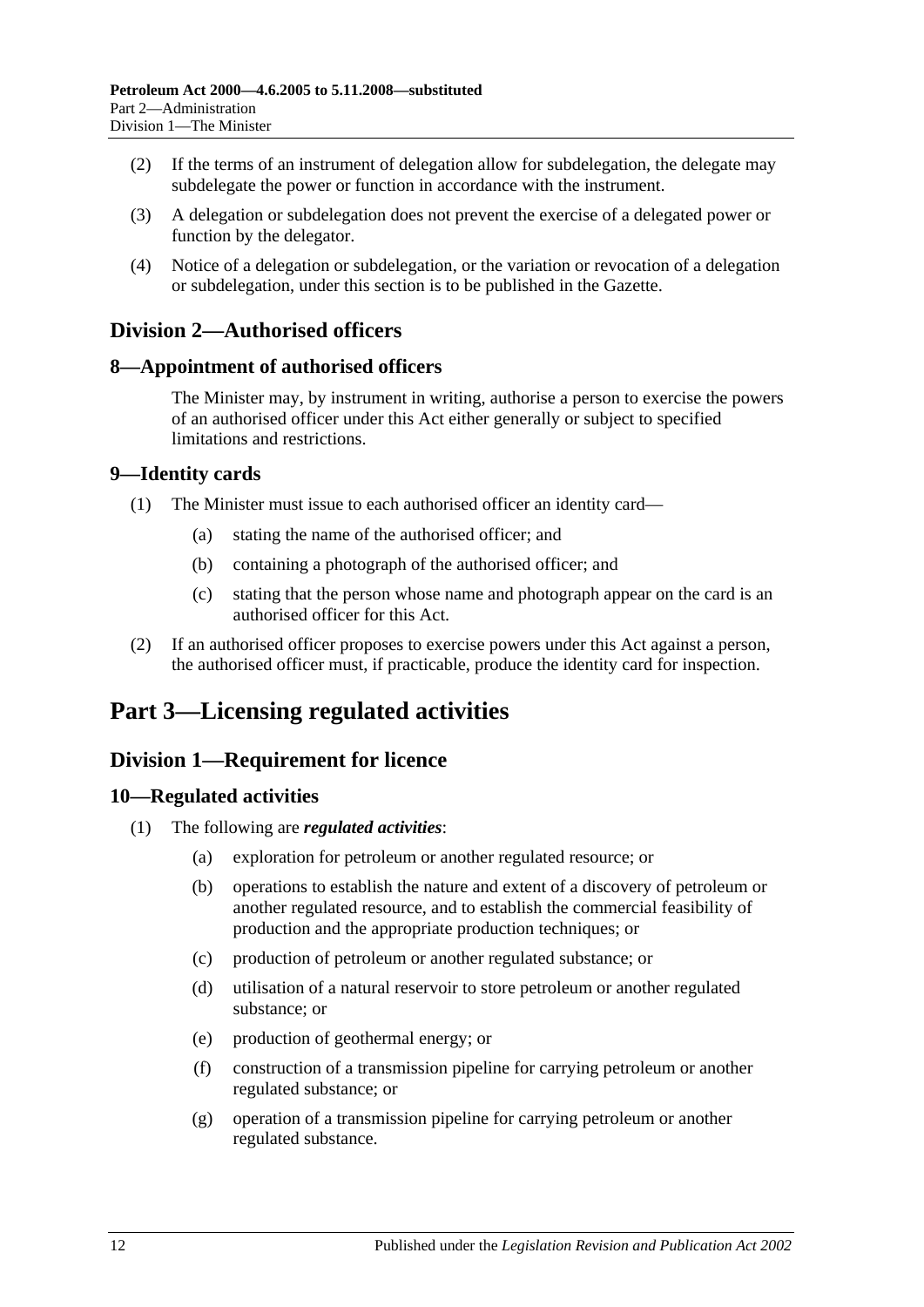- (2) However, exploratory operations conducted at a height of 500m or more above the surface of the ground are not regulated activities.
- (3) A reference to a regulated activity includes all operations and activities reasonably necessary for, or incidental to, that activity such as (for example)—
	- (a) physical and geophysical surveys of land;
	- (b) the drilling of wells;
	- (c) the injection of water or some other substance into a natural reservoir in order to enhance production of petroleum or another regulated substance;
	- (d) forcing water or some other substance through a source of geothermal energy in order to absorb thermal energy and enable its recovery or utilisation at the surface;
	- (e) the processing of substances recovered from a well;
	- (f) the construction of borrow pits;
	- (g) the installation and operation of plant and equipment;
	- (h) the use of a natural reservoir to store a regulated substance;
	- (i) water disposal;
	- (j) the construction of roads, camps, airports, buildings and other infrastructure.

#### <span id="page-12-0"></span>**11—Requirement for licence**

A person must not engage in a regulated activity unless the activity is authorised under this Act.

Maximum penalty: \$120 000.

## <span id="page-12-1"></span>**Division 2—Grant of licence**

#### <span id="page-12-2"></span>**12—General authority to grant licence**

- (1) The Minister may, subject to this Act, grant a licence.
- <span id="page-12-3"></span>(2) If an application for the grant of a licence relates to an area within or adjacent to the Adelaide Dolphin Sanctuary, the Minister must, before making his or her decision on the application, refer the application to the Minister for the Adelaide Dolphin Sanctuary and consult with that Minister in relation to the matter.
- (3) If an application for the grant of a licence is referred to the Minister for the Adelaide Dolphin Sanctuary under [subsection](#page-12-3) (2) and the Minister to whom the administration of this Act is committed and the Minister for the Adelaide Dolphin Sanctuary cannot agree—
	- (a) on whether a licence should be granted; or
	- (b) if a licence is granted, on the conditions to which the licence should be subject,

the Ministers must take steps to refer the matter to the Governor and the Governor will determine the matter (and any decision taken by the Governor will be taken to be a decision of the Minister under this Act).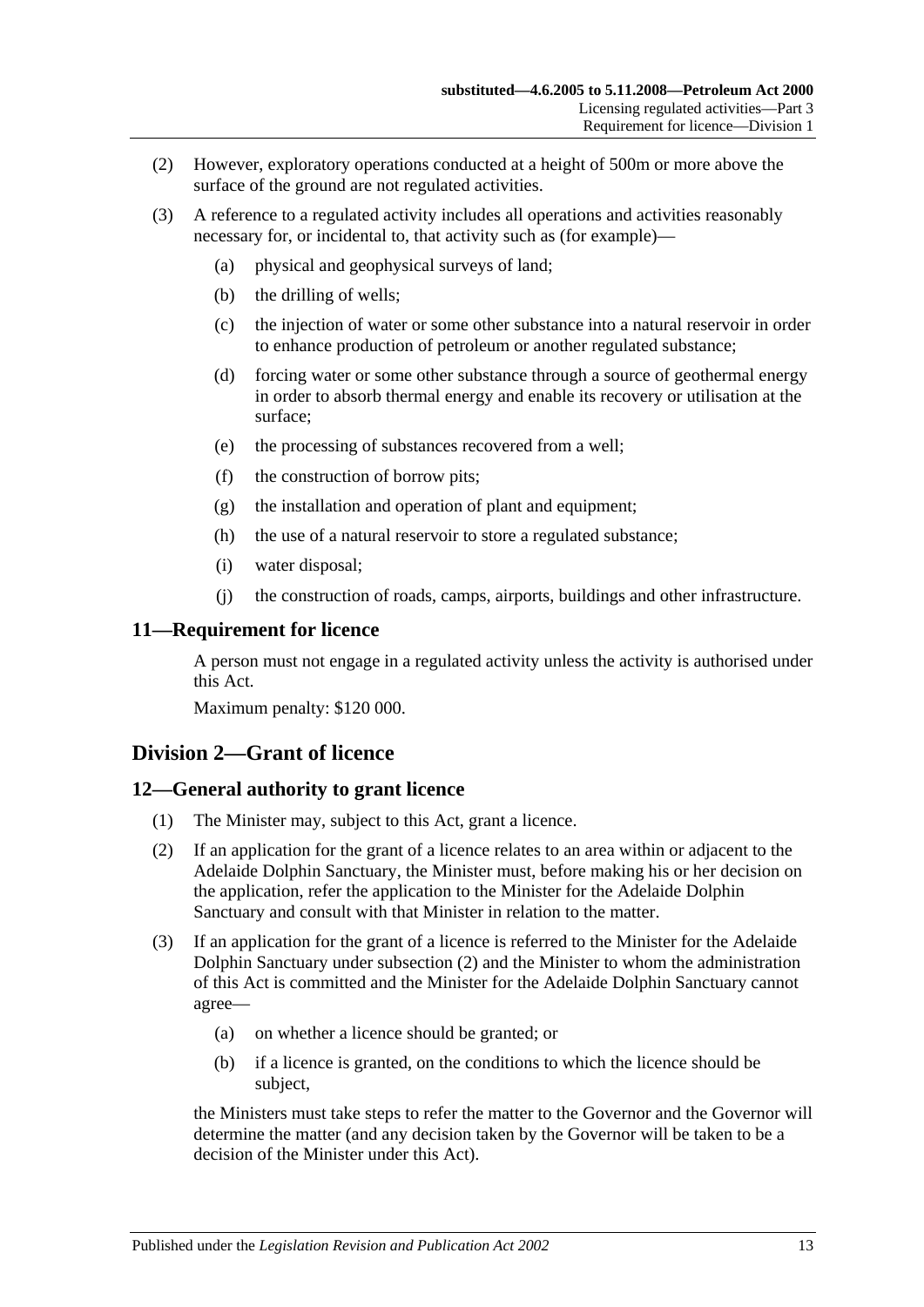(4) If an application for the renewal of a licence relates to an area within or adjacent to the Adelaide Dolphin Sanctuary, the Minister must, before making his or her decision on the application, consult with and have regard to the views of the Minister for the Adelaide Dolphin Sanctuary.

## <span id="page-13-0"></span>**13—Licence classes**

Licences are of the following classes:

- (a) preliminary survey licence; and
- (b) speculative survey licence; and
- (c) exploration licence; and
- (d) retention licence; and
- (e) production licence; and
- (f) pipeline licence; and
- (g) associated facility licence.

## <span id="page-13-1"></span>**Division 3—Preliminary survey licence**

#### <span id="page-13-2"></span>**14—Preliminary survey licence**

- (1) A *preliminary survey licence* authorises the licensee to carry out a survey, environmental evaluation, or other form of assessment preparatory to the carrying out of regulated activities on land.
- (2) A preliminary survey licence may authorise incidental matters such as (for example) marking out the proposed route of a pipeline on land.
- (3) The rights conferred on the holder of a preliminary survey licence are not exclusive.

## <span id="page-13-3"></span>**15—Term of preliminary survey licence**

- (1) The term of a preliminary survey licence is 1 year.
- (2) A preliminary survey licence may be renewed from time to time for a further term up to a maximum aggregate term of 5 years.

## <span id="page-13-4"></span>**Part 4—Exploration**

## <span id="page-13-5"></span>**Division 1—Designation of highly prospective regions**

## <span id="page-13-6"></span>**16—Designation of highly prospective regions**

- (1) If the Minister considers a particular part of the State to be highly prospective for petroleum exploration or for exploration for other regulated resources, the Minister may, by notice in the Gazette, designate that part of the State as a highly prospective region.
- (2) The notice may specify regulated resources in relation to which the region is to be regarded as highly prospective and, in that case, the region will be regarded as highly prospective for those resources but not in relation to other regulated resources.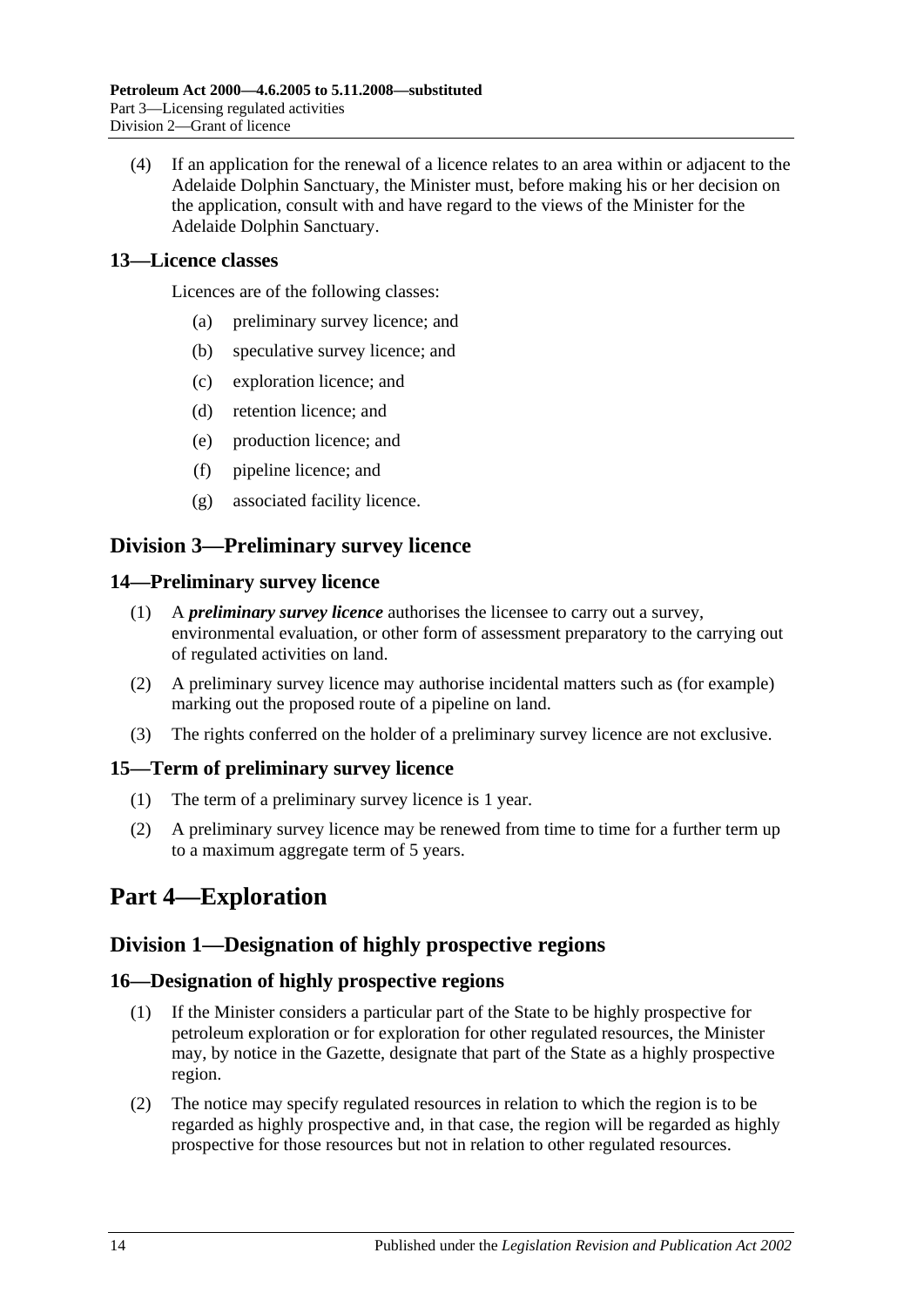(3) The Minister may, by subsequent notice in the Gazette, vary or revoke a notice under this section.

## <span id="page-14-0"></span>**Division 2—Speculative survey**

## <span id="page-14-1"></span>**17—Speculative survey licence**

- (1) A *speculative survey licence* authorises the licensee to carry out exploratory operations of the kind specified in the licence in the licence area.
- (2) A speculative survey licence cannot authorise drilling beyond a depth of 300 metres.
- (3) The right to carry out exploratory operations conferred by a speculative survey licence is not an exclusive right.

## <span id="page-14-2"></span>**18—Area of speculative survey licence**

- (1) A speculative survey licence may be granted for 1 or more separate areas.
- (2) However, the total area of a speculative survey licence cannot exceed 10 000  $\text{km}^2$ .

## <span id="page-14-3"></span>**19—Term of speculative survey licence**

- (1) The term of a speculative survey licence is 1 year.
- (2) A speculative survey licence may be renewed, from time to time, for a further term.

## <span id="page-14-4"></span>**20—Consultation preceding grant or renewal of speculative survey licence**

Before a speculative survey licence is granted or renewed over the area, or part of the area, of an existing licence, the applicant for the speculative survey licence must—

- (a) consult with the existing licensee and seek to reach agreement on the activities to be carried out under the speculative survey licence on the area that is to be subject to both licences; and
- (b) inform the Minister of the result of the consultation.

## <span id="page-14-5"></span>**Division 3—Exploration licence**

## <span id="page-14-6"></span>**21—Exploration licence**

- (1) An *exploration licence* authorises the licensee to carry out in the licence area—
	- (a) exploratory operations for regulated resources; and
	- (b) operations—
		- (i) to establish the nature and extent of a discovery of regulated resources; and
		- (ii) to establish the feasibility of production and appropriate production techniques.
- (2) A licensee who holds an exploration licence is entitled, subject to this Act, to the grant of a retention licence or a production licence for a regulated resource discovered in the licence area.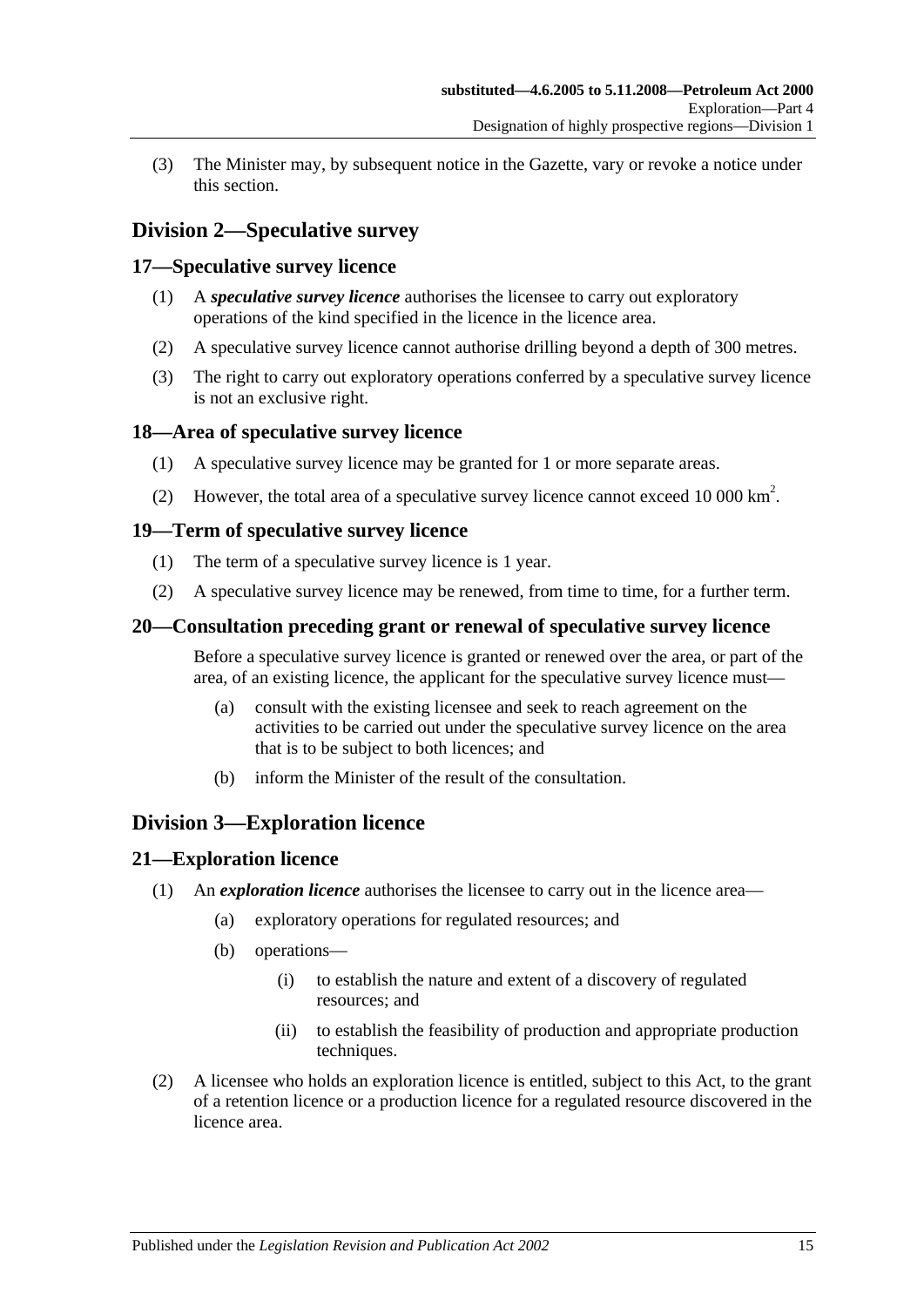## <span id="page-15-0"></span>**22—Call for tenders**

- (1) The Minister must call for tenders for an exploration licence in the following cases:
	- (a) where the exploration licence is to be granted for an area within a highly prospective region; or
	- (b) where a person has unsuccessfully applied for an exploration licence for the relevant area (but not in response to a call for tenders) and asks the Minister to call for tenders for an exploration licence for the relevant area.
- (2) The Minister has a discretion to call for tenders for an exploration licence in other cases.
- (3) A call for tenders is made by notice published in the Gazette inviting applications for the grant of an exploration licence for an area specified in the notice.
- (4) The notice—
	- (a) must specify a period within which applications are to be made; and
	- (b) must state the criteria by reference to which applications are to be evaluated; and
	- (c) may include information about any special terms and conditions subject to which the exploration licence is to be granted; and
	- (d) may include other information the Minister considers appropriate.
- (5) The selection of an applicant is not complete until the applicant executes the licence.
- (6) On the selection of a successful applicant from among those who apply in response to an advertisement under this section, the Minister must—
	- (a) publish in the Gazette a statement of the basis for the selection of the successful applicant, including the successful applicant's proposed work program; and
	- (b) give any unsuccessful applicant written notice of the reasons for the rejection of the application.

## <span id="page-15-1"></span>**23—Criteria to be considered for granting exploration licence**

In considering an application for the grant of an exploration licence, the Minister must have regard to—

- (a) the suitability of applicant's proposed work program for evaluating the prospectivity of the licence area and discovering regulated resources; and
- (b) the adequacy of the applicant's technical and financial resources; and
- (c) if applications have been invited for the licence by public advertisement—the stated criteria for evaluation of the applications.

## <span id="page-15-2"></span>**24—Areas for which licence may be granted**

- (1) An exploration licence may be granted for 1 or more separate areas.
- (2) However, the total licence area cannot exceed—
	- (a) in the case of a licence authorising exploration for a source of geothermal energy—500 $km^2$ ; or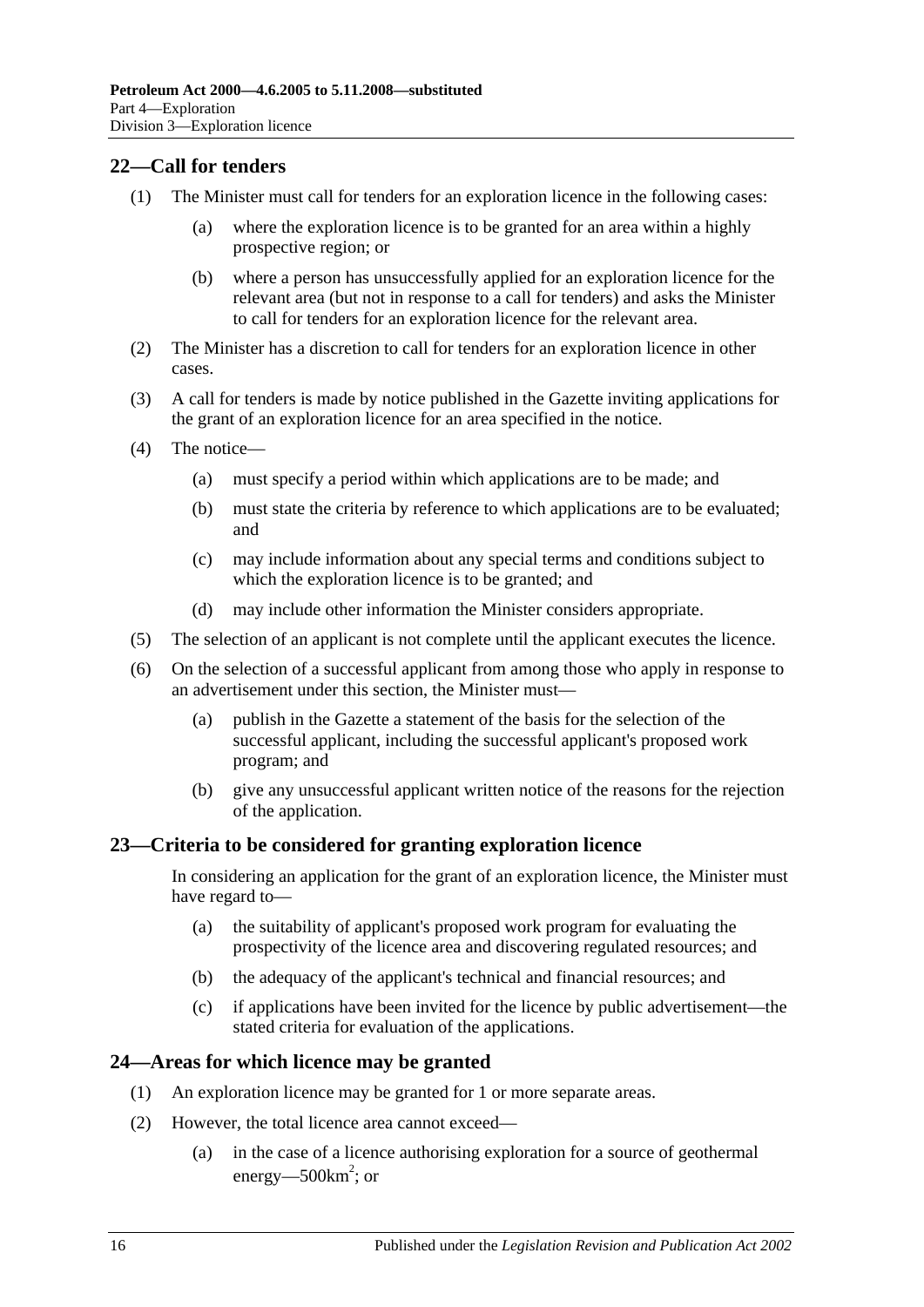(b) in any other case  $-10\,000\,\mathrm{km}^2$ .

## <span id="page-16-0"></span>**25—Work program to be carried out by exploration licensee**

- (1) It is a mandatory condition of an exploration licence that the licensee must carry out work in the licence area in accordance with a work program approved by the Minister.
- (2) A proposed work program is to be submitted for the Minister's approval with an application for the grant or renewal of an exploration licence.
- (3) The Minister may approve the proposed work program with or without addition or variation.
- <span id="page-16-2"></span>(4) The Minister may approve acceleration, deferment, variation or reduction of the work to the carried out under an approved work program.
- (5) If a licence was granted on the basis of competitive tender, the Minister—
	- (a) must, before approving deferment, variation or reduction of the work to be carried out under an approved work program—have regard to work programs proposed by other applicants for the licence; and
	- (b) must publish in the Gazette notice of the approval stating the effect of the approval.
- (6) The Minister may, as a condition of approving the reduction or deferment of work under [subsection](#page-16-2) (4), require the licensee to relinquish a specified portion of the licence area.

#### <span id="page-16-1"></span>**26—Term and renewal of exploration licence**

- (1) The term of an exploration licence is 5 years.
- (2) An exploration licence may be granted on terms under which the licence is to be renewable for a further term or 2 further terms, but a licence granted for a highly prospective region cannot be renewed more than once.
- (3) A licence that is renewable for one further term must provide for the excision, on renewal, of an area equal to at least 50% of the original licence area and a licence that is renewable for 2 further terms must provide for the excision, on each renewal, of an area equal to at least 33⅓% of the original licence area.
- <span id="page-16-3"></span>(4) The area to be excised is to be determined by the Minister—
	- (a) if the licensee puts a proposal to the Minister in the application for renewal of the licence and the Minister accepts the proposal—on the basis of that proposal; or
	- (b) in any other case—after the Minister has put a proposal to the licensee and has considered any representations made by the licensee within 14 days after notice of the proposal is given to the licensee.
- (5) The Minister must accept the licensee's proposal under [subsection](#page-16-3)  $(4)(a)$  if it reasonably allows for the grant of new exploration licences over the area or areas to be excised.
- (6) When a licence falls due for renewal, the licensee, if not in default under the licence, is entitled to the renewal of the licence in accordance with the terms of the licence.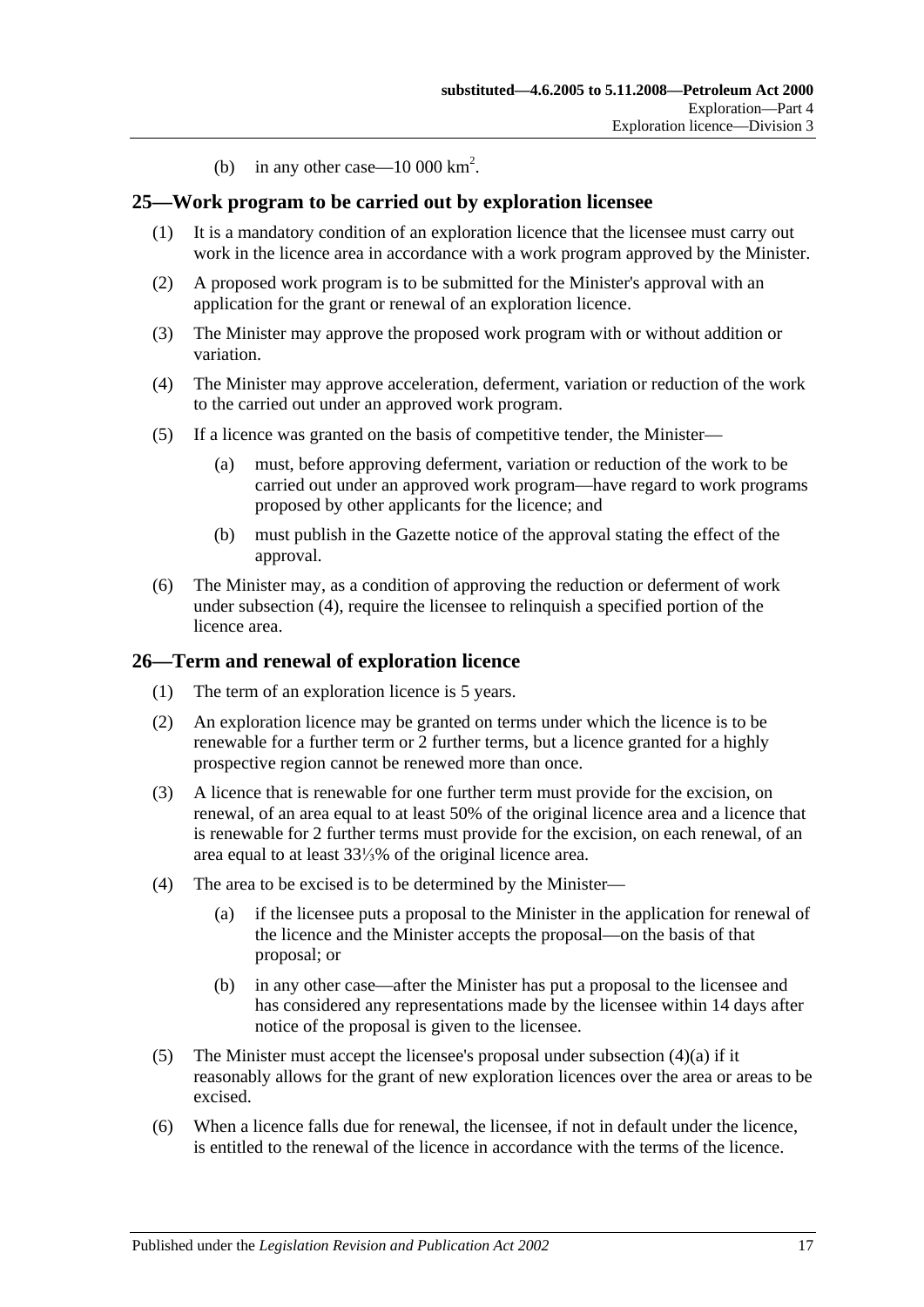## <span id="page-17-0"></span>**27—Production of regulated resource under exploration licence**

- (1) The holder of an exploration licence may produce a regulated resource from a well in the licence area for the purpose of establishing the nature and extent of a discovery.
- (2) However, the licensee must not produce a regulated resource from a well for more than 10 days in aggregate without the Minister's approval. Maximum penalty: \$20 000.
- (3) The Minister may grant an approval under this section on conditions the Minister considers appropriate.

## <span id="page-17-1"></span>**Part 5—Retention**

## <span id="page-17-2"></span>**28—Nature and purpose of retention licence**

A retention licence protects the interest of a licensee in a discovery of a regulated resource for a reasonable period to make possible either or both of the following:

- (a) proper evaluation of the productive potential of the discovery;
- (b) carrying out the work necessary to bring the discovery to commercial production.

## <span id="page-17-3"></span>**29—Retention licence**

A *retention licence* authorises the licensee to carry out in the licence area—

- (a) operations—
	- (i) to establish the nature and extent of a discovery of regulated resources; and
	- (ii) to establish the commercial feasibility of production and appropriate production techniques; and
- (b) other regulated activities specified in the licence.

## <span id="page-17-4"></span>**30—Grant of retention licence**

- (1) Subject to this Act, a person is, on application, entitled to the grant of a retention licence in respect of a discovery of a relevant resource if—
	- (a) a regulated resource has been discovered in the area for which the retention licence is to be granted and the existence of the regulated resource has been demonstrated by the drilling of at least one well; and
	- (b) the person holds, or held at the time of the application for the retention licence, an exploration licence or a production licence over the area for which the retention licence is to be granted; and
	- (c) the exploration licence or production licence authorised exploration for or production of a regulated resource of the relevant kind; and
	- (d) the Minister is satisfied that production of the regulated resource is not currently commercially feasible, but is more likely than not to become commercially feasible within 15 years.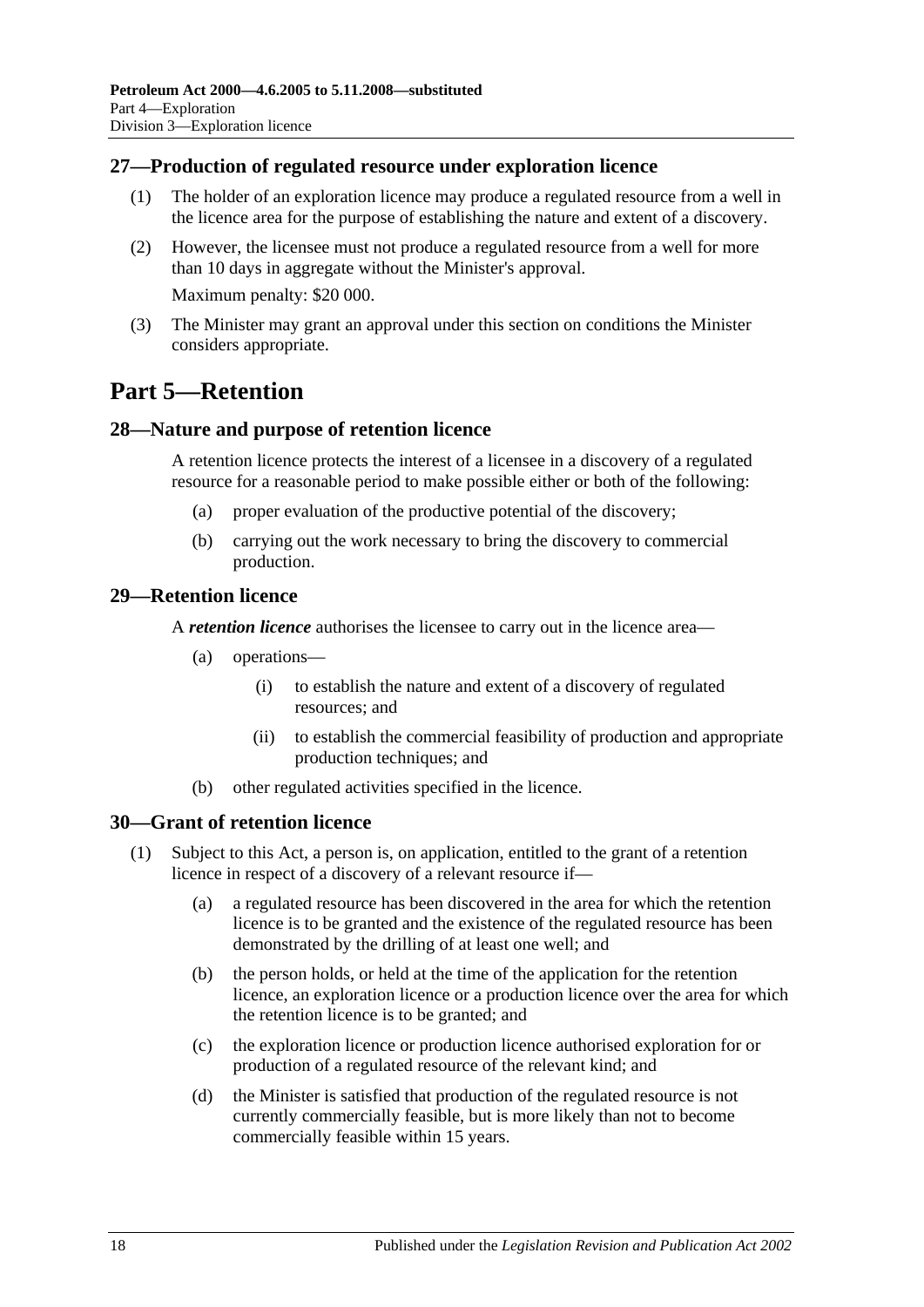(2) If the holder of an exploration or production licence is in default under the terms of the licence, the Minister may decline to grant a retention licence until the default is remedied.

## <span id="page-18-0"></span>**31—Area of retention licence**

The area of a retention licence must not exceed either of the following limits:

- (a) twice the area under which (according to a reasonable estimate at the time when the licence was granted or last renewed) the discovery is likely to extend;
- (b)  $100 \text{ km}^2$ .

#### <span id="page-18-1"></span>**32—Term of retention licence**

- (1) The term of a retention licence is 5 years.
- (2) A retention licence may be renewed from time to time for a further term but only if the Minister is satisfied that production is not currently commercially feasible but is more likely than not to become commercially feasible within the next 15 years.

#### <span id="page-18-2"></span>**33—Work program to be carried out by retention licensee**

- (1) A retention licence may include a mandatory condition requiring the licensee to carry out work, in accordance with a work program approved by the Minister, for either or both of the following purposes:
	- (a) to establish the nature and extent of a discovery of regulated resources;
	- (b) to establish the commercial feasibility of production and appropriate production techniques.
- (2) A work program to be carried out under the licence must, if the Minister so requires, be submitted with the application for the licence and from time to time as required under the conditions of the licence.
- (3) The Minister may approve a proposed work program with or without addition or variation.
- (4) The Minister may, on application by a licensee—
	- (a) approve acceleration or deferment of the work to be carried out under an approved work program; and
	- (b) approve variation of the work program by substitution for work previously programmed of work that is, in the Minister's opinion, of equal or greater value.

## <span id="page-18-3"></span>**Part 6—Production**

## <span id="page-18-4"></span>**34—Production licence**

- (1) A *production licence* authorises subject to its terms operations of the following kinds:
	- (a) operations for the recovery of petroleum or some other regulated substance from the ground (including, if the licence so provides, its extraction by an artificial means such as in situ gasification or the techniques used to recover coal seam methane);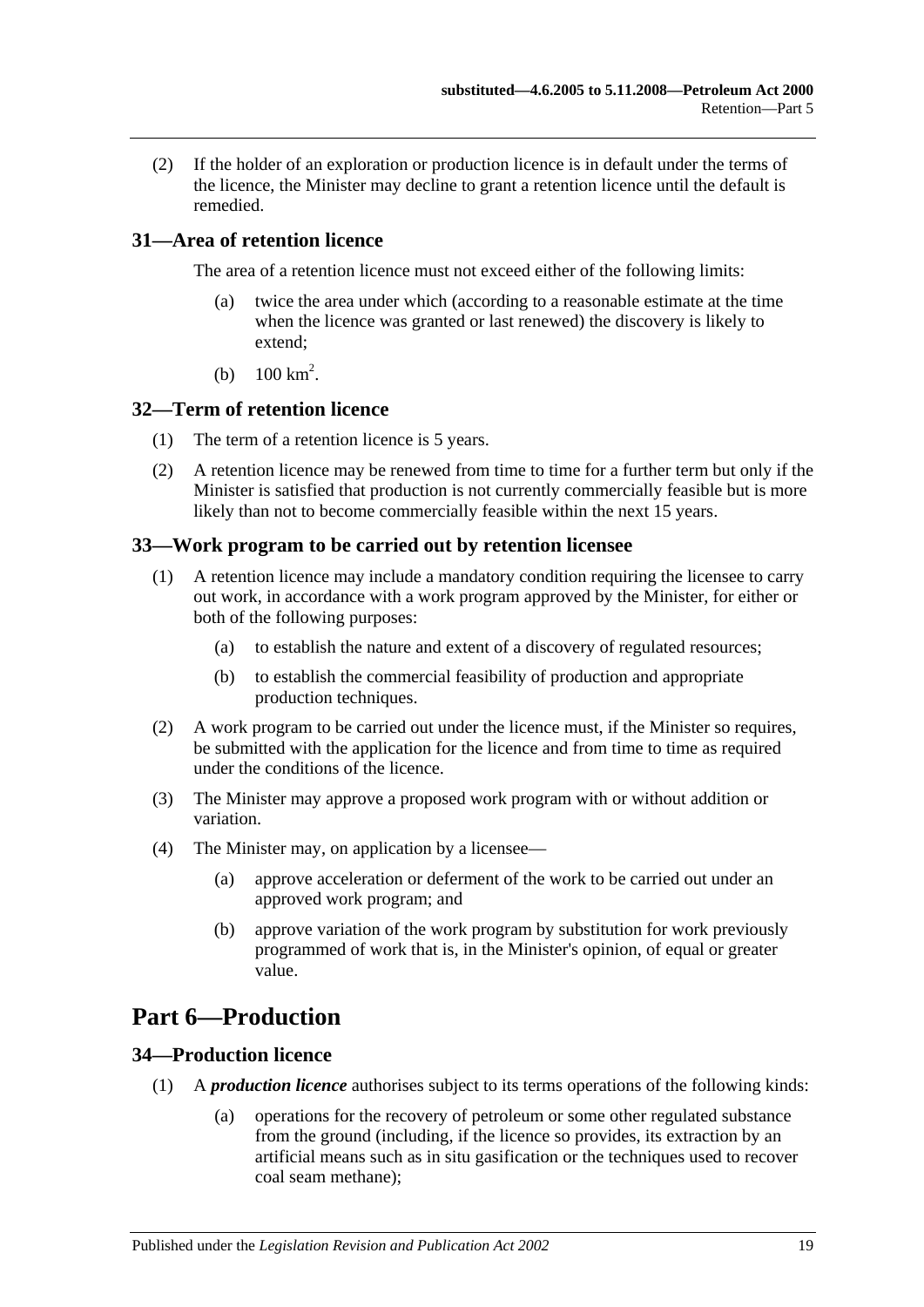- (b) operations for the processing of regulated substances recovered from the licence area;
- (c) operations for the use of a natural reservoir for storage of a regulated substance;
- (d) operations for the extraction or release of geothermal energy.
- (2) A production licence also authorises (subject to its terms) the licensee to carry out other regulated activities within the licence area.

#### <span id="page-19-2"></span><span id="page-19-0"></span>**35—Grant of production licence**

- (1) Subject to this Act, a person is, on application, entitled to the grant of a production licence for the production of a regulated resource of a particular kind if—
	- (a) a regulated resource has been discovered in the area for which the production licence is to be granted; and
	- (b) the person holds, or held at the time of the application for the production licence, an exploration licence or a retention licence over the area for which the production licence is to be granted; and
	- (c) the exploration licence authorised exploration for a regulated resource of the relevant kind or the retention licence was granted for a regulated resource of the relevant kind; and
	- (d) production is currently commercially feasible or is more likely than not to become commercially feasible within the next 24 months.
- (2) If the holder of an exploration or retention licence is in default under the terms of the licence, the Minister may decline to grant a production licence until the default is remedied.
- $(3)$  If—
	- (a) the Minister is satisfied that—
		- (i) a regulated resource has been discovered in a particular area; and
		- (ii) production is currently commercially feasible or is more likely than not to become commercially feasible within the next 24 months; but
	- (b) there is no person who is currently entitled to the grant of a production licence under [subsection](#page-19-2) (1),

the Minister may call for tenders for the grant a production licence and grant a production licence to the applicant who submits the successful tender.

## <span id="page-19-1"></span>**36—Power to require holder of exploration licence or retention licence to apply for production licence**

- (1) The Minister may, after consultation with the holder of an exploration licence or a retention licence, give a written notice to the holder stating that—
	- (a) production of a regulated resource is, in the Minister's opinion, currently commercially feasible within the whole or a specified part of the licence area; and
	- (b) the holder of the licence should apply for a production licence for the relevant area within a period (which must be at least 6 months) stated in the notice.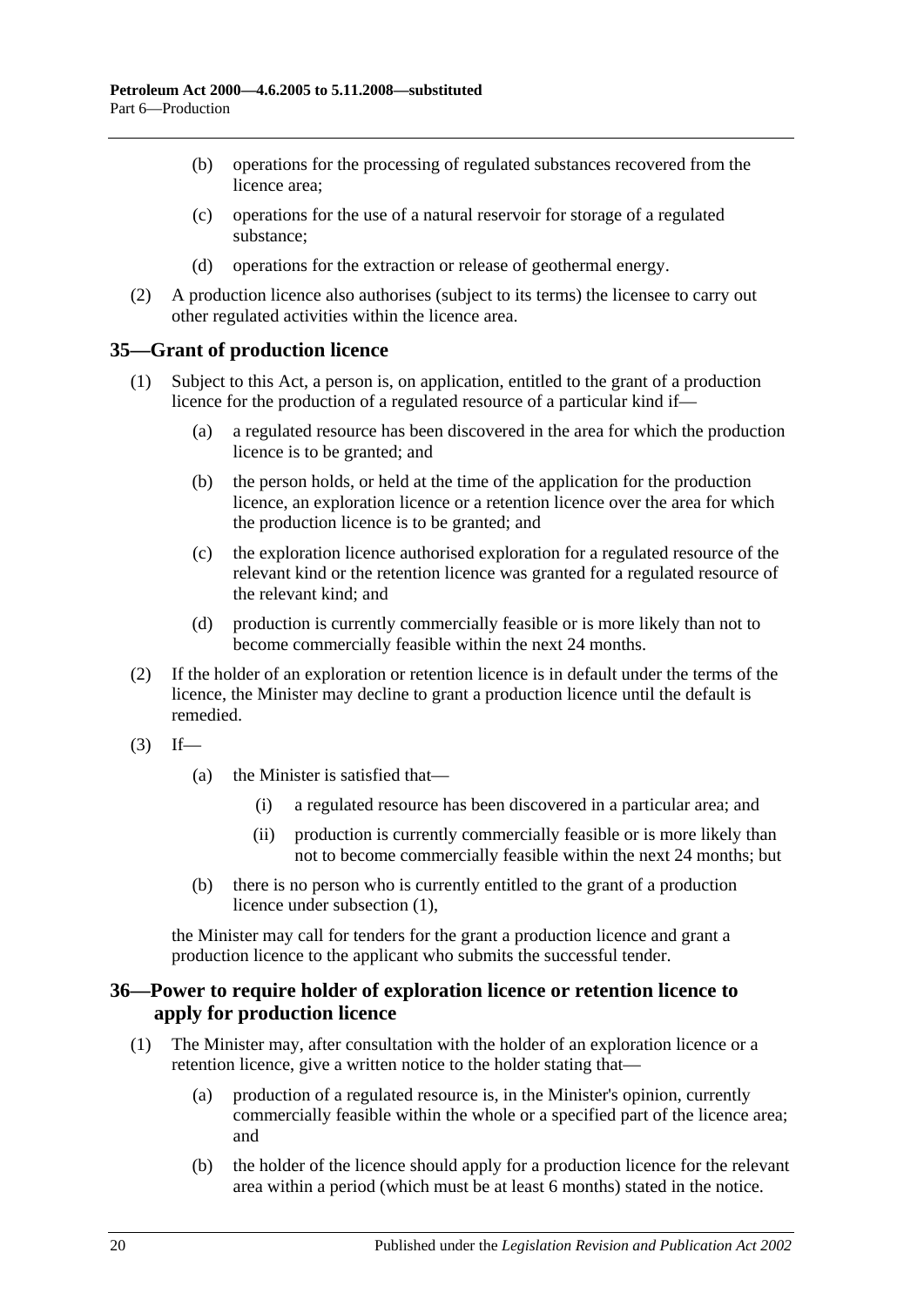- (2) If the holder of the licence does not apply for a production licence for the relevant area within the time stipulated in the notice, the Minister may—
	- (a) excise the relevant area from the exploration or retention licence; and
	- (b) call for tenders for the grant a production licence for the relevant area; and
	- (c) grant a production licence to the applicant who submits the successful tender.

#### <span id="page-20-0"></span>**37—Area of production licence**

The area of a production licence must not exceed either of the following limits:

- twice the area under which (according to a reasonable estimate at the time of granting the licence) the discovery is more likely than not to extend;
- (b)  $100 \text{ km}^2$ .

#### <span id="page-20-1"></span>**38—Work program to be carried out by production licensee**

- (1) A production licence may include a condition requiring the licensee to carry out work—
	- (a) for the development of the licence area; and
	- (b) for the production of regulated resources,

in accordance with a work program approved by the Minister.

- (2) If a production licence includes such a condition, a proposed work program must be submitted for the Minister's approval from time to time as required under the relevant licence condition.
- (3) The Minister may approve a proposed work program with or without addition or variation.
- (4) The Minister may, on application by the licensee, vary an approved work program.

#### <span id="page-20-2"></span>**39—Requirement to proceed with production**

- (1) The holder of a production licence must, subject to this Act, proceed with operations for production of the relevant regulated resources—
	- (a) with due diligence; and
	- (b) in accordance with the conditions of the licence.

Maximum penalty: \$60 000.

- (2) If operations for production of the relevant regulated resource have not commenced within 24 months after the grant of the production licence, the Minister may, by written notice given to the holder of the licence, require the holder of the licence to commence the operations.
- <span id="page-20-3"></span>(3) If, in the Minister's opinion, production from the area of a production licence is practicable and commercially feasible, the Minister may, by written notice given to the licensee, require the licensee to undertake or continue operations in accordance with requirements specified in the notice until the licensee satisfies the Minister that the operations are no longer practicable or commercially feasible.
- (4) A notice under [subsection](#page-20-3) (3) may require production from the area comprised in a production licence at a rate that is no less than a rate specified in the notice.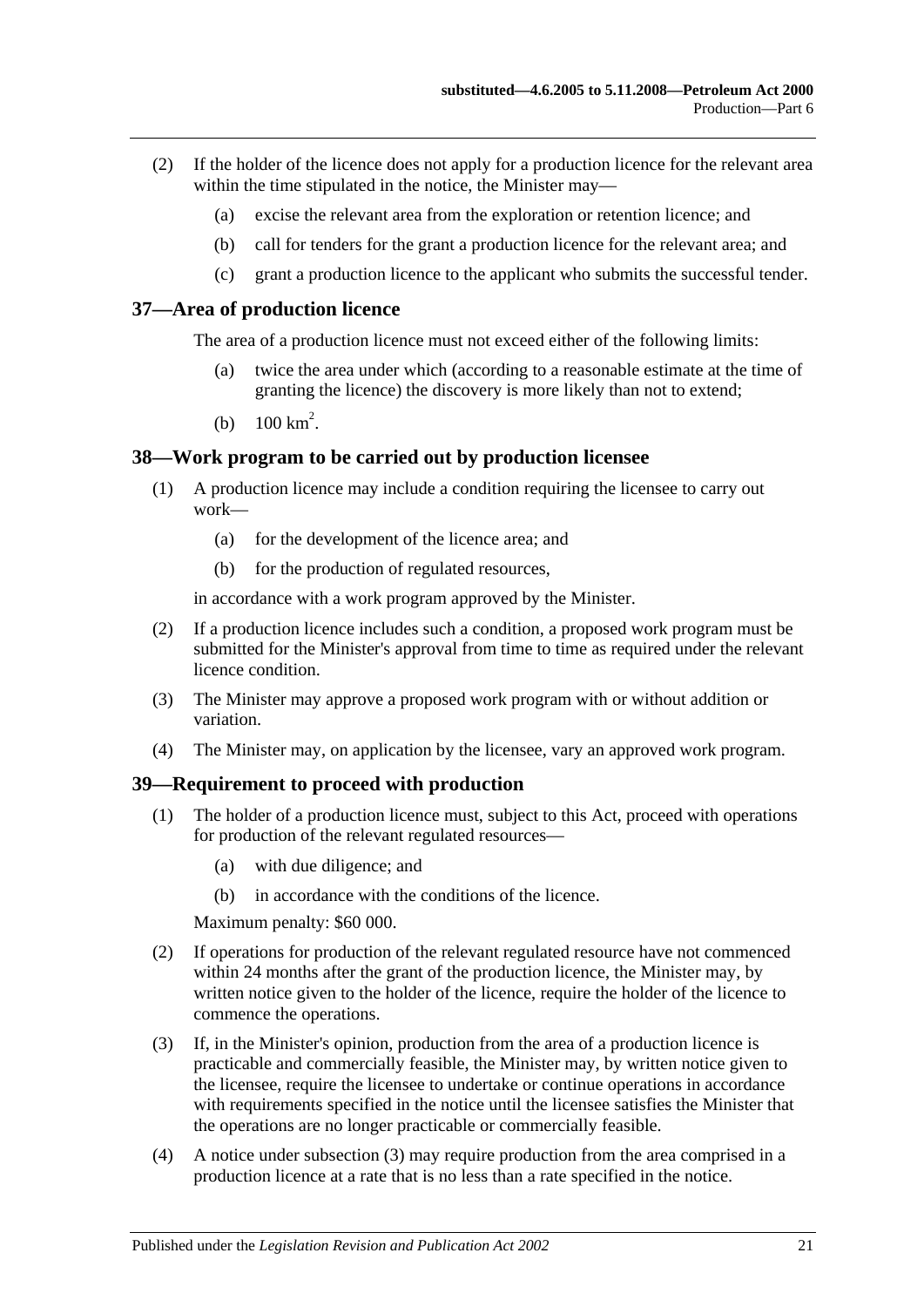(5) If the holder of a production licence fails to proceed with operations for production of a regulated resource as required under the terms of the licence or by notice under this section (and has not entered into arrangements, satisfactory to the Minister, for future production), the Minister may, by written notice to the licensee, cancel the licence.

## <span id="page-21-0"></span>**40—Term of production licence**

A production licence is to be granted for an unlimited term.

## <span id="page-21-1"></span>**41—Cancellation or conversion of production licence where commercially productive operations are in abeyance**

- (1) If productive operations resulting in production from the licence area on a commercial basis have not been carried on within the area of a production licence for 24 months or more (and the licensee has not entered into arrangements, satisfactory to the Minister, for commencing or resuming such operations at a reasonable future time), the Minister may, by written notice to the licensee—
	- (a) convert the licence into a retention licence; or
	- (b) cancel the licence.
- <span id="page-21-5"></span>(2) Before cancelling a licence under this section, the Minister must give the licensee a reasonable opportunity to make representations about the proposed action.

#### <span id="page-21-2"></span>**42—Unitisation of production**

- (1) If the Minister is satisfied that—
	- (a) a natural reservoir containing, or suitable for storage of, a regulated substance extends beyond the area of a production licence; and
	- (b) the adjacent area is covered by an exploration, retention or production licence held by a different person,

the Minister may, by written notice given to the holders of the respective licences, require them to enter into negotiations with a view to establishing a scheme for working the relevant areas as a single unit.

- (2) If the holders of the licences fail to reach agreement on the terms of such a scheme within a reasonable time, the Minister may, by written notice given to the licensees, establish such a scheme.
- (3) Before the Minister establishes a scheme under this section, the Minister must allow the holders of the licences affected by the scheme a reasonable opportunity to make submissions on the terms of the scheme.
- (4) A scheme under this section is binding on the holders, for the time being, of the licences affected by the scheme.

## <span id="page-21-3"></span>**Part 7—Royalty**

#### <span id="page-21-4"></span>**43—Royalty on regulated resources**

(1) The holder of a licence must pay to the Crown a royalty equivalent to the prescribed percentage of the value (at the well head) of a regulated resource produced from land comprised in the licence.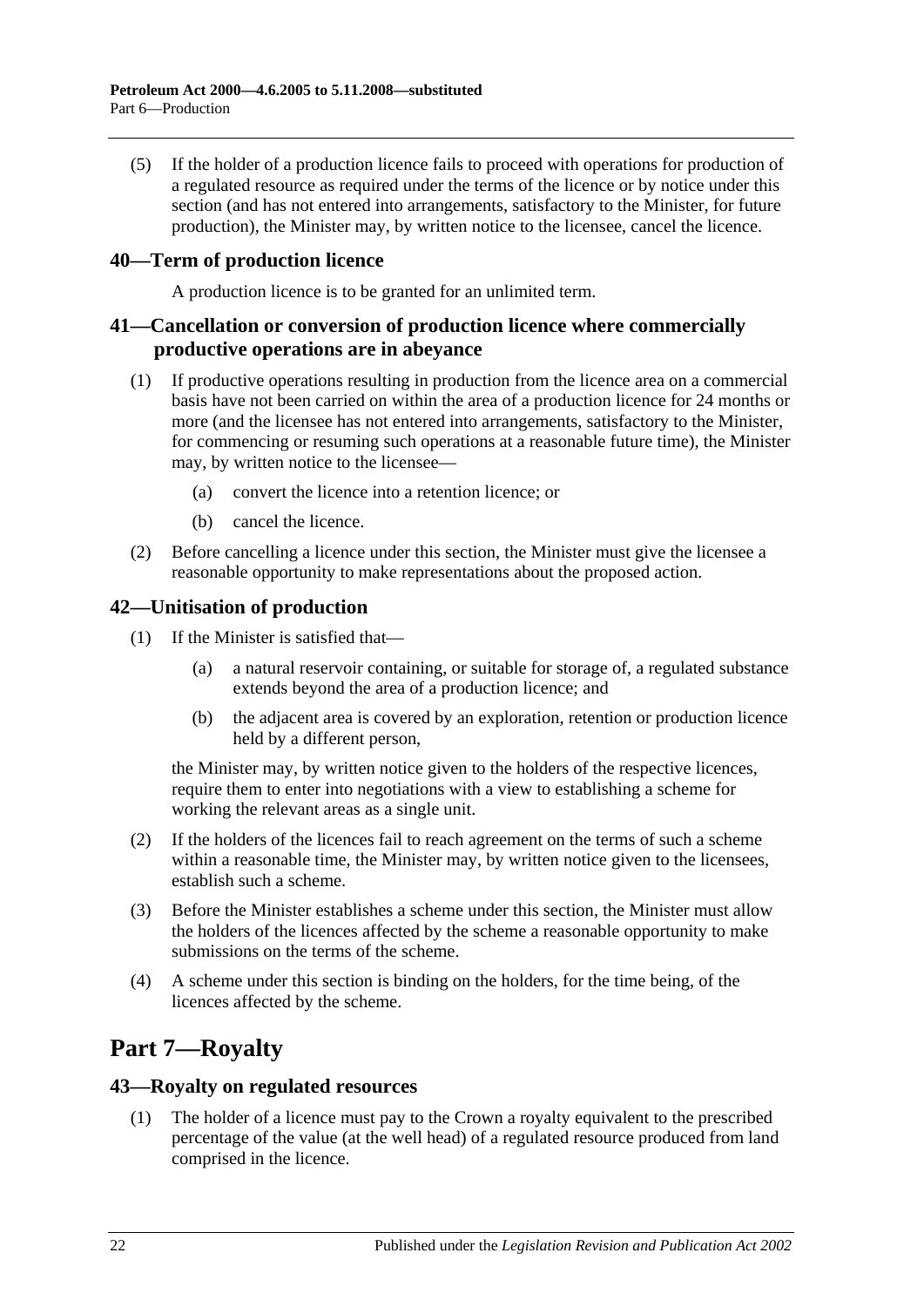- (2) The prescribed percentage is—
	- (a) for a regulated substance—10%;
	- (b) for geothermal energy—2.5%.
- (3) Royalty is not payable on the following:
	- (a) a regulated substance that—
		- (i) has been returned to a natural reservoir in the area of a production licence and will be brought into account for the purposes of calculation and payment of royalty on later production from the natural reservoir; or
		- (ii) has been destroyed or dissipated in accordance with sound production practice; or
		- (iii) is to be used in the course of productive operations, or for purposes incidental to productive operations, that the producer carries out in the State and are associated with production of a regulated substance in the State; and
	- (b) geothermal energy that is dissipated before it reaches the point of delivery to the purchaser.
- (4) A licensee must, within 30 days after the end of each month in which a regulated substance or geothermal energy is produced, provide the Minister with a return for the relevant month setting out—
	- (a) the quantity of the regulated substance or energy produced; and
	- (b) the quantity of any regulated substance or energy sold, and the amount realised on sale; and
	- (c) any other relevant information required by the Minister.

Administrative penalty.

- (5) A return must be accompanied by the royalty payable by the licensee in respect of the month to which the return relates.
- (6) The value at the well head of a regulated substance is a value calculated by subtracting from the price (exclusive of any GST component) that could reasonably be realised on sale of the substance to a genuine purchaser at arms length from the producer all reasonable expenses (exclusive of any GST component) reasonably incurred by the producer—
	- (a) in treating processing or refining the substance; and
	- (b) in transporting the substance from the well head to the point of delivery.
- (7) The value at the well head of geothermal energy is a value calculated by subtracting from the price (exclusive of any GST component) that could reasonably be realised on sale of the energy to a genuine purchaser at arms length from the producer all reasonable expenses (exclusive of any GST component) reasonably incurred by the producer in getting the energy to the point of delivery to the purchaser.
- (8) The value at the well head of a regulated substance or geothermal energy is to be assessed by the Minister.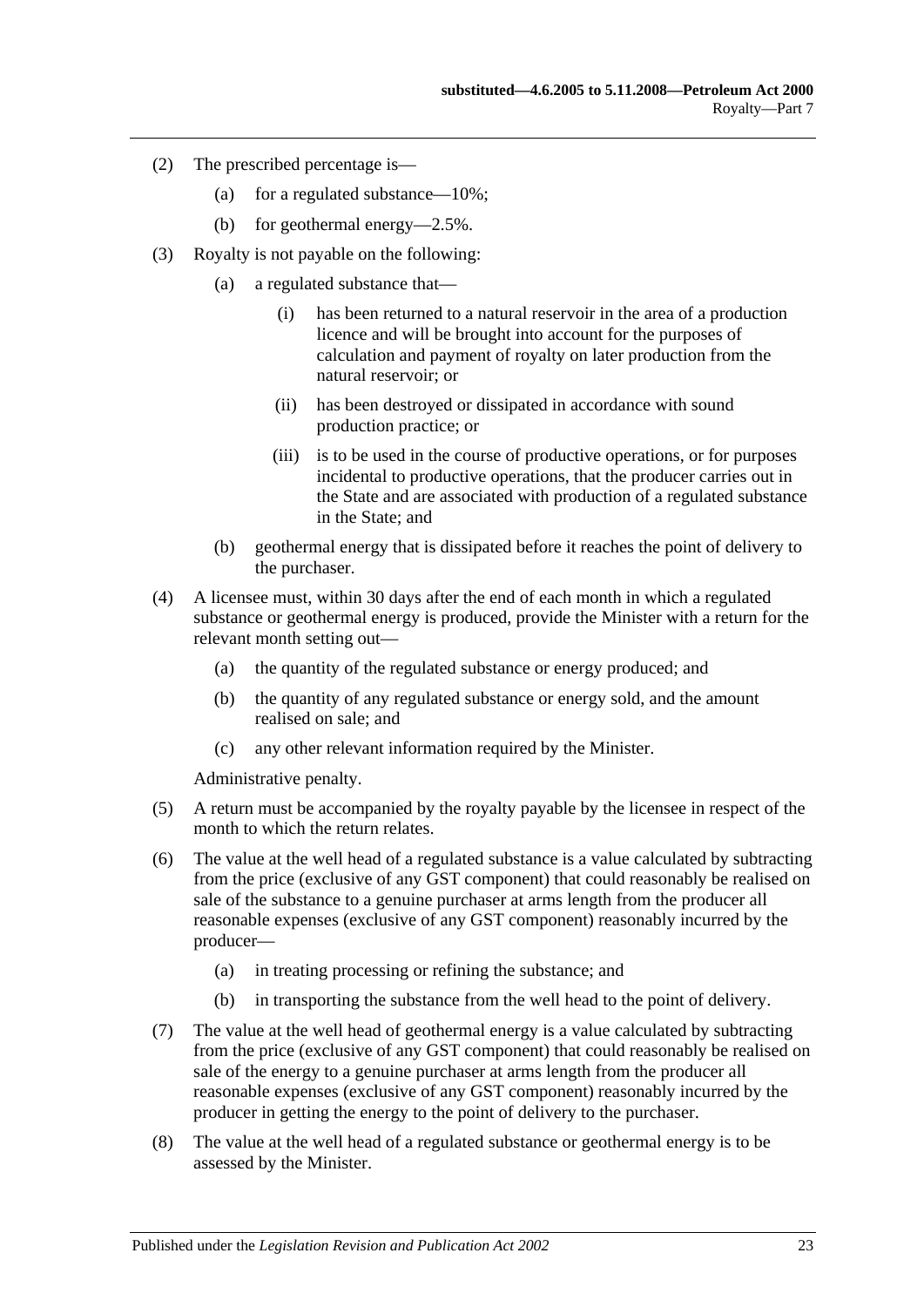- (9) The Minister may, on application by the producer, or on the Minister's own initiative, review and revise an earlier assessment of the value at the well head of a regulated substance or geothermal energy.
- (10) The Land and Valuation Court may, on appeal by the producer, vary the Minister's assessment.
- (11) In any other proceedings, the Minister's assessment is to be taken as conclusive evidence of the value of a regulated substance or geothermal energy at the well head.

## <span id="page-23-6"></span><span id="page-23-0"></span>**44—Penalty for late payment**

- (1) If a licensee fails to pay royalty as and when required by or under this Part—
	- (a) the amount in arrears will, unless the Minister determines otherwise, be increased by penalty interest at the prescribed rate; and
	- (b) the Minister may impose on the licensee a fine of an amount fixed by the Minister up to a limit of \$1,000 or 10% of the outstanding royalty, whichever is the greater.
- (2) The Minister may for any proper reason remit penalty interest or a fine imposed under [subsection](#page-23-6) (1) wholly or in part.

## <span id="page-23-1"></span>**45—Recovery of royalty**

Royalty (and any penalty interest or fine imposed by the Minister under this Part) may be recovered as a debt due to the Crown.

## <span id="page-23-3"></span><span id="page-23-2"></span>**Part 8—Transmission pipelines**

## **Division 1—Pipeline licence**

## <span id="page-23-4"></span>**46—Rights conferred by pipeline licence**

- (1) A *pipeline licence* authorises the licensee to operate the transmission pipeline to which it relates.
- (2) If the licence is granted for a proposed transmission pipeline, the licence also authorises the licensee to construct (or complete the construction of) the relevant transmission pipeline.
- (3) A pipeline licence may be granted for the whole or part of a transmission pipeline.
- (4) A pipeline licence—
	- (a) can only be held by a body corporate (or two or more bodies corporate); and
	- (b) can only be held in respect of a transmission pipeline or proposed transmission pipeline owned by a body corporate (or two or more bodies corporate).
- (5) The Minister may, on application by a licensee holding a pipeline licence, vary the licence to cover an extension to, or a variation to the route of, the pipeline.

## <span id="page-23-5"></span>**47—Term and renewal of pipeline licence**

(1) The term of a pipeline licence is 21 years or a lesser term agreed between the pipeline licensee and the Minister.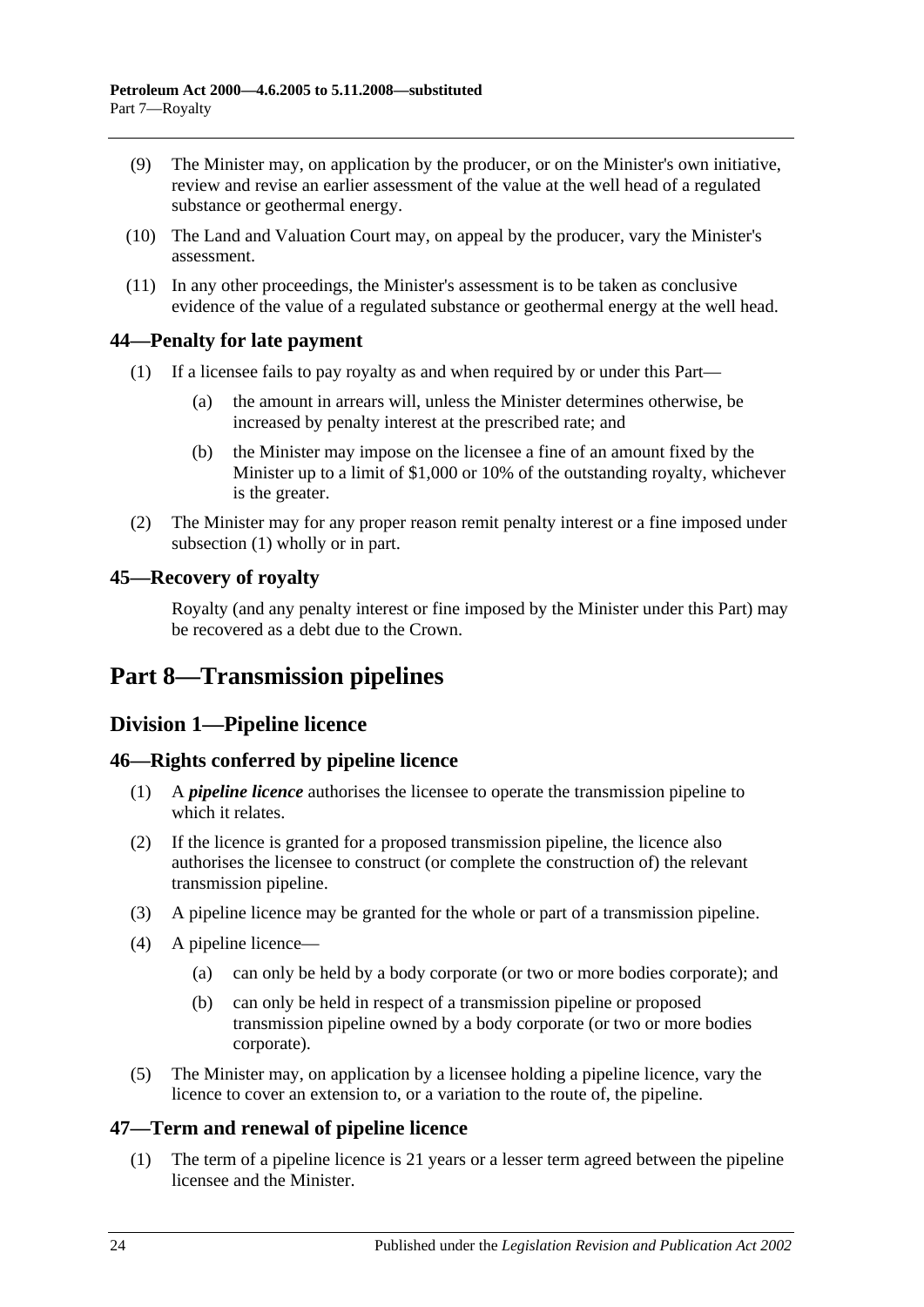(2) Subject to any agreement between the Minister and the pipeline licensee excluding or limiting this right of renewal, a pipeline licence must, on application for renewal, be renewed for a further term.

## <span id="page-24-0"></span>**48—Alteration of pipeline**

A pipeline licensee must not alter or modify, or permit the alteration or modification of, the pipeline except as follows:

- (a) as authorised in the pipeline licence; or
- (b) as may be necessary for the repair or maintenance of the pipeline; or
- (c) as may be necessary for the preservation of life or property in an emergency; or
- (d) as may be authorised by the Minister.

Maximum penalty: \$120 000.

## <span id="page-24-1"></span>**Division 2—Access to pipeline**

## <span id="page-24-2"></span>**49—Ministerial power to require access to pipeline**

- (1) The Minister may, by written notice given to the holder of a pipeline licence, require the holder to convey a regulated substance for another person on terms and conditions mutually agreed by the holder and the other person or, in default of agreement, on terms and conditions determined by the Minister.
- (2) In considering whether to require the holder of a pipeline licence to convey a regulated substance for another and if so the appropriate terms and conditions on which the holder should be required to do so, the Minister must have regard to—
	- (a) the legitimate business interests of the licensee; and
	- (b) the public interest including the public interest in facilitating competition in markets; and
	- (c) the interests of other persons who have rights of access to the pipeline; and
	- (d) the cost of providing access to the pipeline; and
	- (e) the operational and technical requirements for the safe, efficient and reliable operation of the pipeline; and
	- (f) any other matters the Minister considers relevant.
- (3) A determination under this section, and the Minister's reasons for making it, are to be published in the Gazette.
- (4) This section does not apply if access to the relevant transmission pipeline is governed under some other law.

## <span id="page-24-3"></span>**Division 3—Special provisions about pipelines**

## <span id="page-24-4"></span>**50—Acquisition of land by holder of pipeline licence**

(1) The holder of a pipeline licence must, as soon as practicable after the grant of the licence, proceed to acquire the pipeline land reasonably required for constructing or operating, or constructing and operating, the relevant pipeline.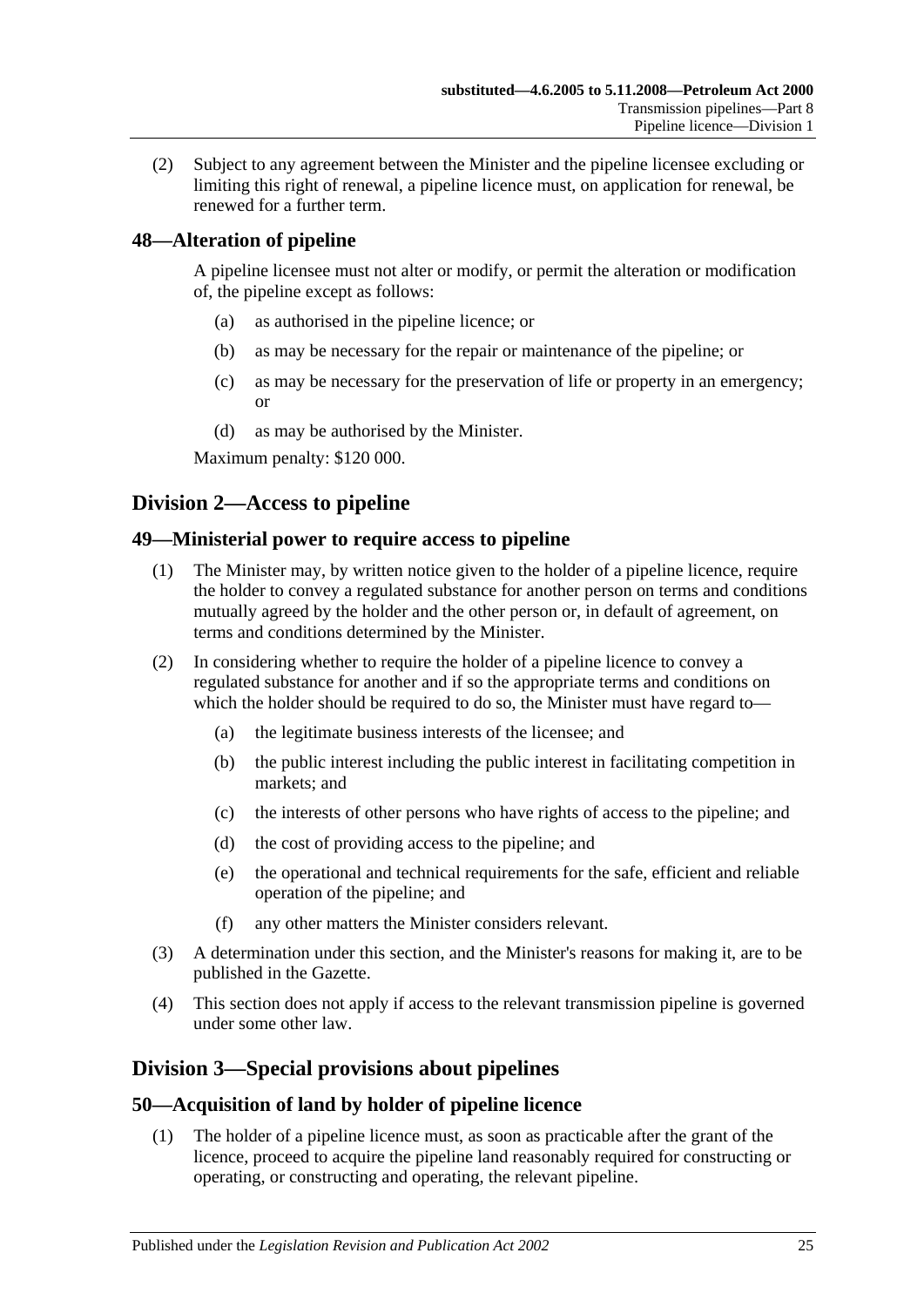(2) Despite any limitation on the powers of a body corporate existing apart from this section, a body corporate is authorised to transfer to the holder of a pipeline licence any land required for the construction or operation of a pipeline under the relevant pipeline licence.

#### <span id="page-25-0"></span>**51—Pipeline easements**

An easement acquired for the construction or operation of a pipeline is an easement in gross that does not depend on the existence of a dominant tenement.

## <span id="page-25-1"></span>**52—Compulsory acquisition of land for pipeline**

If the Minister is satisfied that the holder of a pipeline licence—

- (a) reasonably requires land (apart from the interest conferred by the licence) for the purpose of constructing, modifying or operating a pipeline or for incidental purposes; and
- (b) has failed to acquire the land by agreement after making reasonable attempts to do so,

the holder may, with the Minister's approval, proceed to acquire the land compulsorily under the *[Land Acquisition Act](http://www.legislation.sa.gov.au/index.aspx?action=legref&type=act&legtitle=Land%20Acquisition%20Act%201969) 1969*.

## <span id="page-25-2"></span>**53—Pipeline to be chattel**

A pipeline is a chattel and capable of being acquired, owned, dealt with and disposed of as such.

#### <span id="page-25-3"></span>**54—Inseparability of dealings with pipeline and pipeline land**

Unless the Minister gives written consent, a pipeline cannot be transferred, mortgaged, or otherwise dealt with separately from the pipeline land related to the pipeline, nor can pipeline land be transferred, mortgaged or dealt with separately from the pipeline to which it relates.

## <span id="page-25-5"></span><span id="page-25-4"></span>**55—Resumption of pipeline**

- (1) If a pipeline for which a licence was granted is not used for the transportation of a regulated substance for a continuous period of more than 3 years, the Minister may give written notice to all interested persons of intention to resume the pipeline and the pipeline land.
- (2) The *interested persons* are—
	- (a) the holder (or former holder) of the pipeline licence; and
	- (b) the owner of, and other persons interested in, the pipeline and the related pipeline land.
- (3) Before the Minister gives notice under [subsection](#page-25-5) (1), the Minister must—
	- (a) invite all interested persons to make representations about the proposed resumption; and
	- (b) consider any representations made in response to the invitation.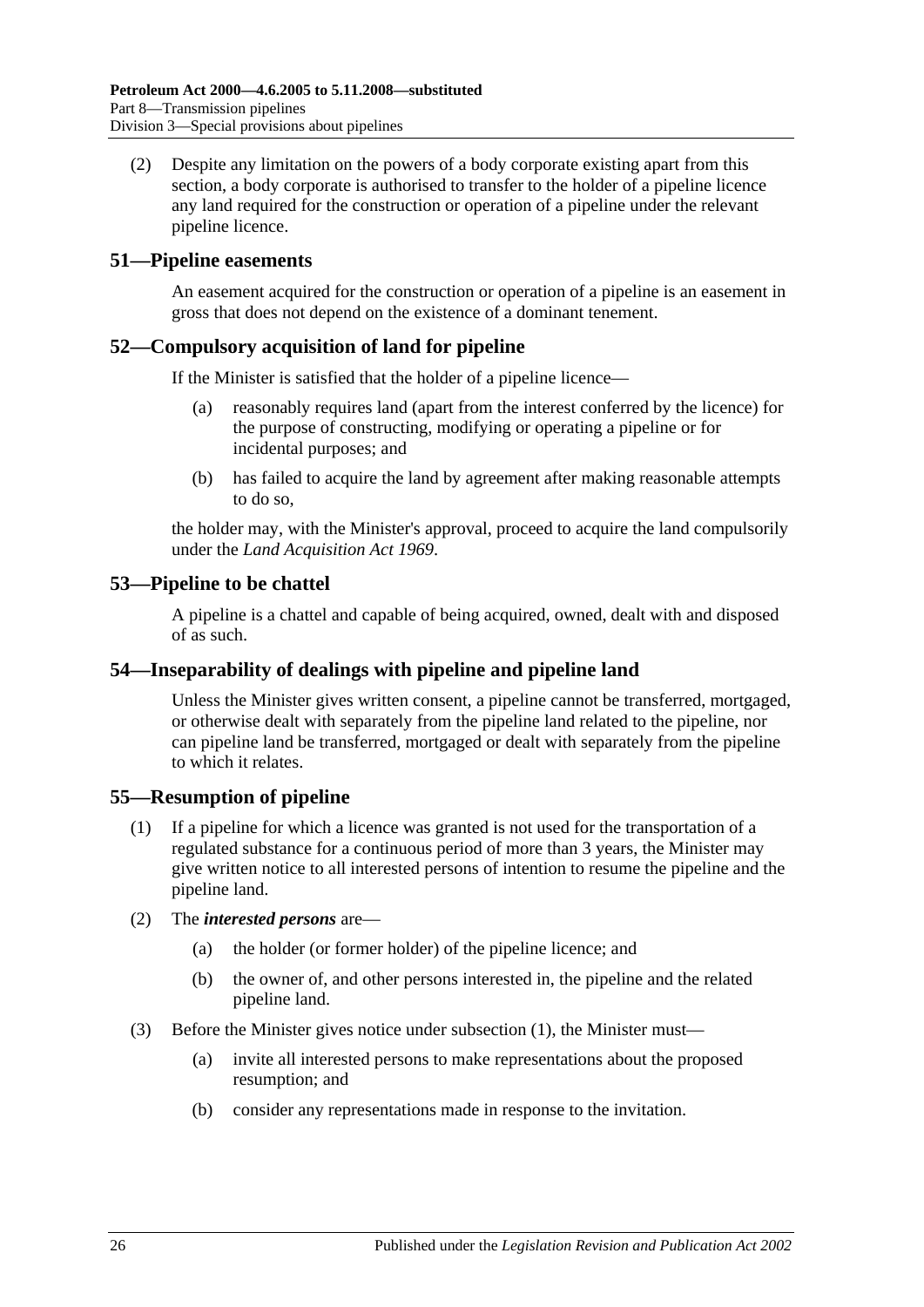- (4) The notice of the intended resumption—
	- (a) may be given whether or not a pipeline licence remains in force for the pipeline (but if a licence is in force, the notice terminates the licence); and
	- (b) must be given to all interested persons.
- (5) The owner of the pipeline may within 6 months after the notice is given take up and remove the pipeline and associated structures (wholly or in part) and restore the relevant land as far as practicable to its former condition.
- <span id="page-26-3"></span>(6) After the six month period has ended, the Minister may exercise either or both of the following powers:
	- (a) the Minister may, by written notice given to the owner of the pipeline, require the owner, within a reasonable time stated in the notice, to remove buildings, structures and fixtures associated with the pipeline and to restore the land, as far as practicable, to its former condition; and
	- (b) the Minister may, by notice published in the Gazette, vest the pipeline land and any buildings, structures and fixtures (including the pipeline) remaining on the land in the Crown.
- <span id="page-26-4"></span>(7) If the owner of the pipeline fails to comply with a notice under [subsection](#page-26-3)  $(6)(a)$ , the Minister may have the necessary work carried out and recover the cost of doing so from the owner.
- (8) No compensation is payable for the divestiture of property under [subsection](#page-26-4) (6)(b).
- (9) If an easement is vested in the Crown under [subsection](#page-26-4) (6)(b), the Minister may, by notice in the Gazette, surrender (and thus extinguish) the easement.

## <span id="page-26-0"></span>**Part 9—Associated facilities**

#### <span id="page-26-1"></span>**56—Associated facilities licence**

- (1) An *associated facilities licence*
	- (a) authorises the holder of a licence (the *primary licence*) to establish and operate associated facilities on land outside the area of the primary licence; and
	- (b) for that purpose, confers rights of access to and use of land to which the licence relates on terms and conditions specified in the licence.
- <span id="page-26-2"></span>(2) An *associated facility* is anything that is reasonably necessary for, or incidental to, carrying on regulated activities in the area of the primary licence, or in the vicinity of the area of the primary licence.
- (3) For example—
	- (a) an associated facilities licence might be granted to the holder of an exploration licence, a retention licence or a production licence authorising the holder of the licence to drill a well from an area outside the area of the primary licence for obtaining access to geological structures within the area of the primary licence;
	- (b) an associated facilities licence might be granted authorising the holder of the licence to establish and operate facilities within the licence area such as—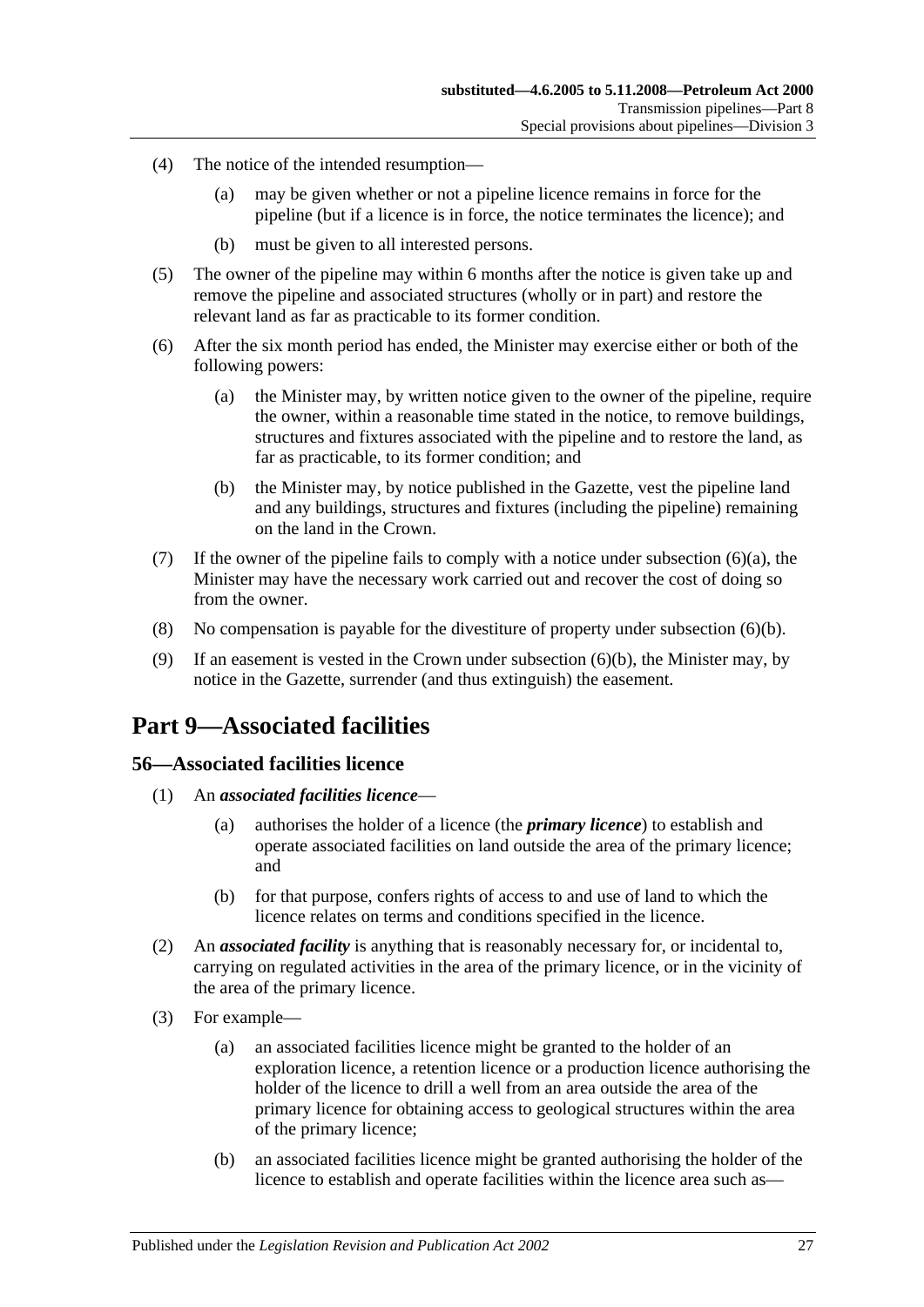- (i) a pipeline;
- (ii) a processing plant;
- (iii) a camp, airport, building or other infrastructure;
- (iv) commercial or recreational facilities for people involved in regulated activities.

#### <span id="page-27-0"></span>**57—Area of associated facilities licence**

- (1) An associated facilities licence cannot be granted for an area exceeding  $5 \text{km}^2$ .
- (2) However, this restriction on the area of an associated facilities licence does not apply if the licence area is in the form of a corridor with a width of 50m or less.

#### <span id="page-27-1"></span>**58—Term of associated facilities licence**

An associated facilities licence is an adjunct to the primary licence and is, subject to its terms, granted for the same term, and renewable at the same time and in the same way as the primary licence.

#### <span id="page-27-2"></span>**59—Relationship with other licences**

- (1) An associated facilities licence may be granted in respect of an area comprised within the area of another licence.
- (2) Subject to any relevant licence conditions, the rights conferred by an associated facilities licence prevail over rights conferred by another licence in respect of the same area.
- (3) Before the Minister grants an associated facilities licence for an area covered by another licence—
	- (a) the Minister must have regard to—
		- (i) the reasons put forward by the applicant for the grant of the licence and, in particular, whether they justify the grant of the licence in derogation from the rights of the existing licensee; and
		- (ii) the legitimate business interests of the existing licensee; and
		- (iii) the effect of the operations to be carried out under the associated facilities licence on the operations conducted under the existing licence; and
		- (iv) the operational and technical requirements for the safe, efficient and reliable conduct of operations under both licences; and
		- (v) any other matters the Minister considers relevant; and
	- (b) the Minister must consult with the existing licensee about the conditions to be included in the licence.
- (4) If an associated facilities licence is granted over the area of another licence, the holder of the other licence is to be entitled to compensation for diminution of the rights conferred by that licence—
	- (a) to be agreed between the licensees; or
	- (b) in default of agreement, to be determined by the relevant court.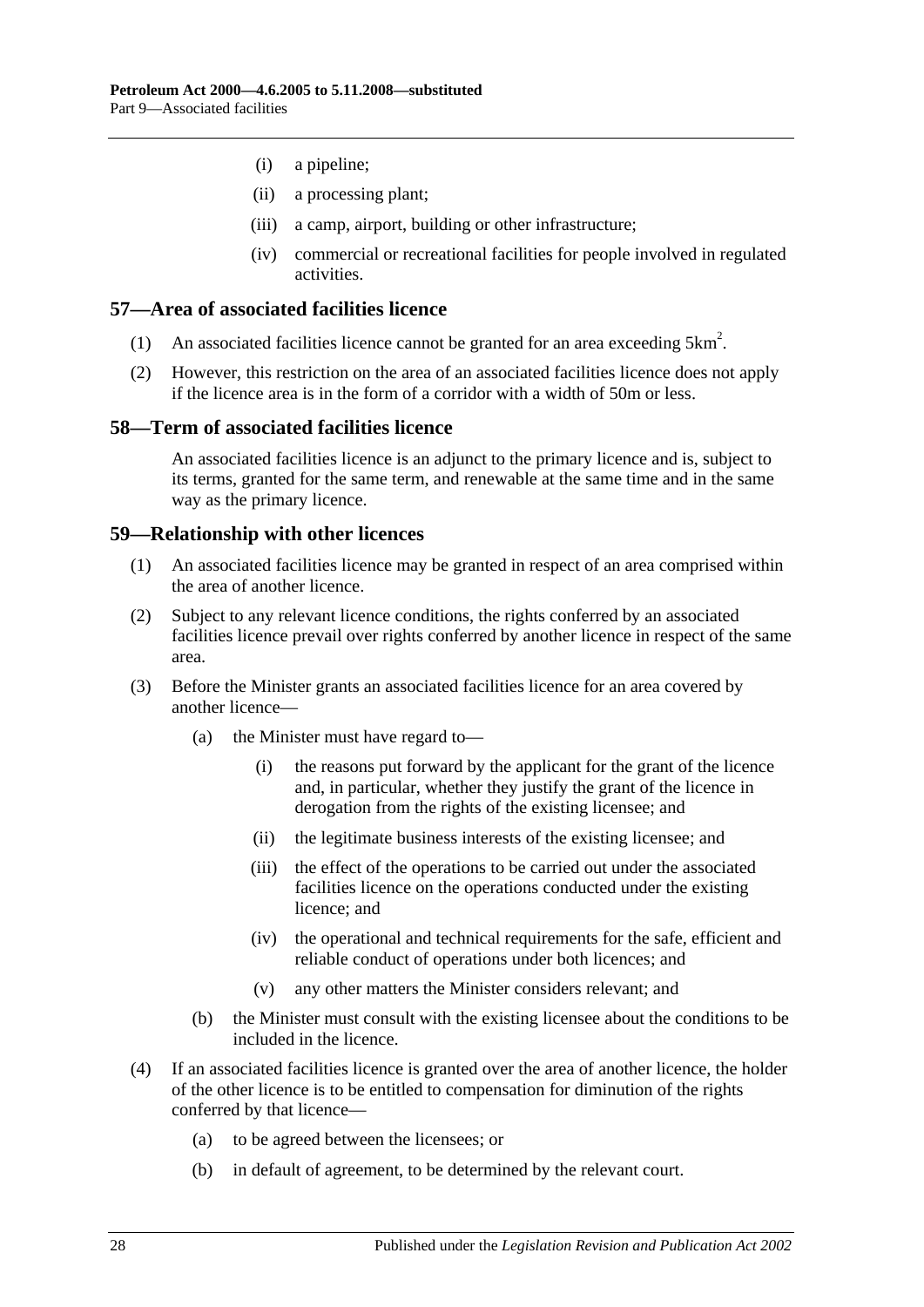- <span id="page-28-4"></span>(5) If an associated facilities licence is granted over the area of another licence, the Land and Valuation Court may, on application by the holder of the other licence made within 2 months after the grant of the associated facilities licence, review the terms and conditions of the associated facilities licence and vary them as the Court considers just.
- (6) The Land and Valuation Court may, in exercising its powers under [subsection](#page-28-4) (5), relocate the area of the associated facilities licence or vary the area in some other way.

## <span id="page-28-0"></span>**Part 10—Entry to and use of land**

#### <span id="page-28-1"></span>**60—Right of entry to land**

A licensee may, subject to this Part—

- (a) enter land to carry out authorised activities on the land; or
- (b) enter land for the purpose of gaining access to adjacent land on which the licensee proposes to carry out authorised activities.

#### <span id="page-28-2"></span>**61—Notice of entry on land**

- (1) A licensee must, at least 21 days before entering land under this Part, give written notice to the occupier of the land, in the form required by the regulations—
	- (a) of the licensee's intention to enter the land; and
	- (b) if the licensee proposes to carry out regulated activities on the land—of the nature of the activities to be carried out on the land.

Maximum penalty: \$20 000.

(2) Once notice of entry has been given, a further notice for re-entry of the land is not necessary unless the activities to be carried out on the land differ significantly, in nature or extent, from the activities as described in the previous notice.

#### <span id="page-28-3"></span>**62—Disputed entry**

- (1) An occupier of the land (other than the lessee under a pastoral lease) may, by giving notice of objection to the licensee, object to the licensee's proposed entry.
- (2) A notice of objection must be given within 14 days after the licensee's notice of the proposed entry.
- (3) If an occupier gives notice of objection, the licensee must notify the Minister that entry is disputed.
- (4) When notice of disputed entry is given, the Minister may attempt to mediate between the parties in order to arrive at mutually satisfactory terms under which the licensee may enter the land and (if relevant) carry out regulated activities on the land.
- $(5)$  If—
	- (a) the Minister decides against attempting to reach a settlement of the dispute by mediation; or
	- (b) an attempt is made but the dispute is not resolved within a period fixed in the regulations for the purposes of this paragraph,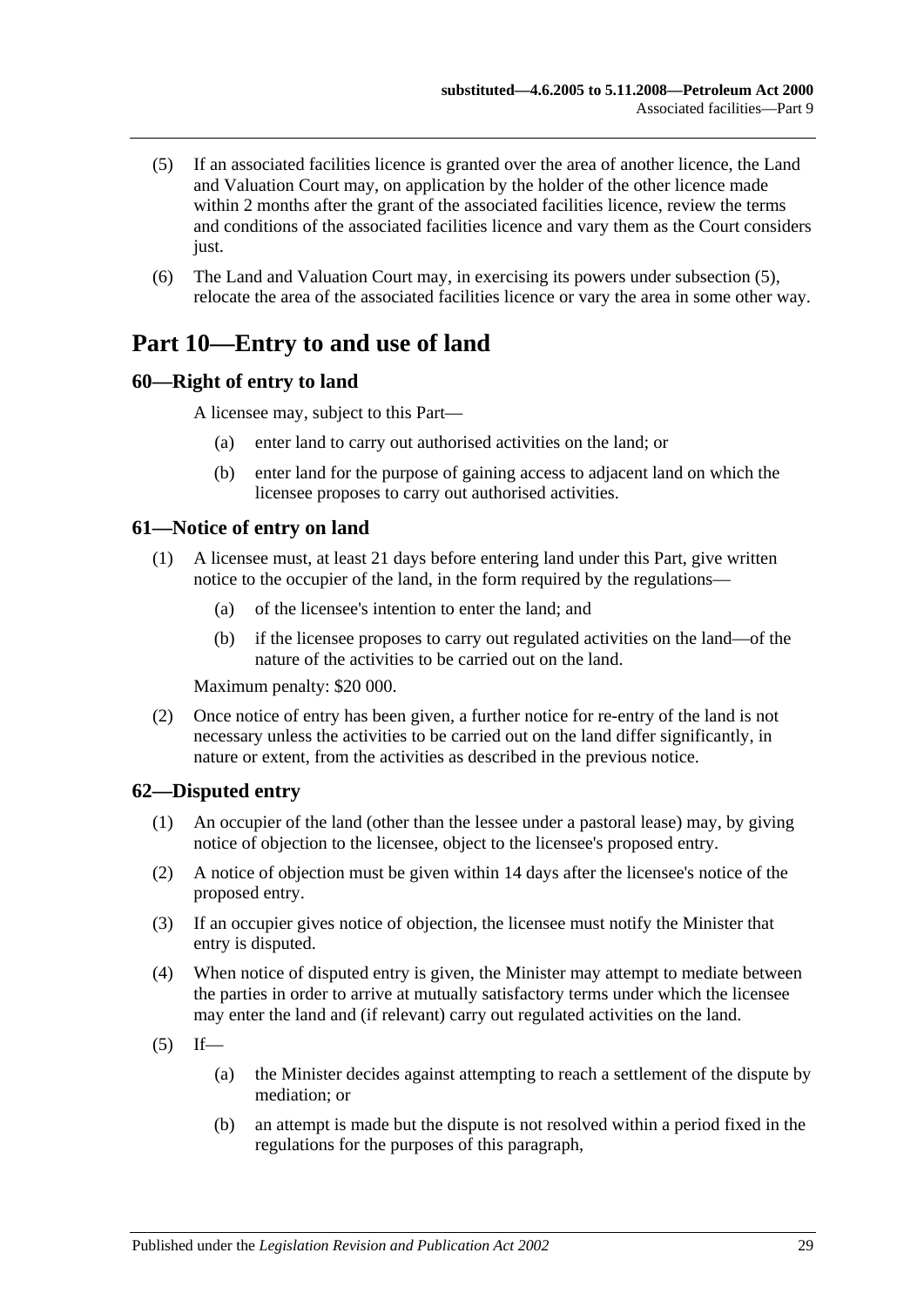either the licensee or the owner may apply to the Warden's Court for a resolution of the dispute.

(6) The Warden's Court may, on an application under this section, determine terms on which the licensee may enter the land and carry out regulated activities on the land.

#### <span id="page-29-0"></span>**63—Landowner's right to compensation**

- (1) The owner of land is entitled to compensation from a licensee who enters the land and carries out regulated activities under this Act.
- (2) The compensation is to cover—
	- (a) deprivation or impairment of the use and enjoyment of the land; and
	- (b) damage to the land (not including damage that has been made good by the licensee); and
	- (c) damage to, or disturbance of, any business or other activity lawfully conducted on the land; and
	- (d) consequential loss.
- (3) The compensation is not to be related to the value or possible value of regulated resources contained in the land.
- (4) The compensation is to be determined by agreement or in default of agreement by the relevant court.
- (5) In assessing compensation, any other compensation to which the owner may have received, or to which the owner may be entitled, is to be taken into account.

## <span id="page-29-1"></span>**64—Right to require acquisition of land**

- (1) If the activities of a licensee on land substantially impair the owner's use and enjoyment of the land, the owner may apply to the relevant court for an order under this section.
- (2) The court may, on an application under this section—
	- (a) make an order transferring the owner's land to the licensee; and
	- (b) order the licensee to pay to the owner, by way of compensation—
		- (i) an amount equivalent to the market value of the land; and
		- (ii) a further amount the court considers just by way of compensation for disturbance.

## <span id="page-29-3"></span><span id="page-29-2"></span>**Part 11—General provisions about licences**

## **Division 1—General provision about applications**

#### <span id="page-29-4"></span>**65—Application for licence**

- (1) An application for a licence—
	- (a) must be made in an approved form; and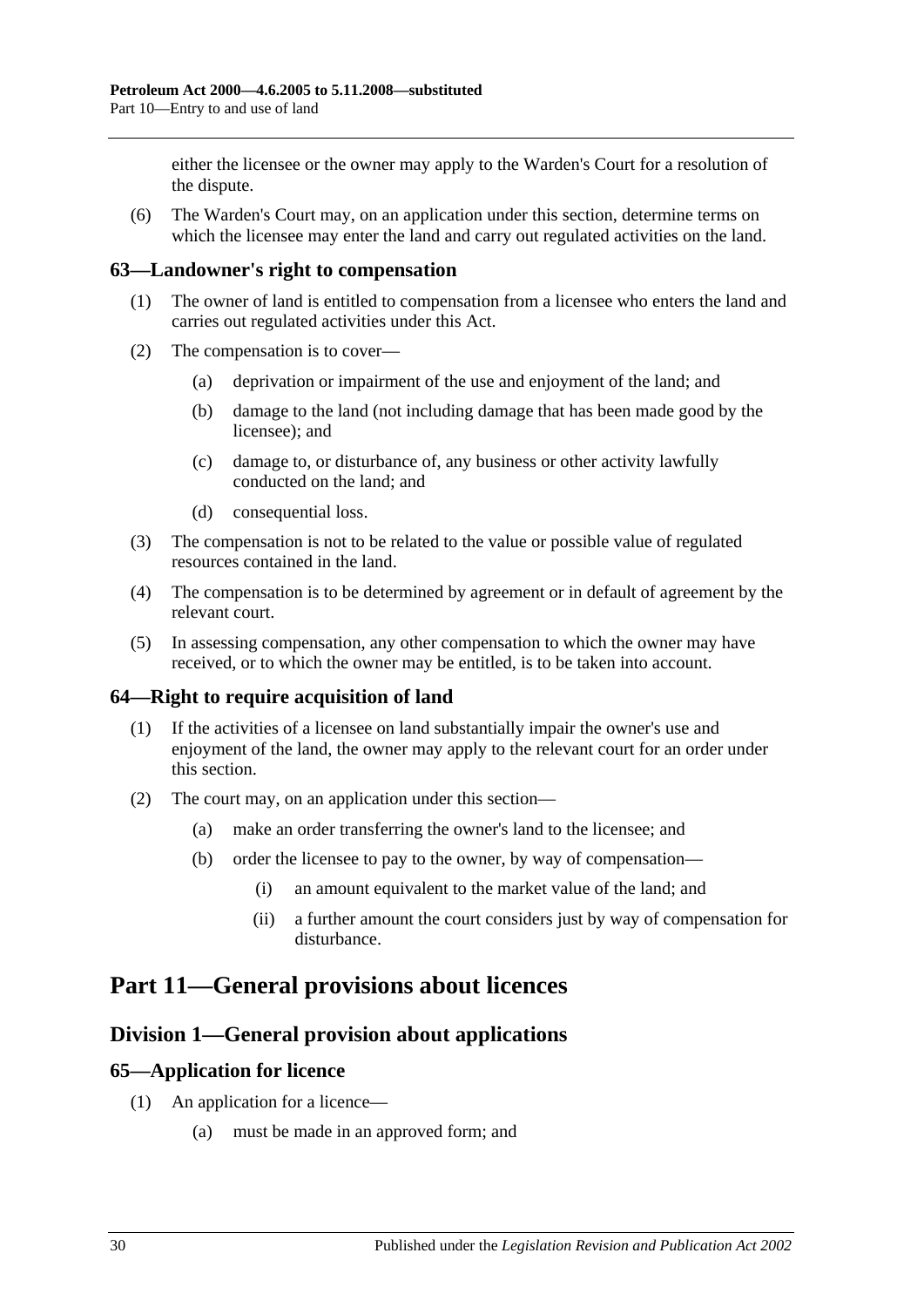- (b) if the licence is to contain a mandatory condition requiring the licensee to carry out work in accordance with an approved work program—must be accompanied by a proposed work program for the first term of the licence; and
- (c) must be accompanied by a statement of the financial and technical resources available to the applicant; and
- (d) must contain other information required in the approved form; and
- (e) must be accompanied by the fee prescribed by the regulations.
- (2) An application for the renewal of a licence—
	- (a) must be made to the Minister in an approved form at least 2 months before the end of the licence term preceding the proposed renewal; and
	- (b) must contain other information required by the Minister; and
	- (c) if the licence contains a mandatory condition requiring the licensee to carry out work in accordance with an approved work program—must be accompanied by a proposed work program for the term of the renewal; and
	- (d) must be accompanied by the fee prescribed by the regulations.
- <span id="page-30-1"></span>(3) The Minister may require an applicant for the grant or renewal of a licence to provide any further information, documents or materials to assist in assessing and determining the application.
- (4) If an applicant fails to comply with a requirement under [subsection](#page-30-1) (3) within a reasonable time allowed by the Minister (which must be at least 30 days), the application lapses.
- (5) If an application for the renewal of a licence is made before the end of the term of the licence, the licence term is extended until the application is determined.
- (6) Notice of an application for the grant of a production licence, and notice of an application for the grant or renewal of an associated facilities licence or a pipeline licence, must be published in the Gazette at least 30 days before the application is determined.

#### <span id="page-30-0"></span>**66—Preconditions of grant or renewal of licence**

- (1) The Minister may offer a licence to a particular applicant on condition that—
	- (a) the applicant is to return the executed licence to the Minister within a specified period; and
	- (b) if the applicant fails to do so—the offer lapses and the licence may be offered to someone else.
- (2) As a condition of granting or renewing a licence, the Minister may require the applicant to give security, of a kind and amount acceptable to the Minister, for the satisfaction of obligations arising under this Act or the licence.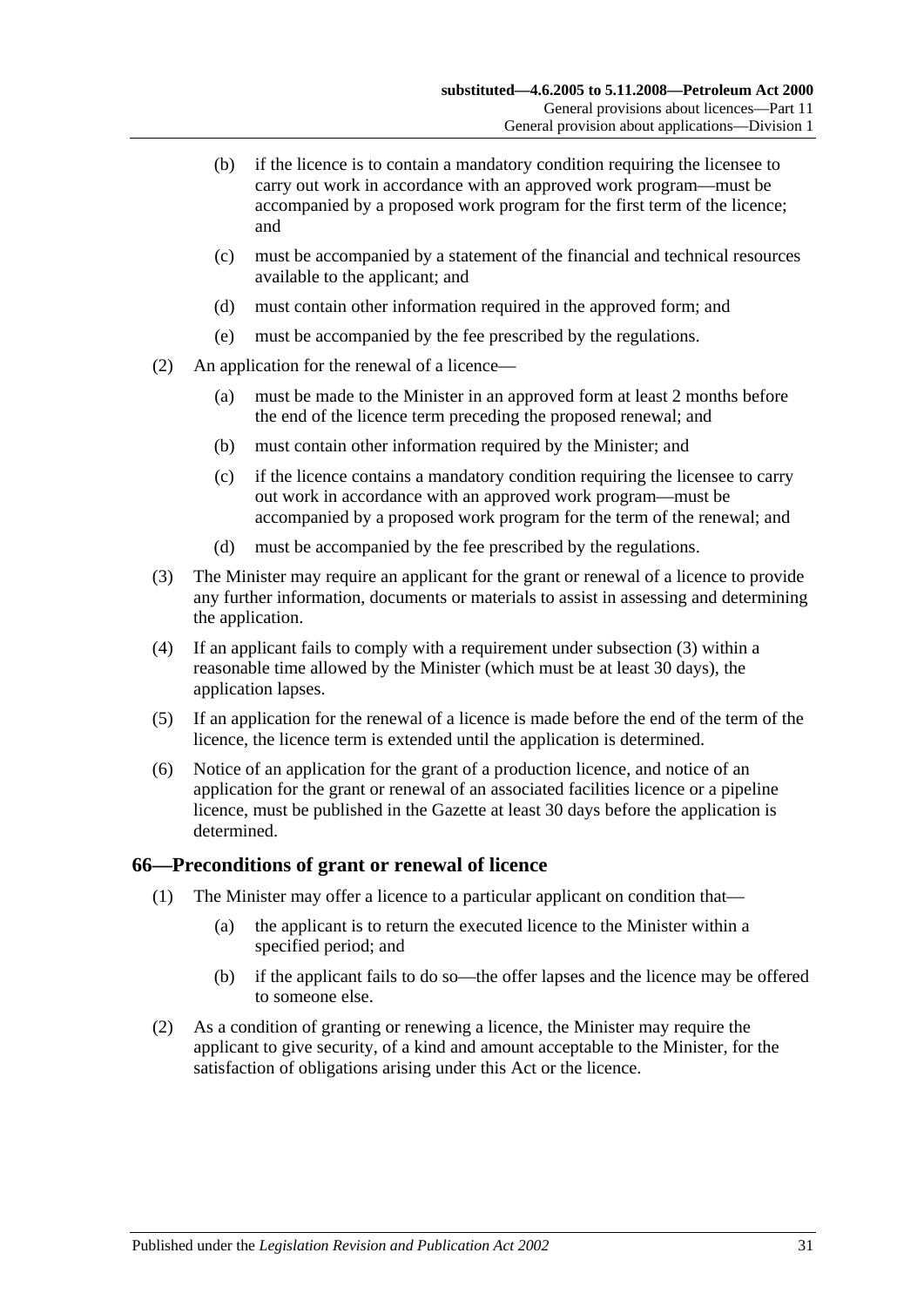## <span id="page-31-0"></span>**Division 2—Extent of licence exclusivity**

## <span id="page-31-1"></span>**67—Application of Division**

This Division applies to licences of the following classes:

- (a) exploration licence;
- (b) retention licence;
- (c) production licence.

#### <span id="page-31-2"></span>**68—Extent to which same area may be subject to different licences**

- (1) A licence to which this Division applies is granted either—
	- (a) in relation to a source of geothermal energy; or
	- (b) in relation to all regulated resources except a source of geothermal energy.
- (2) A licence to which this Division applies is *compatible* with another licence to which this Division applies if one relates to a source of geothermal energy and the other does not.
- (3) The same area cannot be simultaneously subject to two or more licences to which this Division applies unless the licences are compatible.
- (4) For the purposes of this section, if a person who is entitled to the grant of a licence to which this Division applies makes an application for such a licence, the area to which the application relates is to be taken to be subject to a licence to which this Division applies until the application is determined.

## <span id="page-31-3"></span>**69—Grant of compatible licence to area already under licence**

Before the Minister grants a compatible licence in respect of an area that is already wholly or partly subject to a licence to which this Division applies, the Minister must consult with the existing licensee.

#### <span id="page-31-4"></span>**70—Interrelationship between rights of licensees under compatible licences**

If a licensee discovers a regulated resource in an area subject to two or more compatible licences, the rights under this Act in respect of the discovery attach to the licensee who holds a licence for a regulated resource of the relevant kind irrespective of whether that licensee actually made the discovery.

## <span id="page-31-5"></span>**71—Excision of licence areas**

 $If$ <sub>—</sub>

- (a) a retention licence is granted to the holder of an exploration licence or a production licence in respect of part only of the area comprised in the earlier licence; or
- (b) a production licence is granted to the holder of an exploration licence or a production licence in respect of part only of the area comprised in the earlier licence,

the area of the new licence is excised from the area of the earlier licence.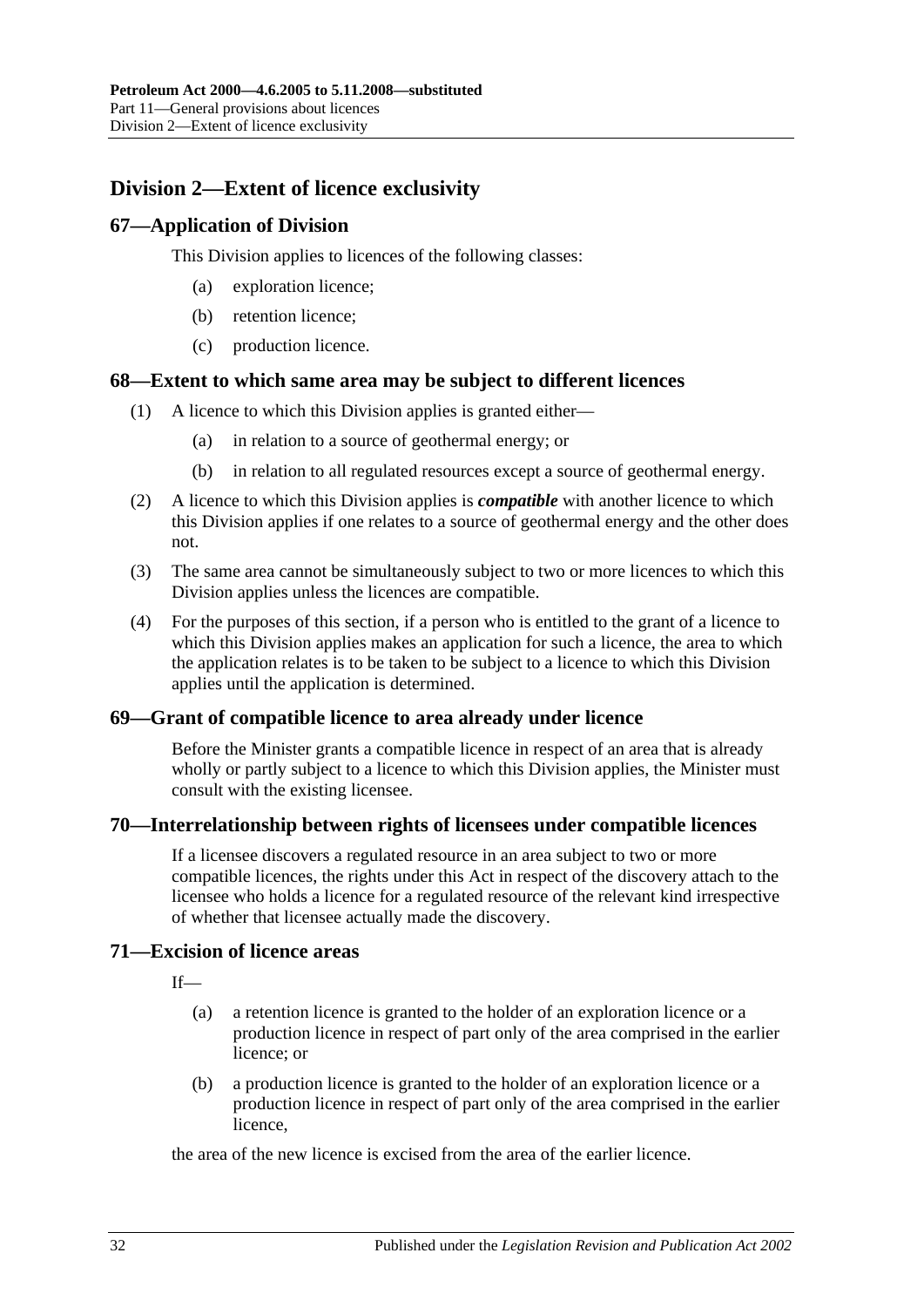## <span id="page-32-0"></span>**Division 3—Licence conditions**

## <span id="page-32-1"></span>**72—Mandatory conditions**

A licence must include the conditions designated in this Act as mandatory conditions.

#### <span id="page-32-2"></span>**73—Mandatory condition as to use of information etc**

It is a mandatory condition of every licence that the licensee authorises the Minister—

- (a) to make use of information and records provided by the licensee under this Act; and
- (b) to disclose information and records provided by the licensee under this Act as authorised by the regulations.

#### <span id="page-32-3"></span>**74—Classification of activities to be conducted under licence**

- (1) A licence is to include mandatory conditions dividing the regulated activities to be carried out under the licence into—
	- (a) activities requiring high level official supervision; or
	- (b) activities requiring low level official supervision.
- (2) The activities are to be classified as requiring high level official supervision unless the licensee satisfies the Minister that, in view of the licensee's demonstrated competence to comply with the requirements of this Act and the conditions of the licence, the activities should be classified as requiring low level official supervision.
- (3) The mandatory conditions are to provide as follows:
	- (a) the Minister's prior written approval is required for activities requiring high level official supervision; and
	- (b) notice of activities requiring low level official supervision is to be given as required in the conditions or by regulation.
- <span id="page-32-5"></span>(4) The Minister may, by written notice to a licensee, change the classification of activities under the relevant licence conditions.
- (5) If regulated activities to be conducted under a licence are generally or substantially classified as requiring a low level of official supervision, the annual licence fee payable for the licence will be reduced by an amount not exceeding 50% of the fee according to a determination of the Minister as to the level of official supervision required under the licence.

## <span id="page-32-4"></span>**75—Mandatory condition about resources required for compliance with environmental obligations**

It is a mandatory condition of every licence that the licensee must have adequate technical and financial resources to ensure compliance with the licensee's environmental obligations (including the rehabilitation of land adversely affected by regulated activities carried out under the licence).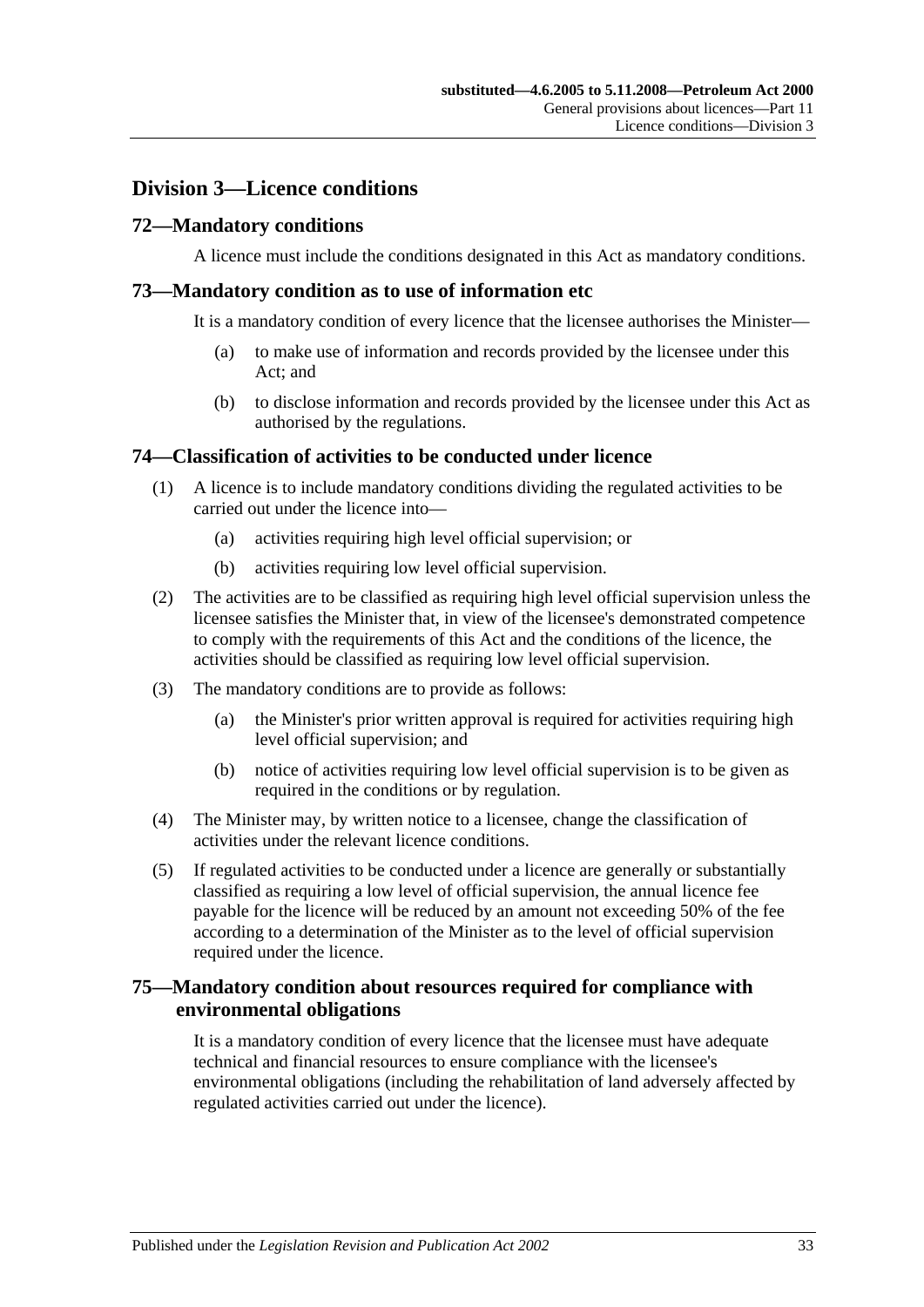#### <span id="page-33-0"></span>**76—Discretionary conditions**

- (1) A licence may be granted on other conditions (*discretionary conditions*) the Minister considers appropriate.
- (2) The discretionary conditions of the licence may (for example) include a condition requiring the licensee to maintain insurance on terms and conditions approved by the Minister insuring the licensee and the State against obligations arising from regulated activities under the licence.
- (3) The Minister may add a discretionary condition to a licence, or vary or revoke a discretionary condition of a licence—
	- (a) on the renewal of the licence; or
	- (b) at any other time with the agreement of the licensee.

#### <span id="page-33-1"></span>**77—Non-compliance with licence conditions**

If a licence condition is not complied with, the licensee is guilty of an offence. Maximum penalty: \$120 000.

## <span id="page-33-2"></span>**Division 4—Annual fees**

#### <span id="page-33-6"></span><span id="page-33-3"></span>**78—Annual fees**

- (1) A licensee must pay to the Minister annually and in advance a fee appropriate to the relevant licence fixed by, or calculated in accordance with, the prescribed scale.
- <span id="page-33-7"></span>(2) If a licensee fails to pay a fee in accordance with [subsection](#page-33-6) (1)—
	- (a) the amount in arrears will, unless the Minister determines otherwise, be increased by penalty interest at the prescribed rate; and
	- (b) the Minister may impose on the licensee a fine of an amount fixed by the Minister up to a limit of \$1,000 or 10% of the outstanding fee, whichever is the greater.
- (3) The Minister may for any proper reason remit penalty interest or a fine imposed under [subsection](#page-33-7) (2) wholly or in part.
- (4) A fee (and any penalty interest or fine imposed by the Minister under this section) may be recovered as a debt due to the Crown.

## <span id="page-33-4"></span>**Division 5—Reservoir access**

#### <span id="page-33-5"></span>**79—Access to natural reservoir**

- $(1)$  If—
	- (a) there is a natural reservoir in the area of a licence that is, in the Minister's opinion, suitable for use for the storage of a regulated substance; and
	- (b) a person (the *applicant*) who is not the holder of the relevant licence seeks access to the natural reservoir for the storage of a regulated resource; and
	- (c) the applicant, after making reasonable attempts to do so, fails to reach agreement with the licensee on terms and conditions of access to and use of the natural reservoir,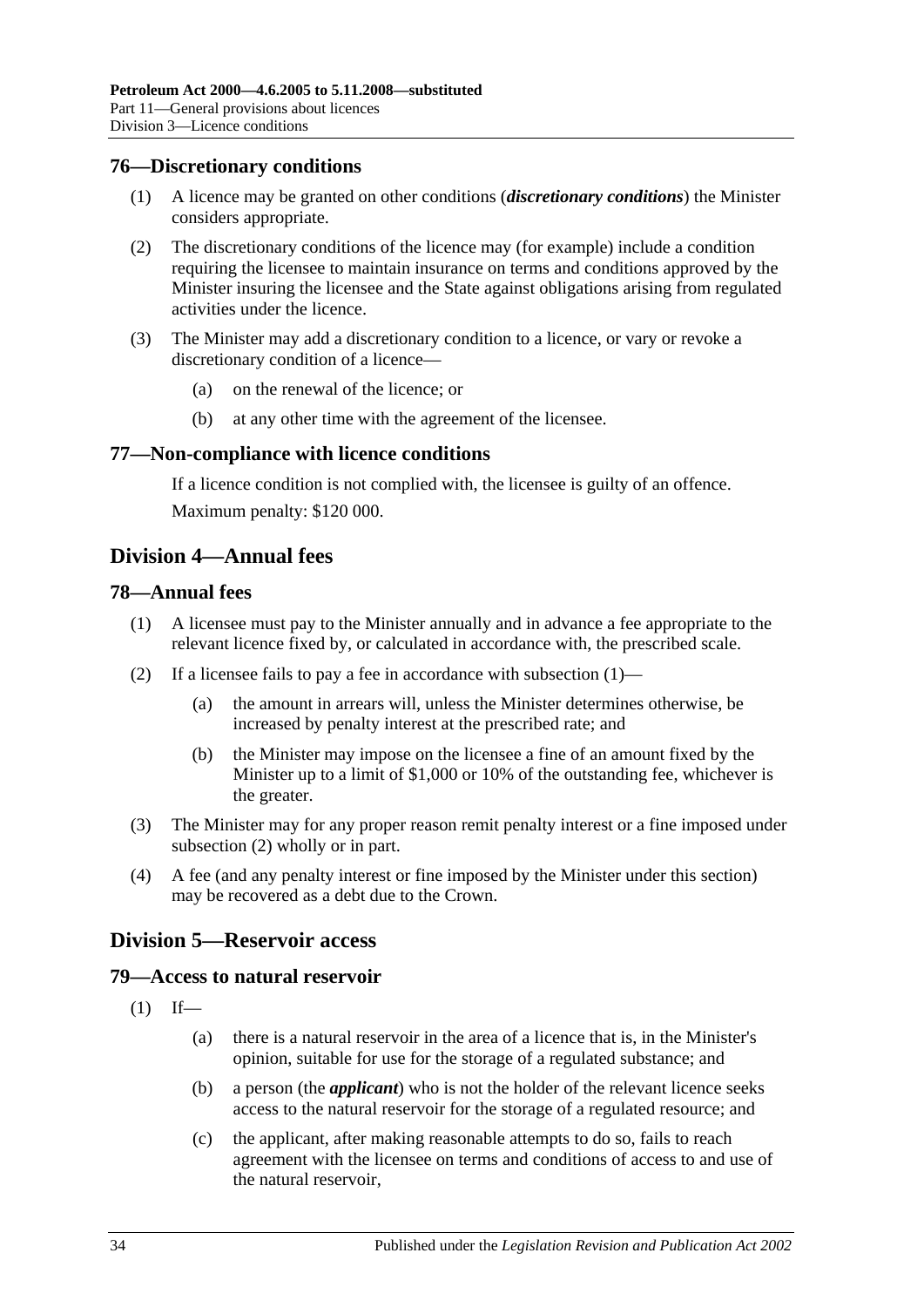the Minister may, by notice in writing given to the applicant and the holder of the licence, determine terms and conditions (which the Minister considers to be fair and reasonable commercial terms) on which the applicant is to be entitled to access to and use of the reservoir.

- (2) In considering whether to make a determination under this section and, if so, the terms and conditions of the determination, the Minister must have regard to—
	- (a) the legitimate business interests of the licensee; and
	- (b) the public interest including the public interest in facilitating competition in markets; and
	- (c) the interests of persons other than the immediate parties to the determination that might be affected by the determination; and
	- (d) the operational requirements for the safe, efficient and reliable use of the natural reservoir; and
	- (e) any other matters the Minister considers relevant.
- (3) Before making a determination under this section, the Minister must give the interested parties a reasonable opportunity to comment on the proposed determination.
- (4) A determination under this section is binding on the holder of the licence and the applicant.
- (5) Access may be granted on terms under which the person to whom the right of access is granted is required to take out an associated facilities licence for the purpose of exercising the right of access arising under the determination.
- (6) A party to a determination under this section may appeal against the determination to the Land and Valuation Court.
- (7) On an appeal under this section—
	- (a) the Court may confirm the Minister's determination; or
	- (b) the Court may cancel the Minister's determination if satisfied that it is not fair and reasonable that the applicant should have access to the natural reservoir; or
	- (c) the Court may vary the terms and conditions of the determination as the Court considers fair and reasonable.
- (8) The Court may make incidental and ancillary orders (including orders for costs).

## <span id="page-34-0"></span>**Division 6—Grant, resumption etc of land**

#### <span id="page-34-1"></span>**80—Grant, resumption etc of Crown and pastoral land**

(1) The Governor may, on the recommendation of the Minister responsible for the administration of the *[Crown Lands Act](http://www.legislation.sa.gov.au/index.aspx?action=legref&type=act&legtitle=Crown%20Lands%20Act%201929) 1929*, grant unalienated Crown land to a licensee for the purpose of carrying on regulated activities or for purposes incidental to such activities.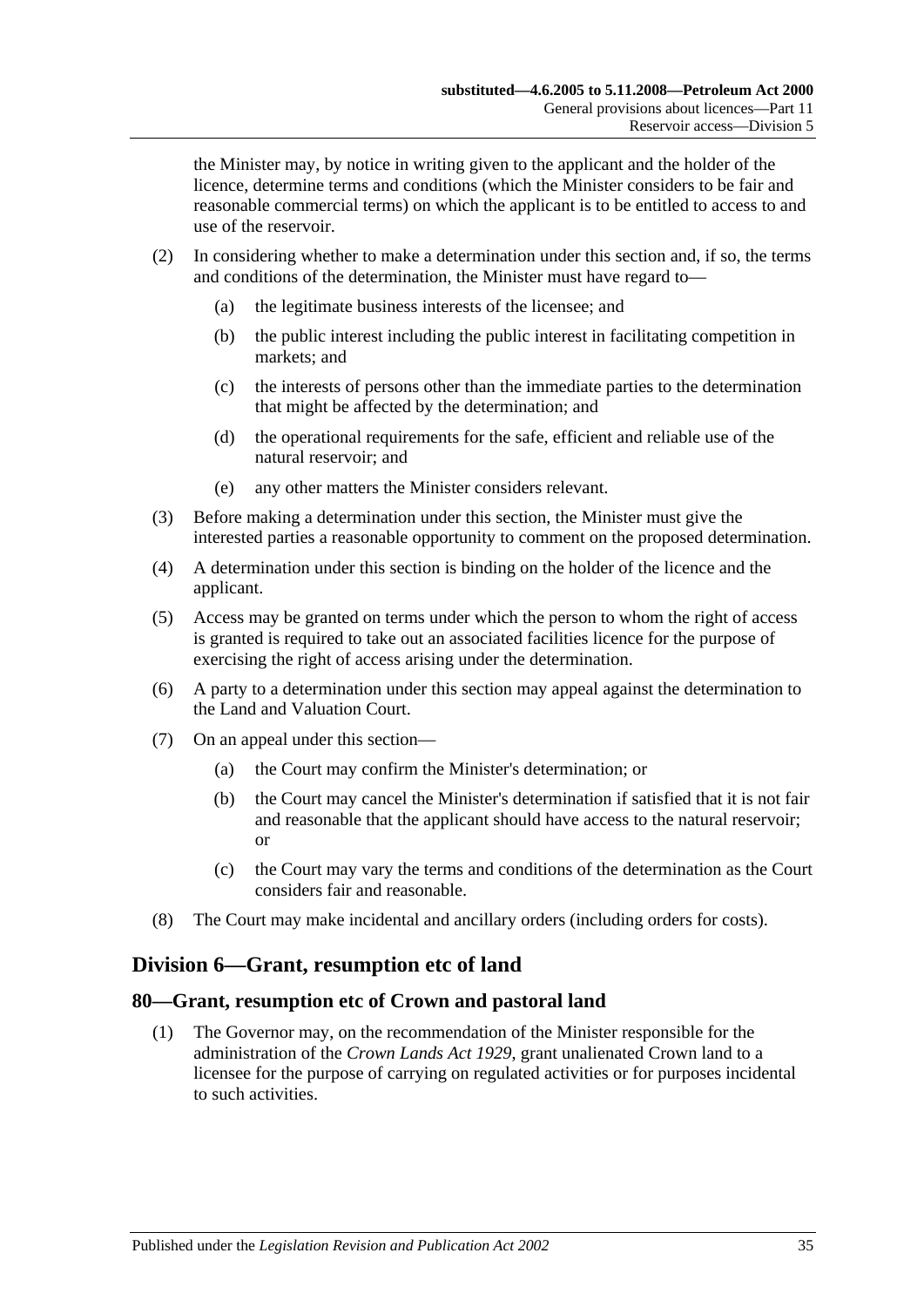(2) A statutory power to resume land subject to a lease under the *[Crown Lands Act](http://www.legislation.sa.gov.au/index.aspx?action=legref&type=act&legtitle=Crown%20Lands%20Act%201929) 1929* or the *[Pastoral Land Management and Conservation Act](http://www.legislation.sa.gov.au/index.aspx?action=legref&type=act&legtitle=Pastoral%20Land%20Management%20and%20Conservation%20Act%201989) 1989* for a public work or public purpose may be exercised as if the land required for carrying on regulated activities or for purposes incidental to such activities were land required for a public work or a public purpose.

## <span id="page-35-0"></span>**Division 7—Multiple licensees**

## <span id="page-35-1"></span>**81—Multiple licensees**

- (1) If a licence is held by 2 or more persons, they are jointly and severally liable for the obligations of the licensee under this Act.
- (2) If a licence is held by 2 or more persons, they must, by written notice given to the Minister, nominate a representative (who may—but need not—be one of the licensees) who is authorised to give and receive notices on their behalf.

Administrative penalty.

(3) A notice given by or to the authorised representative is taken to have been given by or to all the licensees.

## <span id="page-35-2"></span>**Division 8—Consolidation and division of licence areas etc**

## <span id="page-35-3"></span>**82—Consolidation of licence areas**

- (1) The Minister may, by agreement with a licensee or prospective licensee, consolidate adjacent licence areas into a single licence area.
- (2) If a licence has already been issued for any one or more of the licence areas to be consolidated, the Minister may revoke the licence and issue a new licence on terms and conditions the Minister considers appropriate in view of the consolidation.
- (3) In this section, a reference to a *licence area* extends to an area for which an application for a licence has been made.

## <span id="page-35-4"></span>**83—Division of licence areas**

- (1) The Minister may, by agreement with a licensee, divide a licence area into separate areas so that each becomes subject to a different licence.
- (2) On dividing a licence area, the Minister—
	- (a) may vary the existing licence by excising part of the licence area and issue a new licence for the balance of the area; or
	- (b) issue new licences in place of the existing licence (each of which is then taken to be a continuation, in part, of the existing licence).
- (3) If the area to which an exploration licence relates is divided, there must be no reduction of the aggregate work to be carried out.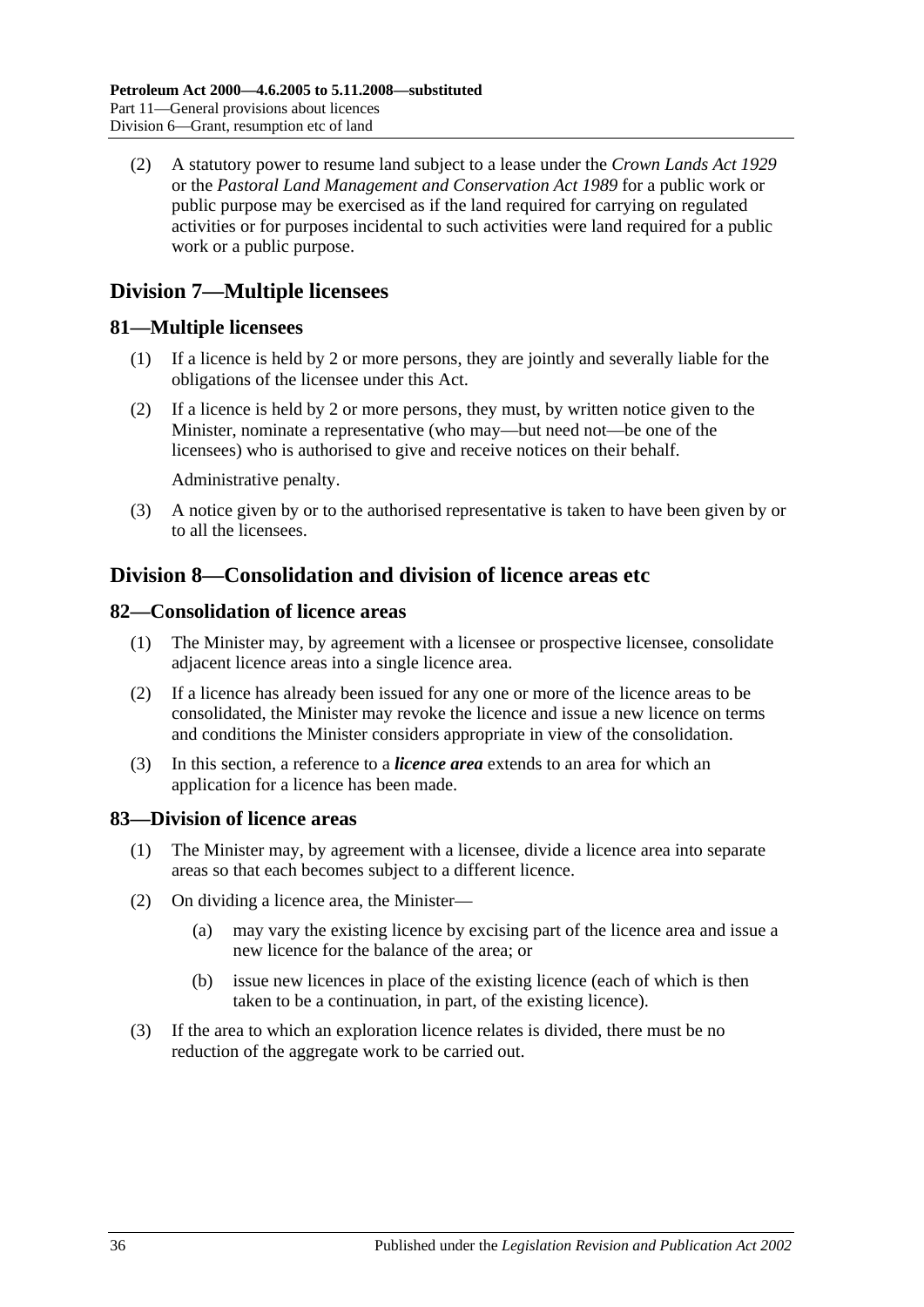## <span id="page-36-0"></span>**Division 9—Record keeping and reporting requirements**

#### <span id="page-36-1"></span>**84—Records to be kept by licensee**

- (1) A licensee must maintain—
	- (a) a record of all regulated activities carried out under the licence including, where appropriate, maps and plans; and
	- (b) a record of the results of regulated activities carried out under the licence, including the results of the analysis of geological samples; and
	- (c) a record of compliance audits by internal or external auditors required under the regulations; and
	- (d) other records as required by the regulations.

Administrative penalty.

(2) The licensee must provide the Minister with a copy of the records kept under this section at the times required by the regulations or by the Minister by written notice given to the licensee.

Administrative penalty.

## <span id="page-36-2"></span>**85—Reporting of certain incidents**

(1) In this section—

*serious incident* means an incident arising from activities conducted under a licence in which—

- (a) a person is seriously injured or killed; or
- (b) an imminent risk to public health or safety arises; or
- (c) serious environmental damage occurs or an imminent risk of serious environmental damage arises; or
- (d) security of natural gas supply is prejudiced or an imminent risk of prejudice to security of natural gas supply arises.

*reportable incident* means an incident (other than a serious incident) arising from activities conducted under a licence classified under the regulations as a reportable incident.

(2) A licensee must report a serious incident to the Minister as soon as practicable after its occurrence and must provide the Minister with a written report on the incident as required under the regulations.

Administrative penalty.

(3) A licensee must report a reportable incident to the Minister as required under the regulations.

Administrative penalty.

#### <span id="page-36-3"></span>**86—Information to be provided by licensee**

(1) A licensee must, as required under the regulations, provide the Minister with information required by the regulations.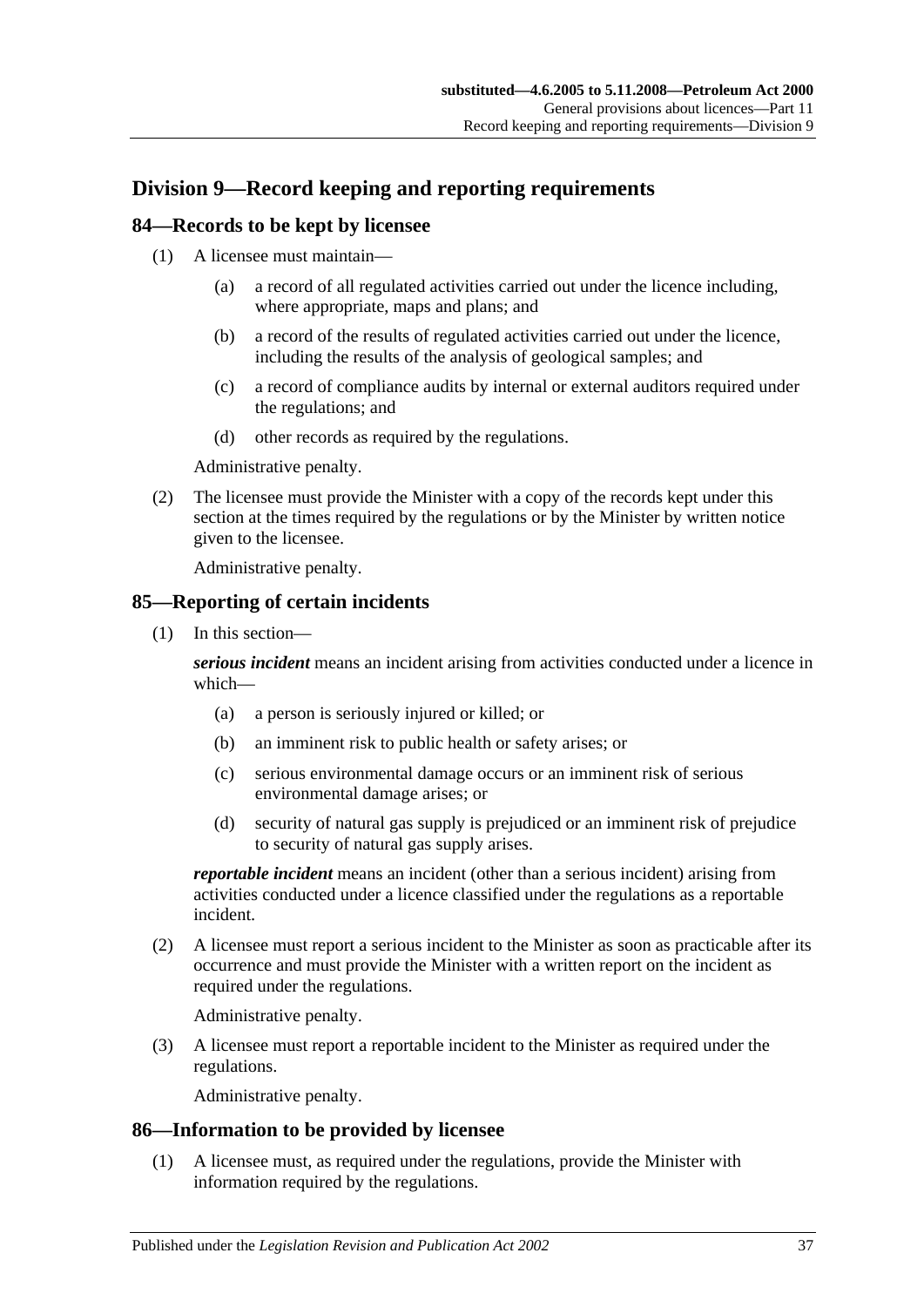Administrative penalty.

<span id="page-37-4"></span>(2) A licensee must provide the Minister with the other information reasonably requested by the Minister within the time specified in the request.

Administrative penalty.

- (3) If the Minister considers the provision of the information requested under [subsection](#page-37-4) (2) essential in the public interest, and gives an intimation to that effect in the request, non-compliance with the request is a summary offence punishable on conviction by a fine not exceeding \$120,000.
- <span id="page-37-5"></span>(4) A licensee must, if requested to do so by the Minister, provide the Minister with an expert report, within the time specified in the request, verifying information provided to the Minister by the licensee.

Administrative penalty.

(5) A request under [subsection](#page-37-5) (4) must either nominate the person by whom the expert report is to be prepared or state the nature of the qualifications and experience that the person who prepares the report must possess.

## <span id="page-37-0"></span>**Division 10—General requirements for operations**

## <span id="page-37-1"></span>**87—Activities to be carried out with due care and in accordance with good industry practice**

A licensee must carry out regulated activities—

- (a) with due care for—
	- (i) the health and safety of persons who may be affected by those activities; and
	- (ii) the environment; and
	- (iii) where relevant—the need to ensure, in a case where interruption of natural gas supply could cause significant social disruption, that facilities for processing and transporting natural gas are designed, constructed, managed and operated on a prudential basis so as to provide a reliable and adequate supply of natural gas; and

(b) in accordance with good practice as recognised in the relevant industry. Maximum penalty: \$120 000.

## <span id="page-37-2"></span>**Division 11—Minister's power to carry out work**

#### <span id="page-37-6"></span><span id="page-37-3"></span>**88—Ministerial direction**

- <span id="page-37-7"></span>(1) The Minister may, by notice in writing given to a licensee, direct the licensee—
	- (a) to carry out specified obligations under this Act or the licence; or
	- (b) to cease specified activities that are contrary to this Act or the licence.
- (2) The licensee must comply with a direction under [subsection](#page-37-6) (1) within the time allowed in the notice.

Maximum penalty: \$120 000.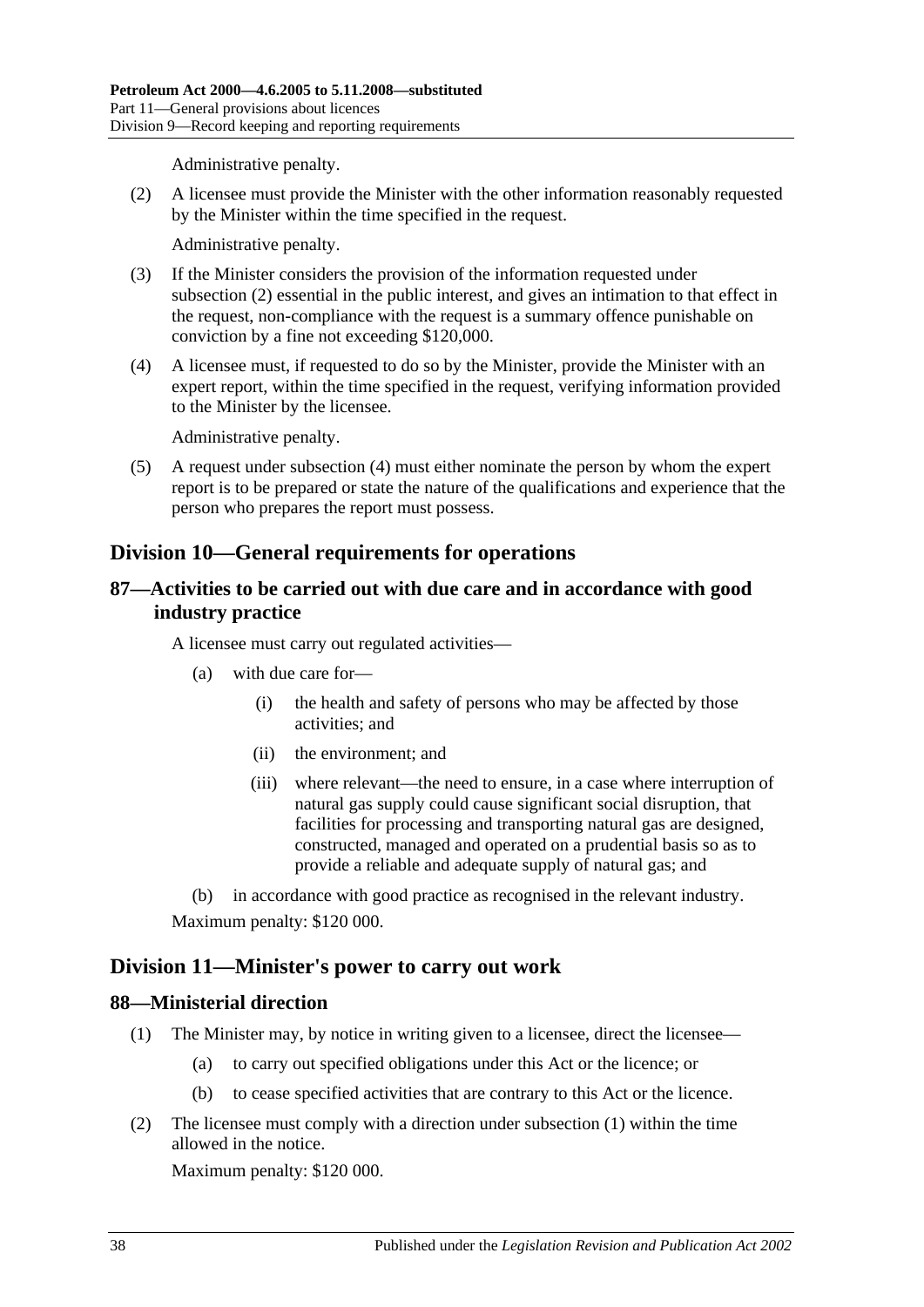(3) If the licensee fails to comply with a direction under [subsection](#page-37-7) (1)(a) within the time allowed in the notice, the Minister may take the required action, or arrange for the required action to be taken, and recover the cost, as a debt, from the licensee.

## <span id="page-38-0"></span>**Division 12—Surrender, suspension or cancellation of licence**

#### <span id="page-38-1"></span>**89—Surrender**

- (1) A licensee may apply to the Minister to surrender the licence or to surrender part of the licence area.
- (2) The Minister may accept the surrender as from a date specified by the Minister in a notice of acceptance of the surrender given to the applicant.
- (3) If the licensee surrenders part of the licence area, the licence continues in relation to the remainder of the licence area subject to any modification of its conditions that the Minister considers appropriate in view of the surrender.
- (4) The Minister may accept a surrender on any one or more of the following conditions:
	- (a) that the applicant rehabilitate land affected by activities conducted under the licence;
	- (b) that the applicant pay any monetary obligations incurred before the surrender;
	- (c) that the applicant provide information that should have been, but has not been, provided before the surrender.

#### <span id="page-38-2"></span>**90—Suspension of licence by agreement**

The Minister may, by agreement with the licensee, suspend a licence for a specified period.

## <span id="page-38-3"></span>**91—Disciplinary power to suspend or cancel licence**

- (1) If a licensee fails to comply with this Act or a condition of the licence, the Minister may, by written notice given to the licensee—
	- (a) suspend the licence for a specified period or until the Minister terminates the suspension; or
	- (b) cancel the licence.
- (2) Before the Minister suspends or cancels the licence, the Minister must give the licensee a notice of default—
	- (a) specifying the default; and
	- (b) stating the action that the Minister proposes to take; and
	- (c) if the default is capable of being remedied—allowing the licensee a reasonable opportunity to remedy the default; and
	- (d) whether or not the default is capable of being remedied—giving the licensee a reasonable opportunity to show cause why the proposed action should not be taken.
- (3) If the notice allows the licensee an opportunity to remedy a default, and the licensee remedies the default to the Minister's satisfaction, the Minister is not to suspend or cancel the licence on the basis of that default.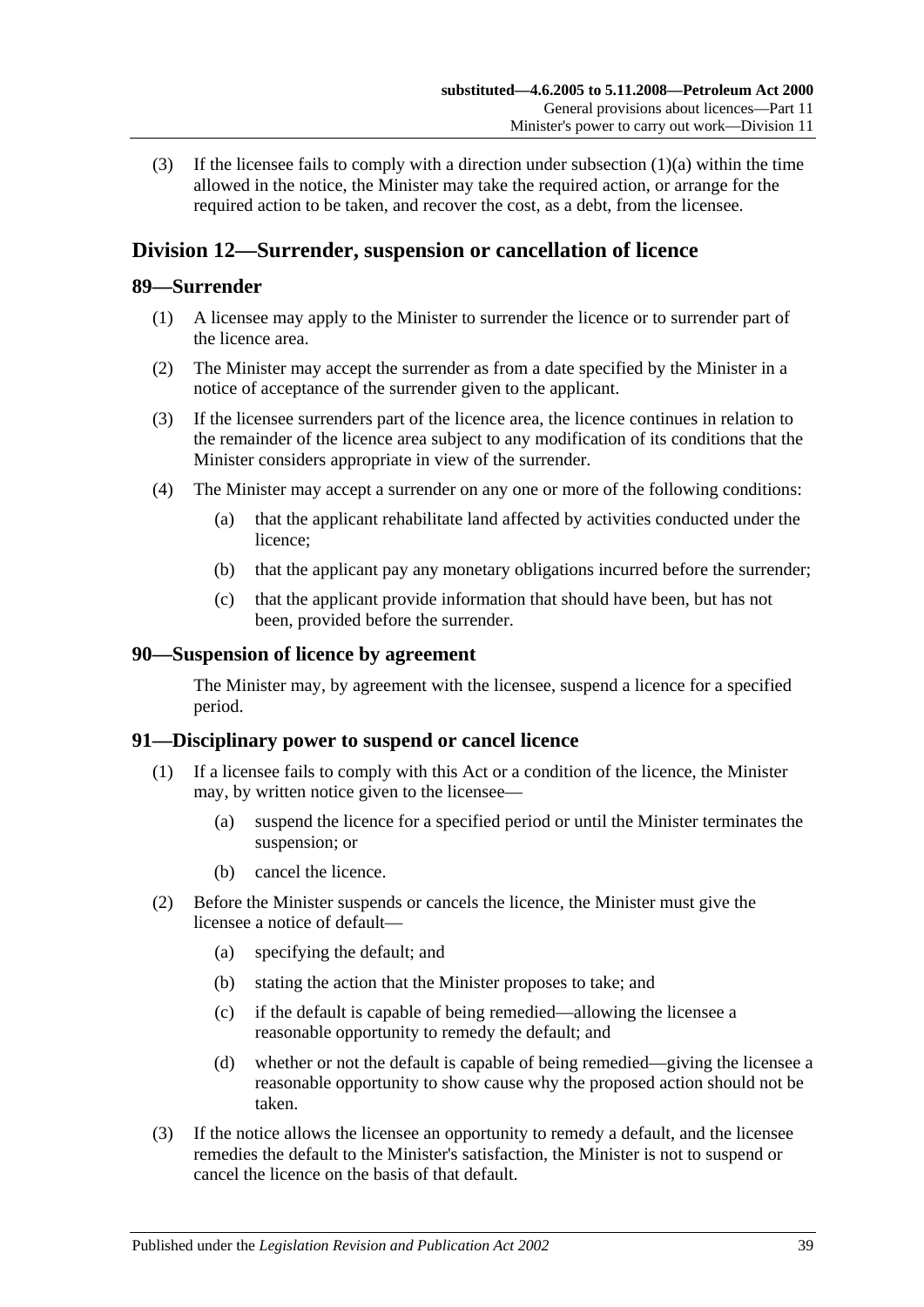## <span id="page-39-0"></span>**Division 13—Notice of grant etc of licence**

## <span id="page-39-1"></span>**92—Notice to be published in Gazette**

- (1) Notice of the grant, suspension or cancellation of a licence is to be published in the Gazette.
- (2) Notice of the surrender of a licence or part of a licence area is to be published in the Gazette.

## <span id="page-39-2"></span>**Division 14—Interference with regulated activities**

#### <span id="page-39-3"></span>**93—Obligation not to interfere with regulated activities**

A person must not (except as authorised under this Act) interfere with regulated activities lawfully conducted under a licence. Maximum penalty: \$60 000.

## <span id="page-39-4"></span>**Division 15—Safety net**

#### <span id="page-39-5"></span>**94—Safety net**

- (1) The Minister may enter into an agreement with a licensee—
	- (a) that, if the licence should at some future time be found to be wholly or partially invalid due to circumstances beyond the control of the licensee, the licensee will have a preferential right to the grant of a new licence; and
	- (b) dealing with the terms and conditions on which the new licence will be granted.
- (2) The Minister must consider any proposal by a licensee for an agreement under this section.

## <span id="page-39-7"></span><span id="page-39-6"></span>**Part 12—Environment protection**

## **Division 1—Objects**

## <span id="page-39-8"></span>**95—Objects**

- (1) The object of this Part is to ensure that, in carrying out regulated activities, licensees—
	- (a) ensure that regulated activities that have (actually or potentially) adverse effects on the environment are properly managed to reduce environmental damage as far as reasonably practicable; and
	- (b) eliminate as far as reasonably practicable risk of significant long term environmental damage; and
	- (c) ensure that land adversely affected by regulated activities is properly rehabilitated.
- (2) The Minister must, in acting under this Part, have regard to, and seek to further, the objects of the *[Natural Resources Management Act](http://www.legislation.sa.gov.au/index.aspx?action=legref&type=act&legtitle=Natural%20Resources%20Management%20Act%202004) 2004*.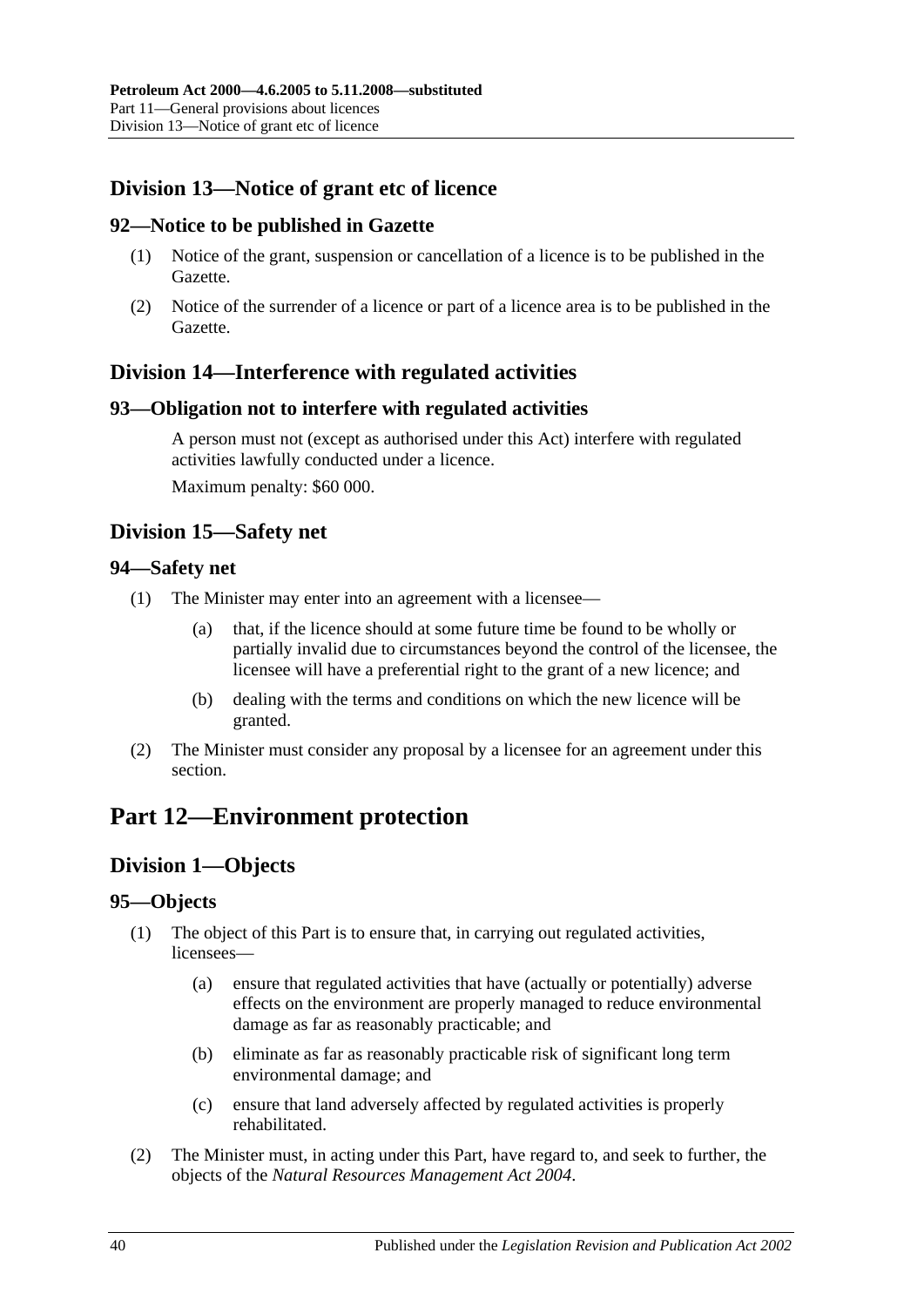## <span id="page-40-0"></span>**Division 2—Environmental prerequisites**

#### <span id="page-40-1"></span>**96—Pre-conditions of regulated activities**

A licensee must not carry out regulated activities unless a statement of environmental objectives is in force for the relevant activities under this Part. Maximum penalty: \$120 000.

## <span id="page-40-2"></span>**Division 3—Environmental impact report and classification of regulated activities**

#### <span id="page-40-3"></span>**97—Environmental impact report**

- (1) An environmental impact report on regulated activities must be prepared in accordance with the regulations.
- (2) An environmental impact report—
	- (a) must take into account cultural, amenity and other values of Aboriginal and other Australians insofar as those values are relevant to the assessment; and
	- (b) must take into account risks inherent in the regulated activities to the health and safety of the public; and
	- (c) must contain sufficient information to make possible an informed assessment of the likely impact of the activities on the environment.
- (3) An environmental impact report—
	- (a) may relate to regulated activities generally or a particular class of regulated activities; and
	- (b) may be applicable to the whole of the State or be limited to a particular part of the State.

#### <span id="page-40-4"></span>**98—Classification of regulated activities**

- (1) After preparation of an environmental impact report, the Minister must classify the activities to which the report relates as—
	- (a) low impact activities; or
	- (b) medium impact activities; or
	- (c) high impact activities.
- (2) The classification is to be made on the basis of—
	- (a) the environmental impact report; and
	- (b) criteria for the assessment of the environmental impact of regulated activities established under this section.
- (3) The Minister—
	- (a) must, by notice in the Gazette, establish criteria for the assessment of the environmental impact of regulated activities; or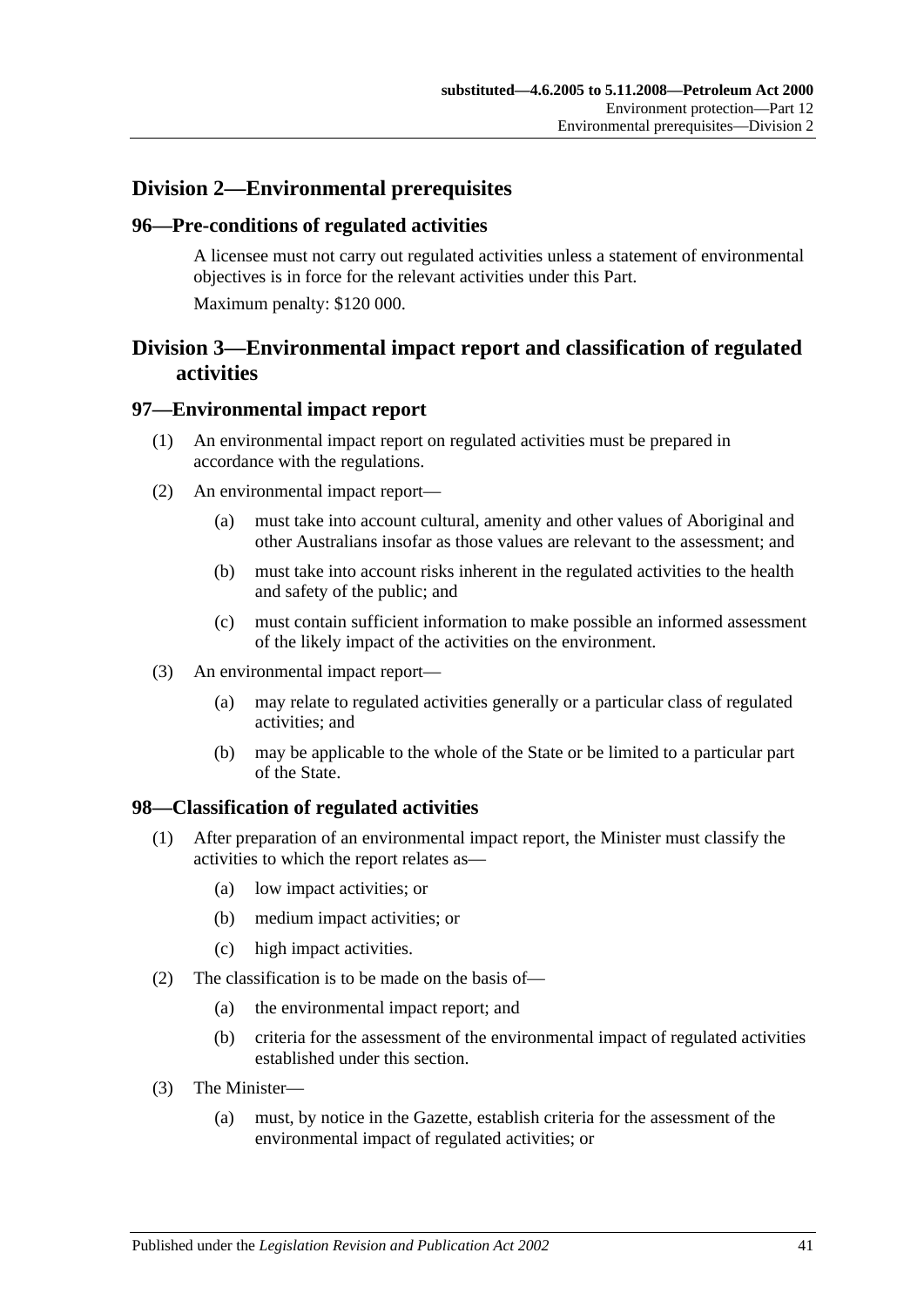- (b) may, by similar notice, revise criteria previously established under this section.
- (4) In classifying activities that are likely to be recurrent, the Minister must have regard to the cumulative effect of the activities.

## <span id="page-41-0"></span>**Division 4—Statements of environmental objectives**

#### <span id="page-41-1"></span>**99—Preparation of statement of environmental objectives**

- (1) A statement of environmental objectives for regulated activities is to be prepared in accordance with the requirements of the regulations—
	- (a) for low impact or medium impact activities—on the basis of an environmental impact report; or
	- (b) for high impact activities—on the basis of an environmental impact assessment under Part 8 of the *[Development Act](http://www.legislation.sa.gov.au/index.aspx?action=legref&type=act&legtitle=Development%20Act%201993) 1993*.
- (2) If the Minister decides that an approved statement of environmental objectives should be revised, a revised statement of environmental objectives is to be prepared in accordance with the requirements of the regulations—
	- (a) if the approved statement relates to low impact or medium impact activities—on the basis of an environmental impact report; or
	- (b) if the approved statement relates to high impact activities—on the basis of an environmental impact assessment under Part 8 of the *[Development Act](http://www.legislation.sa.gov.au/index.aspx?action=legref&type=act&legtitle=Development%20Act%201993) 1993*.

## <span id="page-41-2"></span>**100—Content of a statement of environmental objectives**

- (1) A statement of environmental objectives for regulated activities—
	- (a) must state environmental objectives that must be achieved in carrying out regulated activities to which the statement applies; and
	- (b) must state criteria to be applied to determine whether the stated environmental objectives have been achieved in a particular case; and
	- (c) must include conditions and requirements to be complied with in order to achieve the stated objectives; and
	- (d) must impose reporting obligations on a person carrying out regulated activities to which it relates.
- (2) One of the environmental objectives must be the rehabilitation of land adversely affected by regulated activities.
- (3) A statement of environmental objectives—
	- (a) may provide for and, for high impact activities, must provide for a report or periodic reports (to be obtained by the Minister at the expense of the licensee) from an independent expert on the environmental consequences of the activities; and
	- (b) may include a system for evaluating the licensee's environmental performance.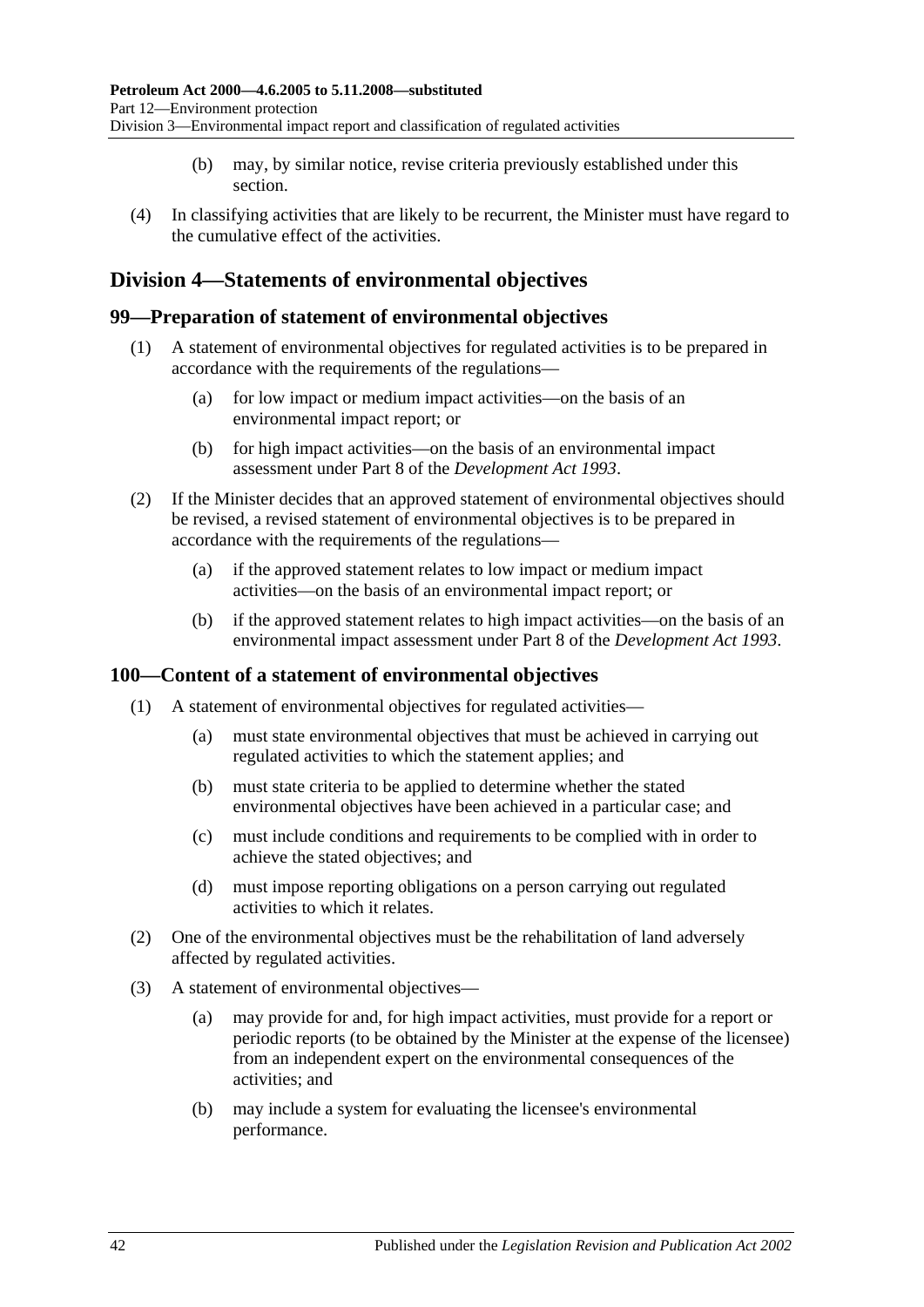- (4) A statement of environmental objectives—
	- (a) may be generally applicable throughout the State; or
	- (b) may be limited to a specific part of the State.

## <span id="page-42-0"></span>**101—Approval of statement of environmental objectives for low impact activities**

- (1) If, after consulting with government agencies as required under the regulations, the Minister is satisfied with a statement of environmental objectives for low impact activities, the Minister may approve the statement.
- (2) If, after consulting with government agencies as required under the regulations, the Minister is not satisfied with a statement of environmental objectives for low impact activities, the Minister may—
	- (a) amend the statement and approve it in the amended form; or
	- (b) require the preparation of a fresh statement of environmental objectives.

#### <span id="page-42-1"></span>**102—Statement of environmental objectives for medium impact activities**

- (1) When a statement (or revised statement) of environmental objectives has been prepared for medium impact activities, the Minister must, if satisfied that the statement (or revised statement) is an acceptable basis for public consultation, publish a notice in a newspaper circulating generally throughout the State—
	- (a) stating that the relevant environmental impact report and the proposed statement of environmental objectives may be inspected at a nominated address or a copy may be obtained from that address; and
	- (b) inviting submissions from interested members of the public on the environmental impact report and on the subject matter of the proposed statement (or revised statement) of environmental objectives within a period ending on a date (the **closing date for submissions**) at least 30 business days after publication of the notice.
- (2) The Minister may also invite submissions from organisations and persons who have, in the Minister's opinion, a particular interest in the relevant subject matter.
- (3) Copies of written submissions made in response to an invitation under this section are to be kept available for inspection at the Minister's public office.
- (4) The Minister—
	- (a) must take into account all submissions made before the relevant closing date for submissions; and
	- $(b)$  may—
		- (i) approve the statement (or revised statement) of environmental objectives without amendment; or
		- (ii) amend the statement (or revised statement) of environmental objectives as the Minister thinks fit; and
	- (c) if appropriate, may amend the environmental impact report.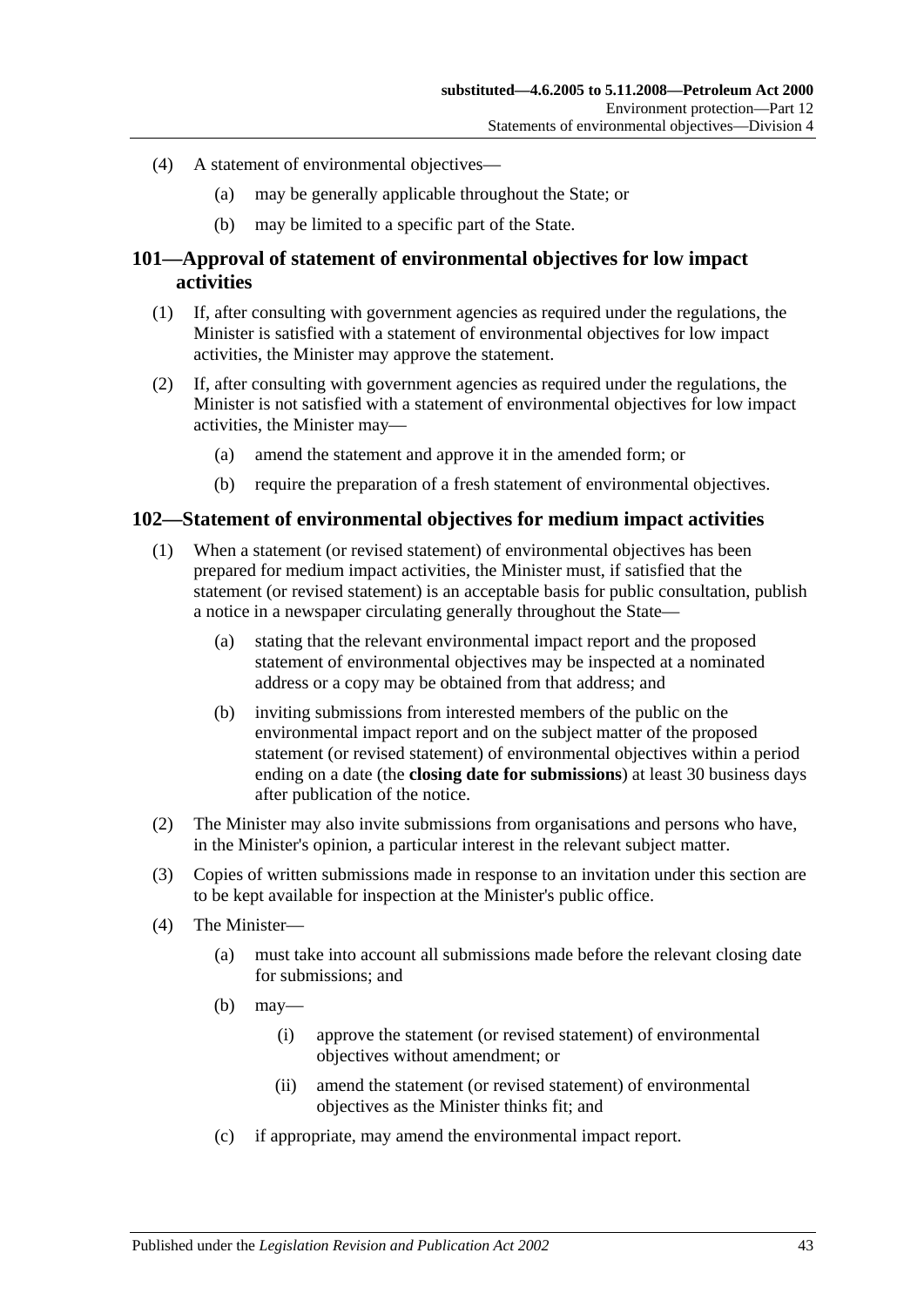(5) If the statement (or revised statement) of environmental objectives is amended, but not substantially, the Minister may approve it in its amended form but, if it is substantially amended, the Minister must repeat the process of public consultation until it is approved without substantial amendment.

## <span id="page-43-0"></span>**103—Statement of environmental objectives for high impact activities**

If the Minister is satisfied that a statement (or revised statement) of environmental objectives for high impact activities properly reflects the relevant environmental impact assessment under Part 8 of the *[Development Act](http://www.legislation.sa.gov.au/index.aspx?action=legref&type=act&legtitle=Development%20Act%201993) 1993*, the Minister may approve the statement (or revised statement).

## <span id="page-43-4"></span><span id="page-43-1"></span>**103A—Murray-Darling Basin**

- (1) If a statement (or revised statement) of environmental objectives applies to any part of the Murray-Darling Basin, the Minister must not approve the statement (or revised statement) without the concurrence of the Minister to whom the administration of the *[River Murray Act](http://www.legislation.sa.gov.au/index.aspx?action=legref&type=act&legtitle=River%20Murray%20Act%202003) 2003* is committed.
- (2) If the Minister to whom the administration of this Act is committed and the Minister to whom the administration of the *[River Murray Act](http://www.legislation.sa.gov.au/index.aspx?action=legref&type=act&legtitle=River%20Murray%20Act%202003) 2003* is committed cannot reach agreement in a case where [subsection](#page-43-4) (1) applies, the Ministers must take steps to refer the matter to the Governor and the Governor will determine the matter (and any decision taken by the Governor will be taken to be a decision of the Minister under this Act).

## <span id="page-43-5"></span><span id="page-43-2"></span>**103B—Adelaide Dolphin Sanctuary**

- (1) If a statement (or revised statement) of environmental objectives applies to any part of the Adelaide Dolphin Sanctuary, the Minister must not approve the statement (or revised statement) without the concurrence of the Minister to whom the administration of the *[Adelaide Dolphin Sanctuary Act](http://www.legislation.sa.gov.au/index.aspx?action=legref&type=act&legtitle=Adelaide%20Dolphin%20Sanctuary%20Act%202005) 2005* is committed.
- (2) If the Minister to whom the administration of this Act is committed and the Minister for the Adelaide Dolphin Sanctuary cannot reach agreement in a case where [subsection](#page-43-5) (1) applies, the Ministers must take steps to refer the matter to the Governor and the Governor will determine the matter (and any decision taken by the Governor will be taken to be a decision of the Minister under this Act).

## <span id="page-43-3"></span>**104—Commencement of statement of environmental objectives**

- (1) When the Minister approves a statement (or a revised statement) of environmental objectives, the Minister must have notice of the approval published in the Gazette.
- (2) The statement (or revised statement) of environmental objectives comes into force when notice of its approval is published in the Gazette or on a later date stated in the notice of approval.
- (3) When a revised statement of environmental objectives comes into force it supersedes the previous statement of environmental objectives for the relevant regulated activities.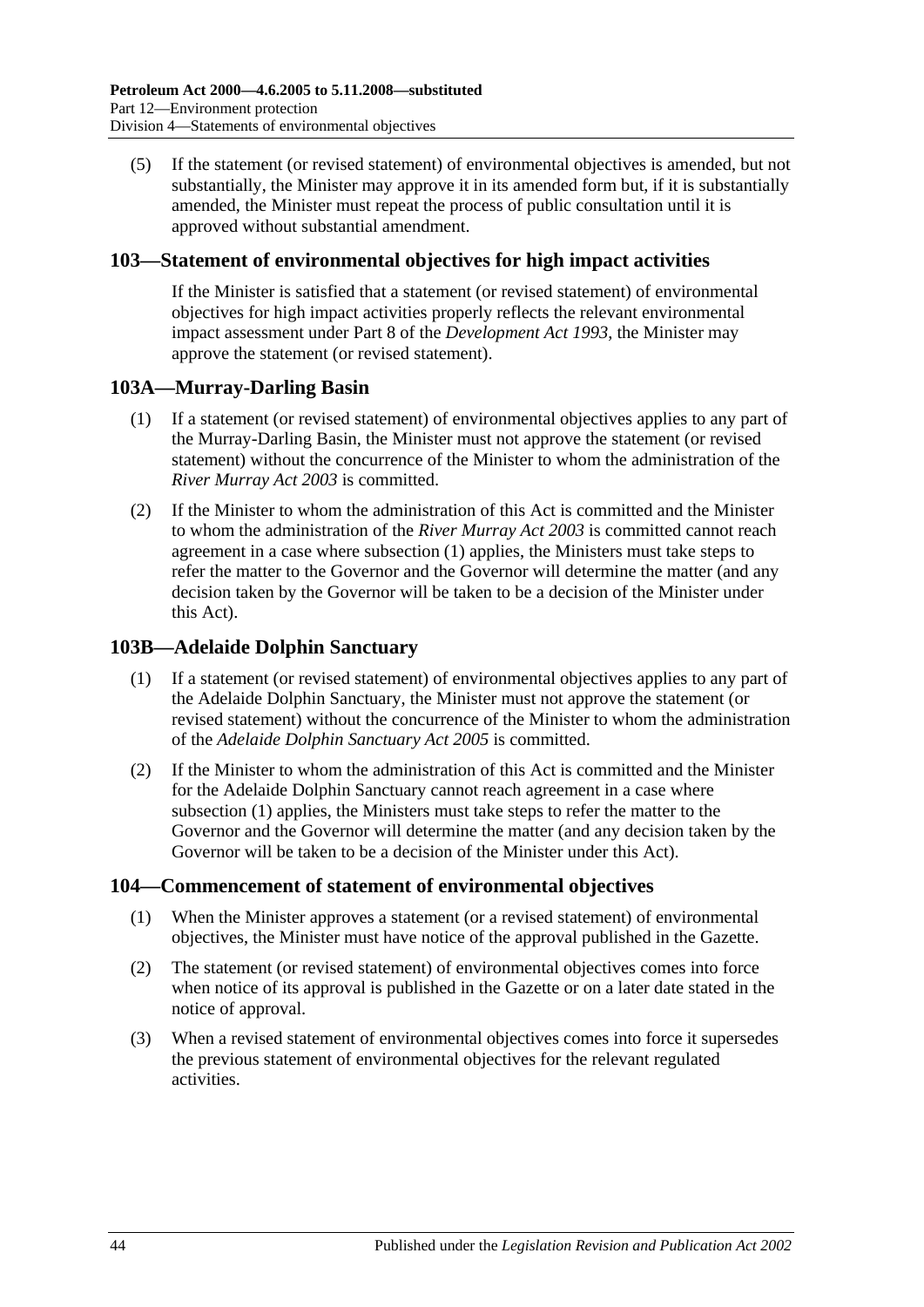## <span id="page-44-0"></span>**105—Enforcement of requirements etc of statement of environmental objectives**

- (1) It is mandatory condition of every licence that the licensee must comply with an approved statement of environmental objectives relevant to activities carried out under the licence.
- <span id="page-44-4"></span>(2) However, a breach of the condition cannot be a ground for suspending or cancelling the licence or imposing any penalty on the licensee if—
	- (a) it is not a serious incident within the meaning of [section](#page-36-2) 85; and
	- (b) the licensee immediately after becoming aware of the breach takes all reasonable steps to remedy the situation.
- (3) If a statement of environmental objectives includes a system for evaluating the licensee's environmental performance, and the evaluation indicates poor environmental performance in terms of the criteria of evaluation, the Minister may, by written notice to the licensee, impose prohibitions or restrictions on the licensee engaging in regulated activities.
- (4) A licensee must not contravene a prohibition or restriction imposed under [subsection](#page-44-4) (2).

Maximum penalty: \$120 000.

## <span id="page-44-1"></span>**Division 5—The environmental register**

#### <span id="page-44-2"></span>**106—Environmental register**

- (1) The Minister must maintain an environmental register.
- (2) The register must contain—
	- (a) a copy of every environmental impact report prepared for the purposes of this Act; and
	- (b) a copy of the current criteria for the classification of regulated activities; and
	- (c) a copy of every classification of regulated activities made by the Minister under this Part; and
	- (d) a copy of every current statement (or revised statement) of environmental objectives approved under this Act and a copy of the environmental impact report on which the statement is based; and
	- (e) a copy of every environmental impact assessment affecting regulated activities under the *[Development Act](http://www.legislation.sa.gov.au/index.aspx?action=legref&type=act&legtitle=Development%20Act%201993) 1993*; and
	- (f) a copy of every report provided under reporting obligations imposed by a statement of environmental objectives.

## <span id="page-44-3"></span>**107—Environmental register to be available for inspection**

- (1) The environmental register is to be available for inspection, without fee, during ordinary office hours at a public office, or public offices, determined by the Minister.
- (2) The Minister must ensure that copies of material on the environmental register can be purchased for a reasonable fee at the public office, or public offices, at which the register is kept available for inspection.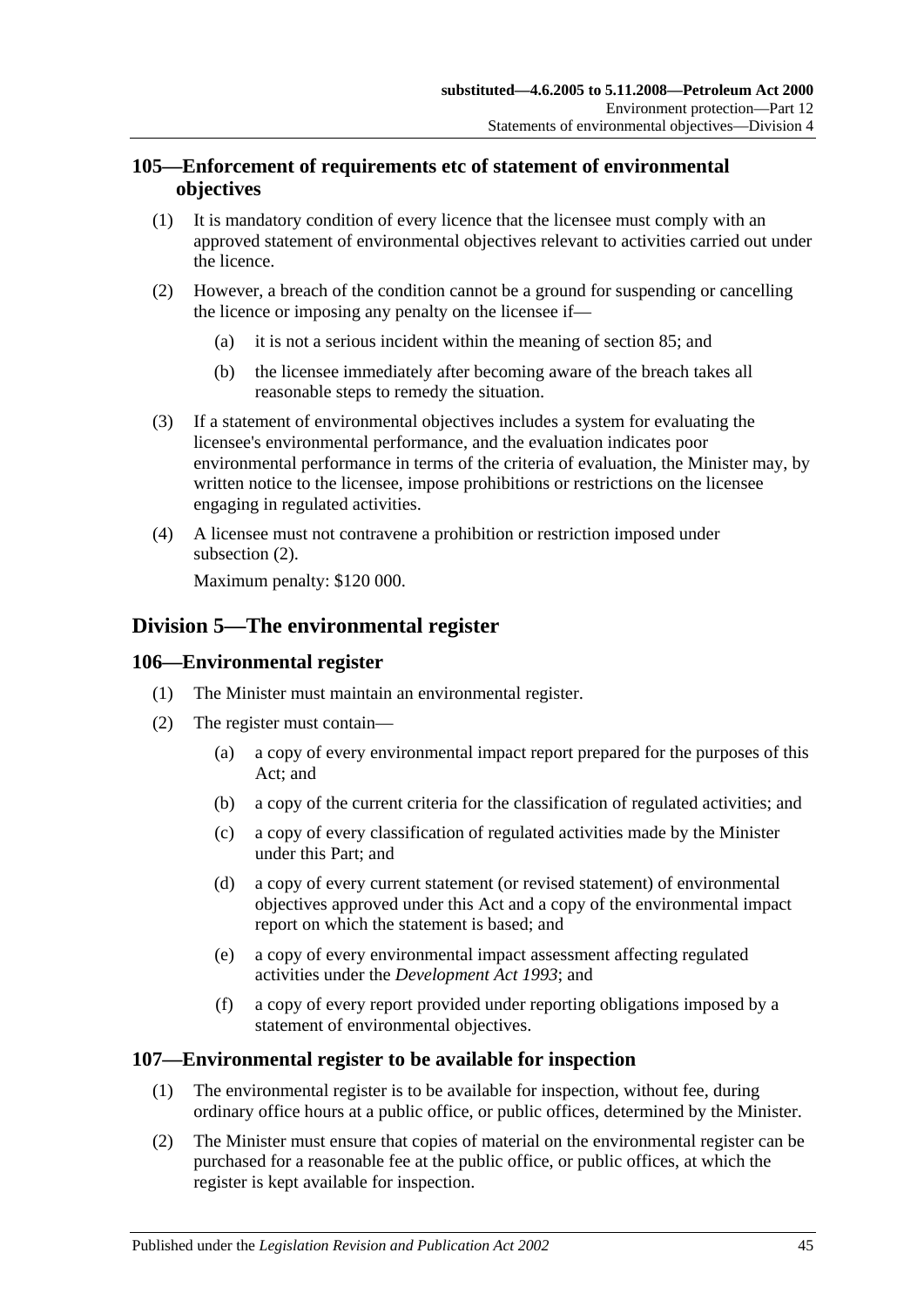(3) The Minister must ensure that the environmental register can be inspected at the department's website.

## <span id="page-45-0"></span>**Division 6—General provisions for environmental protection**

## <span id="page-45-1"></span>**108—Power to direct licensee to take action to prevent or minimise environmental damage**

- (1) If, in the Minister's opinion, authorised activities are being conducted in a way that results in undue damage to the environment, the Minister may, by written notice given to the licensee (an *environmental direction*), direct the licensee to take specified action to prevent or minimise environmental damage.
- (2) If, in the opinion of an authorised officer, authorised activities are being conducted in a way that results in undue damage to the environment and it is urgently necessary to take action to prevent or minimise environmental damage, the authorised officer may, by written notice given to the licensee (an *environmental direction*), direct the licensee to take specified action to prevent or minimise environmental damage.
- (3) A direction under this section must allow a reasonable time for compliance with the direction.
- (4) A licensee must comply with a direction under this section within the time allowed in the direction.

Maximum penalty: \$120 000.

(5) If a direction is given under this section, the Minister must review the adequacy of the relevant statement of environmental objectives and, if it appears on the review that a revised statement of environmental objectives is necessary to prevent continuation or recurrence of undue damage to the environment, the Minister must take the necessary steps to have a revised statement of environmental objectives for the relevant activities prepared and brought into force.

## <span id="page-45-2"></span>**109—Power to direct rehabilitation of land**

- (1) The Minister may, by written notice given to a licensee or former licensee (an *environmental direction*), direct the licensee or former licensee—
	- (a) to take specified action to rehabilitate land adversely affected by regulated activities; or
	- (b) to take action necessary to rehabilitate the land to a standard specified in the direction.
- (2) A direction under this section—
	- (a) must allow a reasonable time for compliance with the direction; and
	- (b) may require the removal of abandoned equipment and facilities.
- (3) A person must comply with a direction under this section within the time allowed in the direction.

Maximum penalty: \$120 000.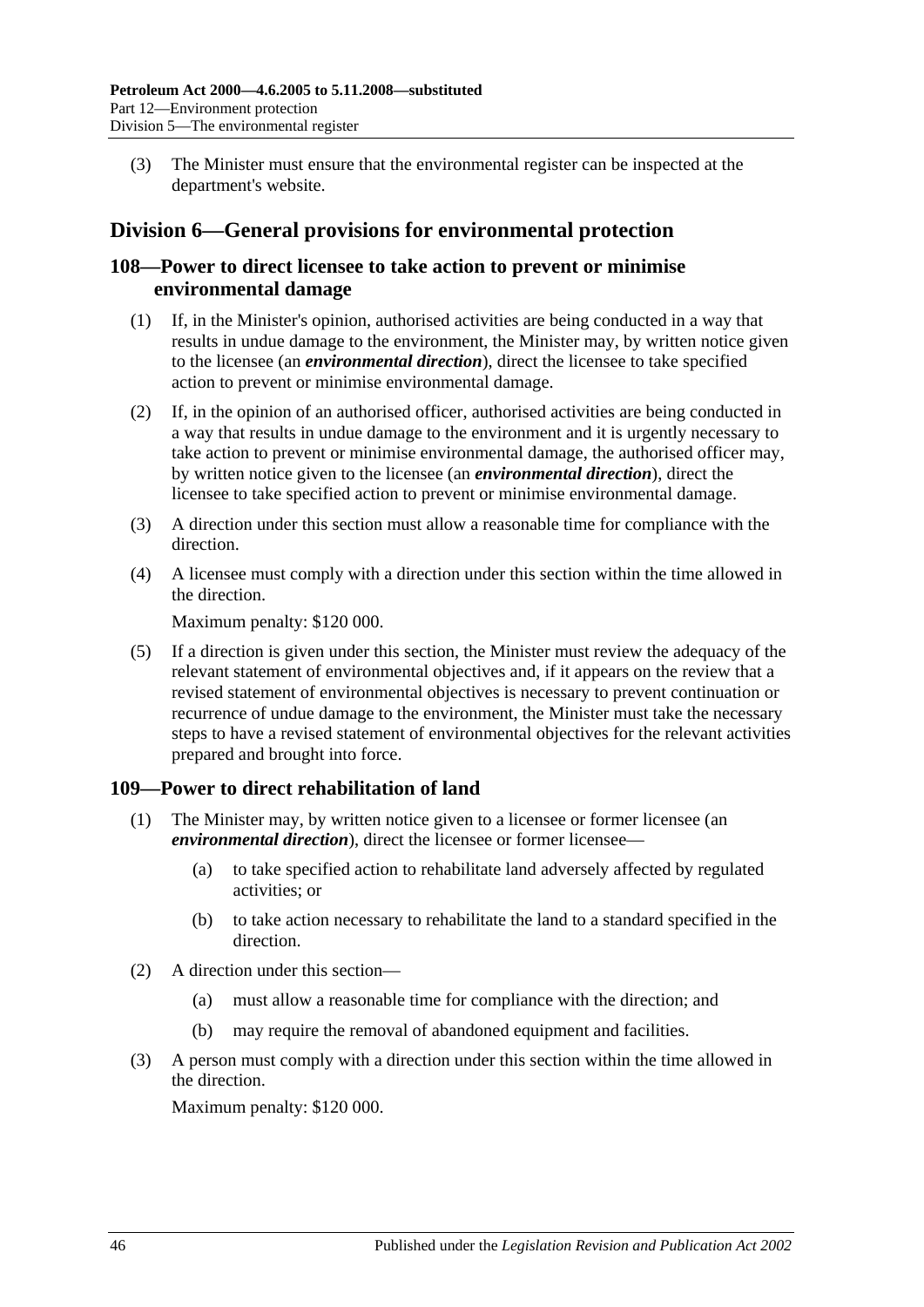## <span id="page-46-0"></span>**110—Application for review of environmental direction**

- (1) The licensee or former licensee required to comply with an environmental direction may apply to the ERD Court for a review of the direction within 14 days after receiving the direction.
- (2) Unless the Court decides to the contrary, an application for review of an environmental direction does not suspend operation of the direction.
- (3) On review of an environmental direction, the ERD Court may—
	- (a) confirm the direction (with or without modification); or
	- (b) revoke the direction.

## <span id="page-46-1"></span>**111—Liability for damage caused by authorised activities**

- (1) A licensee (or former licensee) is liable to compensate the State for the cost of environmental rehabilitation the State is reasonably required to carry out as a result of serious environmental damage arising from activities carried out under the licence.
- (2) If a licensee provides the Minister with a report, made by an independent expert acceptable to the Minister, containing an assessment of the risk inherent in regulated activities, and of the precautions necessary to eliminate or minimise the risk, the Minister may enter into an agreement with the licensee under which—
	- (a) the licensee is obliged to take specified precautions to eliminate or minimise the risk; and
	- (b) the licensee's liability under this section is limited or excluded.
- (3) The Minister may recover compensation on behalf of the State under this section in a court having jurisdiction in cases of tort up to the amount claimed.

## <span id="page-46-2"></span>**Part 13—Registrable dealings**

## <span id="page-46-3"></span>**Division 1—Registrable dealings**

## <span id="page-46-4"></span>**112—Registrable dealings**

The following are registrable dealings:

- (a) any transaction under which the interest conferred by a licence is mortgaged, charged, or made the security for a liability;
- (b) a joint venture agreement, farm in agreement, joint operating agreement or other transaction under which a person acquires, or may acquire, an interest in—
	- (i) resources discovered or recovered under an exploration, retention or production licence; or
	- (ii) the proceeds of any business conducted under a licence;
- (c) the transfer or assignment of a licence or an interest in a licence.

## <span id="page-46-5"></span>**113—Requirement for approval and registration of registrable dealings**

(1) A registrable dealing cannot take effect unless the Minister has approved and registered the dealing.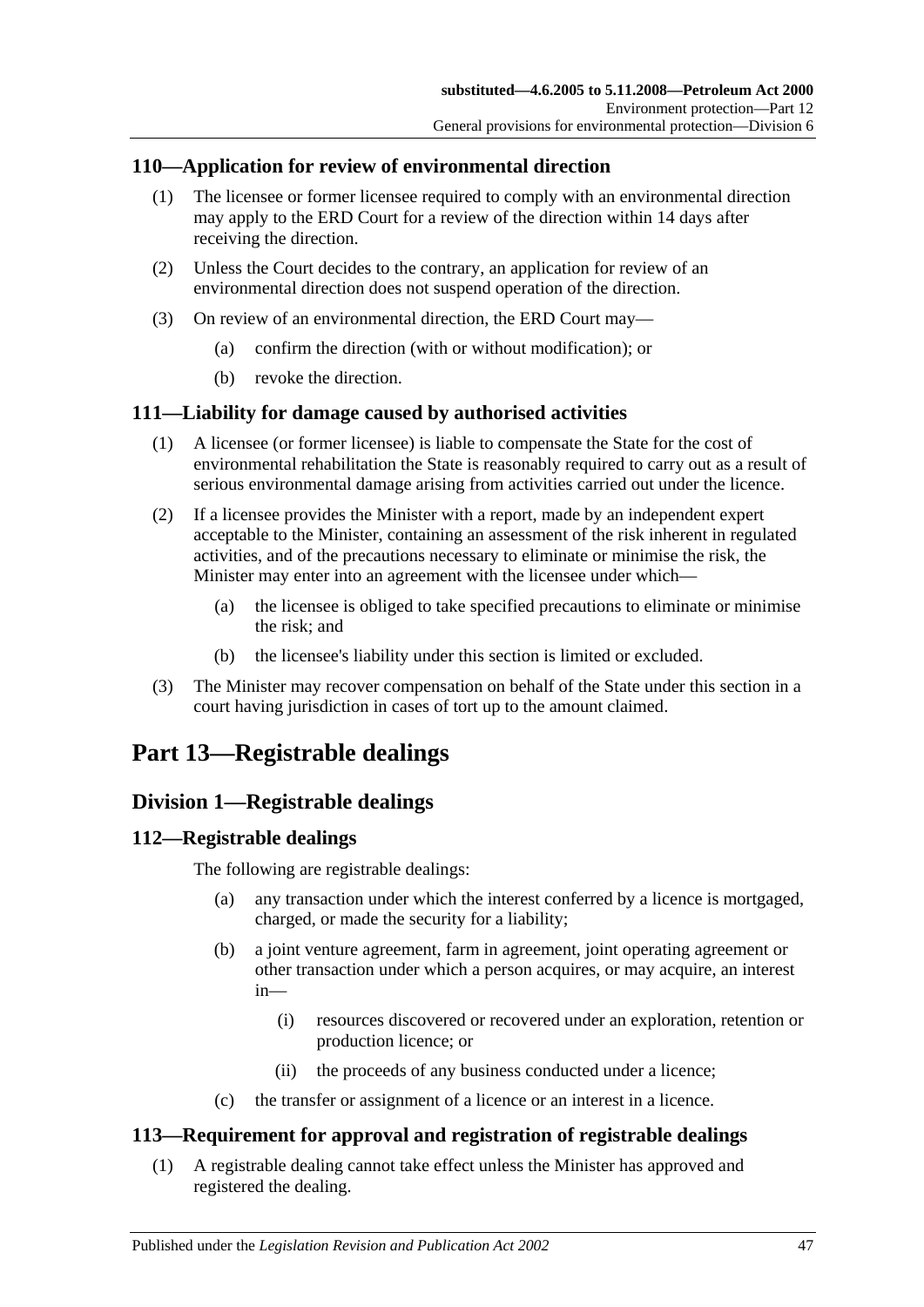(2) However, the terms of a registrable dealing may provide that, on approval by the Minister, it takes effect retrospectively from a specified date.

## <span id="page-47-0"></span>**114—Application for approval**

- (1) A party to a registrable dealing may apply to the Minister for approval and registration of the dealing.
- (2) An application for approval and registration of a registrable dealing—
	- (a) must be made in writing to the Minister; and
	- (b) must be accompanied by a copy of the instrument effecting the dealing; and
	- (c) must be accompanied by the information and materials required under the regulations; and
	- (d) must be accompanied by the prescribed fee.
- (3) On approving a registrable dealing, the Minister must register the dealing in the appropriate register.

## <span id="page-47-1"></span>**Division 2—The public register**

## <span id="page-47-2"></span>**115—Public register**

- (1) The Minister must maintain a public register of licences.
- (2) The register must contain—
	- (a) the terms and conditions of each licence issued under this Act; and
	- (b) the name of the licensee; and
	- (c) an accurate description of the licence area or in the case of a pipeline licence the route of the pipeline; and
	- (d) a note of any registrable dealing affecting the licence; and
	- (e) any other information (other than commercially sensitive information) the Minister considers appropriate to the public register.
- (3) The public register may be kept in the form of a computer record.

## <span id="page-47-3"></span>**116—Public register to be available for inspection**

- (1) The public register is to be available for inspection, without fee, during ordinary office hours at a public office, or public offices, determined by the Minister.
- (2) The Minister must ensure that copies of material on the public register can be purchased for a reasonable fee at the public office, or public offices, at which the register is kept available for inspection.
- (3) The Minister must ensure that the public register can be inspected at the department's website (but is not required to have available for inspection on the website material that was included in the register before the commencement of this Act unless the Minister has the material in the form of electronic data).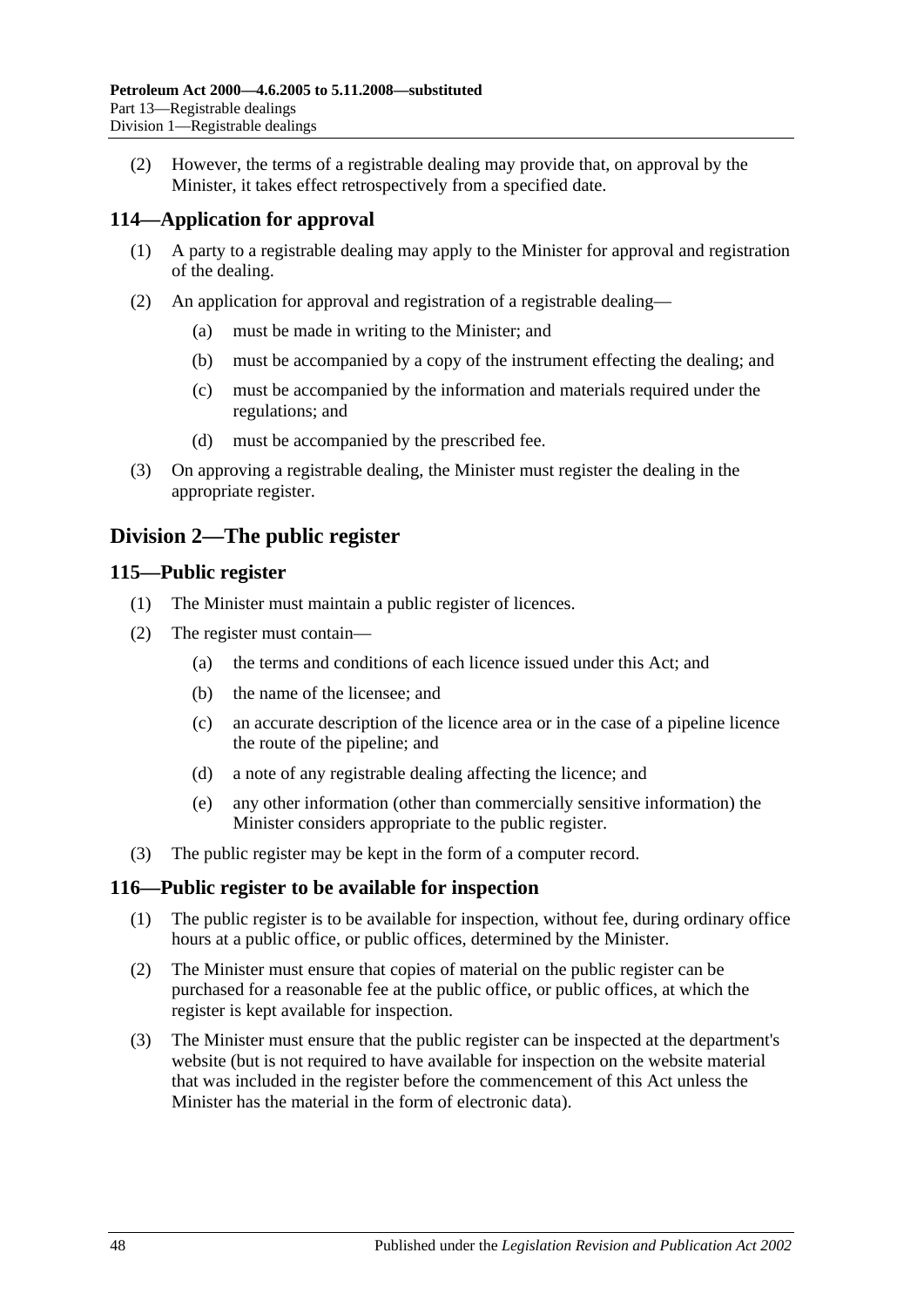## <span id="page-48-0"></span>**Division 3—The commercial register**

#### <span id="page-48-1"></span>**117—Commercial register**

- (1) The Minister must maintain a commercial register.
- (2) The commercial register must contain, in relation to each licence—
	- (a) a copy of each document, related to the licence, effecting or recording the terms of a registrable dealing; and
	- (b) other information the Minister considers appropriate to the commercial register.
- (3) The commercial register may be kept in the form of a computer record.

#### <span id="page-48-2"></span>**118—Authority to search register**

- (1) A person is entitled to have access to the material included in the commercial register, on payment of the prescribed inspection fee, if the access is authorised by—
	- (a) a person who has a legal or equitable interest in the relevant licence or registered dealing; or
	- (b) the Minister.
- <span id="page-48-6"></span>(2) The Minister must not authorise access under [subsection](#page-48-6)  $(1)(b)$  unless the Minister has consulted with the licensee to whom the material relates and is satisfied that access should be authorised in the public interest.

## <span id="page-48-3"></span>**Part 14—Investigation and enforcement**

#### <span id="page-48-4"></span>**119—Authorised investigations**

An investigation by an authorised officer is an *authorised investigation* if the purpose of the investigation is—

- (a) to monitor compliance with this Act; or
- (b) to gather information about a suspected offence against this Act; or
- (c) to gather information about personal injury or loss of property related to authorised activities; or
- (d) to gather information about the environmental impact of authorised activities; or
- (e) to gather other information relevant to the administration or enforcement of this Act.

#### <span id="page-48-5"></span>**120—Powers of entry and inspection**

- (1) For the purpose of carrying out an authorised investigation, an authorised officer may—
	- (a) enter land, and inspect the land and any operations or activities conducted on the land; or
	- (b) examine anything on the land; or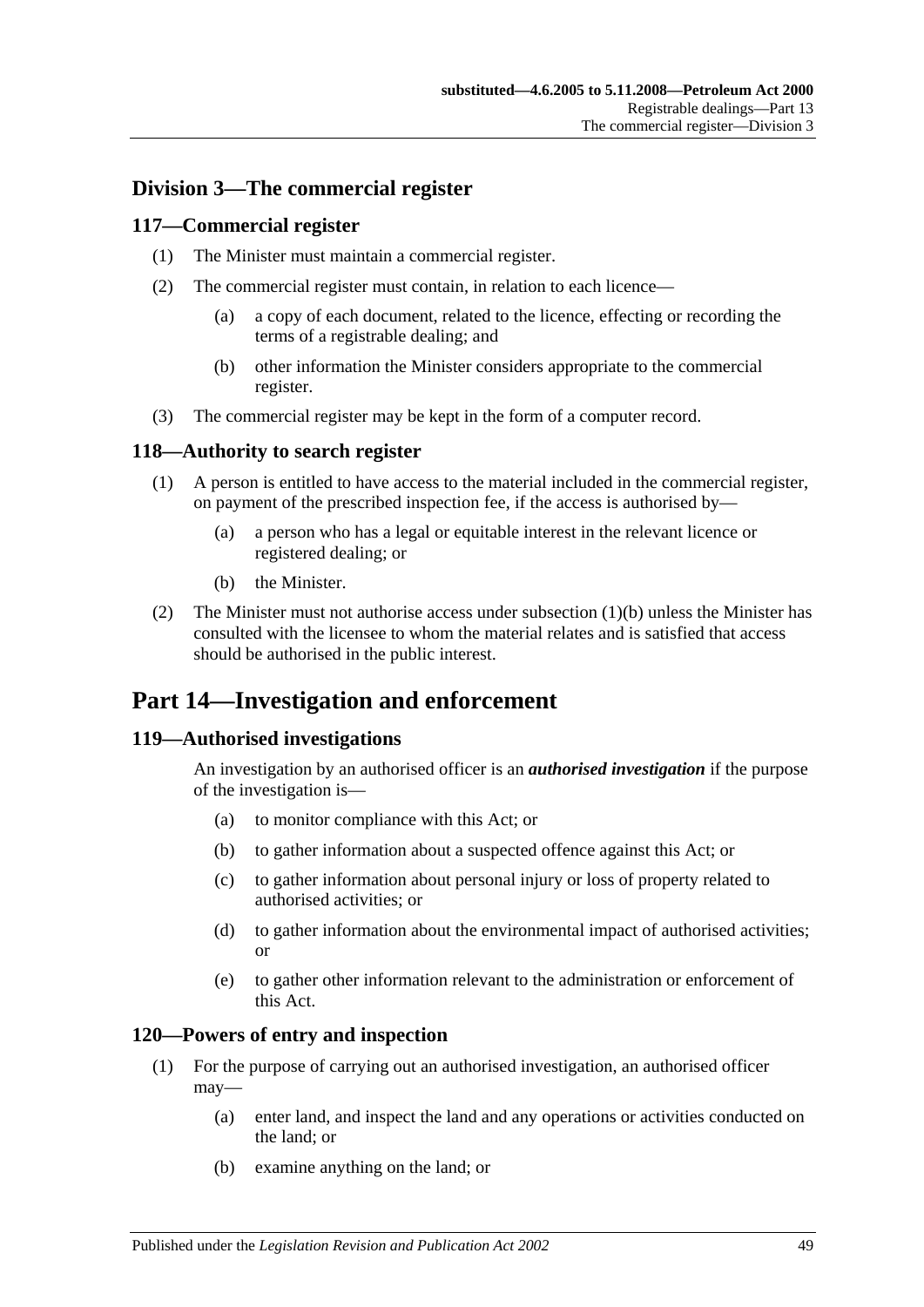- (c) take photographs, films or videos; or
- (d) carry out tests on wells, facilities and equipment; or
- (e) take and remove samples; or
- (f) take and remove any thing that may be evidence of non-compliance with this Act.
- (2) A person must not, without reasonable excuse, obstruct an authorised officer in the exercise of powers under this section.

Maximum penalty: \$4 000 or imprisonment for 6 months.

#### <span id="page-49-0"></span>**121—Power to gather information**

- (1) An authorised officer may require a person who may be in a position to provide information relevant to any matter subject to an authorised investigation—
	- (a) to answer a question relevant to the investigation; or
	- (b) to take reasonable steps to obtain information relevant to the investigation and to pass it on to the authorised officer.
- <span id="page-49-2"></span>(2) A person required to answer a question under this section must answer the question to the best of the person's knowledge, information and belief.

Maximum penalty: \$4 000 or imprisonment for 6 months.

(3) A person of whom a requirement is made under [subsection](#page-49-2) (1)(b) must comply with the requirement.

Maximum penalty: \$4 000 or imprisonment for 6 months.

(4) A person is not required to answer a question or to provide information under this section if the answer to the question or the information would tend to incriminate the person of an offence and the person objects to answering the question or providing the information on that ground.

## <span id="page-49-1"></span>**122—Production of records**

- (1) This section applies to records relating to—
	- (a) authorised activities; or
	- (b) the production of a regulated substance; or
	- (c) the sale of, or any other dealing with, a regulated substance produced under this Act; or
	- (d) other matters relevant to the calculation of the royalty payable on any such substance.
- (2) A person who has possession or control of a record to which this section applies must, at the request of an authorised officer—
	- (a) produce the record for inspection by the authorised officer; and
	- (b) answer any questions that the authorised officer reasonably asks about the record.

Maximum penalty: \$4 000 or imprisonment for 6 months.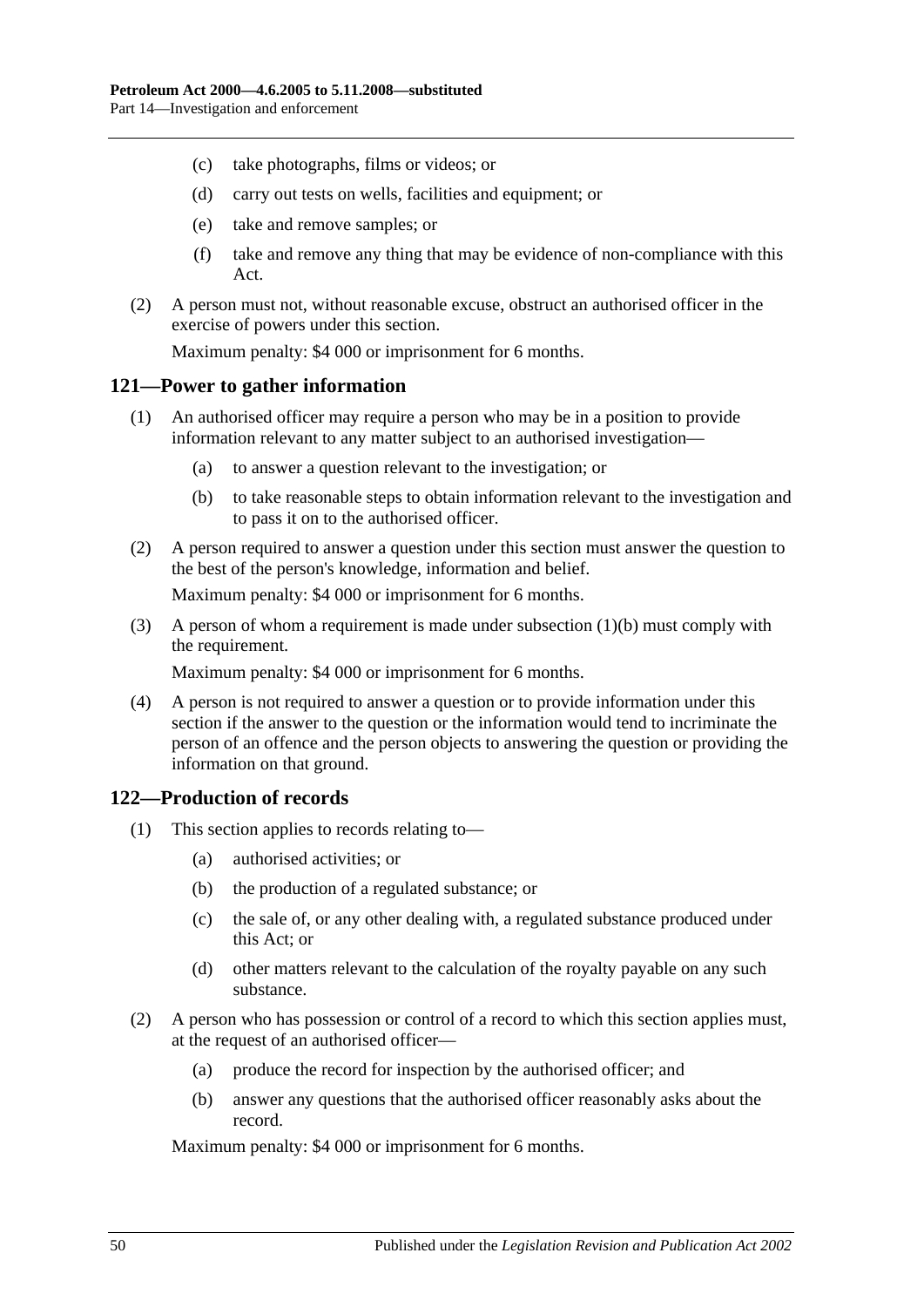(3) An authorised officer may retain records produced under this section for the purpose of making copies of them.

#### <span id="page-50-0"></span>**123—Publication of result of investigation**

- (1) The Minister may publish a report setting out the results of an authorised investigation.
- (2) A report published under this section is protected by absolute privilege.
- (3) As soon as practicable after the completion of an authorised investigation, the Minister must have a report on the results of the investigation prepared and laid before both Houses of Parliament.

## <span id="page-50-2"></span><span id="page-50-1"></span>**Part 15—Reconsideration and appeal**

## **Division 1—Application of this Part**

#### <span id="page-50-3"></span>**124—Decisions etc subject to review and appeal**

The following are *reviewable administrative acts*:

- (a) a decision to grant or refuse an application for a licence;
- (b) a decision to refuse an application for the renewal of a licence;
- (c) a decision to impose licence conditions or about the nature of licence conditions;
- (d) a decision to suspend or cancel a licence;
- (e) a determination requiring the holder of a pipeline licence to provide access to the pipeline or a decision not to make such a determination;
- (f) a direction to a licensee or former licensee under this Act;
- (g) a decision about the material to be included in or excluded from a register kept under this Act;
- (h) the imposition of an administrative penalty;
- (i) the imposition of penalty interest or a fine on account of a failure to pay royalty or an annual licence fee under this Act.

## <span id="page-50-4"></span>**Division 2—Reconsideration**

#### <span id="page-50-5"></span>**125—Application for reconsideration**

- (1) A person directly affected by a reviewable administrative act may, within 14 days after receiving notice of the act, apply to the Minister for reconsideration.
- (2) A person is not to be regarded as directly affected by a decision to grant or refuse an application for a licence unless the person was an applicant for the licence.
- (3) An application under this section—
	- (a) must be made in writing; and
	- (b) must set out in detail the grounds on which the applicant asks for reconsideration of the administrative act.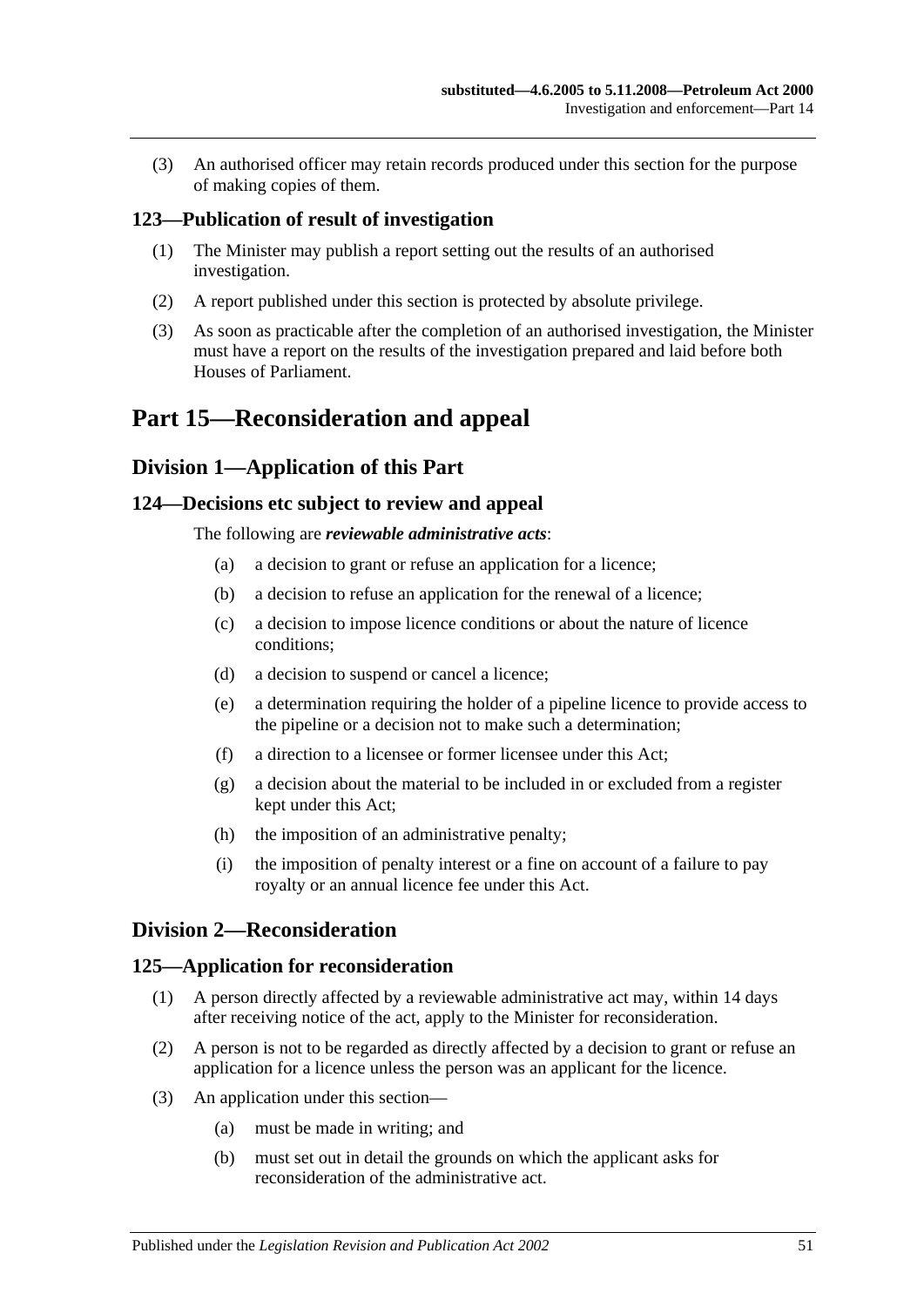(4) An application under this section will not postpone the effect of the reviewable administrative act unless the Minister decides that it should do so and suspends its operation accordingly.

## <span id="page-51-0"></span>**126—Constitution of advisory committee**

- (1) On receipt of an application for reconsideration of a reviewable administrative act, the Minister will constitute an advisory committee to advise on whether the administrative act should be altered or revoked.
- (2) The advisory committee will consist of people with experience relevant to the questions the committee is to consider.
- (3) A person who is a member of the department, or who has a direct or indirect interest in a licence in force under this Act, is not eligible for appointment to an advisory committee.
- (4) However, the Minister need not constitute an advisory committee to advise on an application if of the opinion that—
	- (a) the application is frivolous or vexatious; or
	- (b) the application does not raise issues on which the Minister requires external advice.

#### <span id="page-51-1"></span>**127—Minister's decision on application for reconsideration**

- (1) The Minister will, after considering the advice of the advisory committee (if any), decide the application for reconsideration and, in doing so, may confirm, vary or revoke the relevant administrative act.
- (2) If an advisory committee was constituted, the Minister is bound to consider its advice but is not bound by the advice.
- (3) The Minister must give the applicant written notice of the Minister's decision on the application.

## <span id="page-51-2"></span>**Division 3—Appeal**

## <span id="page-51-3"></span>**128—Right of appeal**

If the applicant remains dissatisfied after receiving notice of the Minister's decision on the application for reconsideration, the applicant may, within 30 days after receiving notice of the Minister's decision on the application, appeal to the Administrative and Disciplinary Division of the District Court.

## <span id="page-51-4"></span>**Part 16—Miscellaneous**

#### <span id="page-51-5"></span>**129—Giving of notices**

- (1) A notice under this Act may be given—
	- (a) personally or by post; or
	- (b) by transmitting a copy of the notice to the recipient's fax or E-Mail address.
- (2) If a copy of a notice is transmitted by fax or E-Mail, the notice is taken to have been given on the next business day after transmission.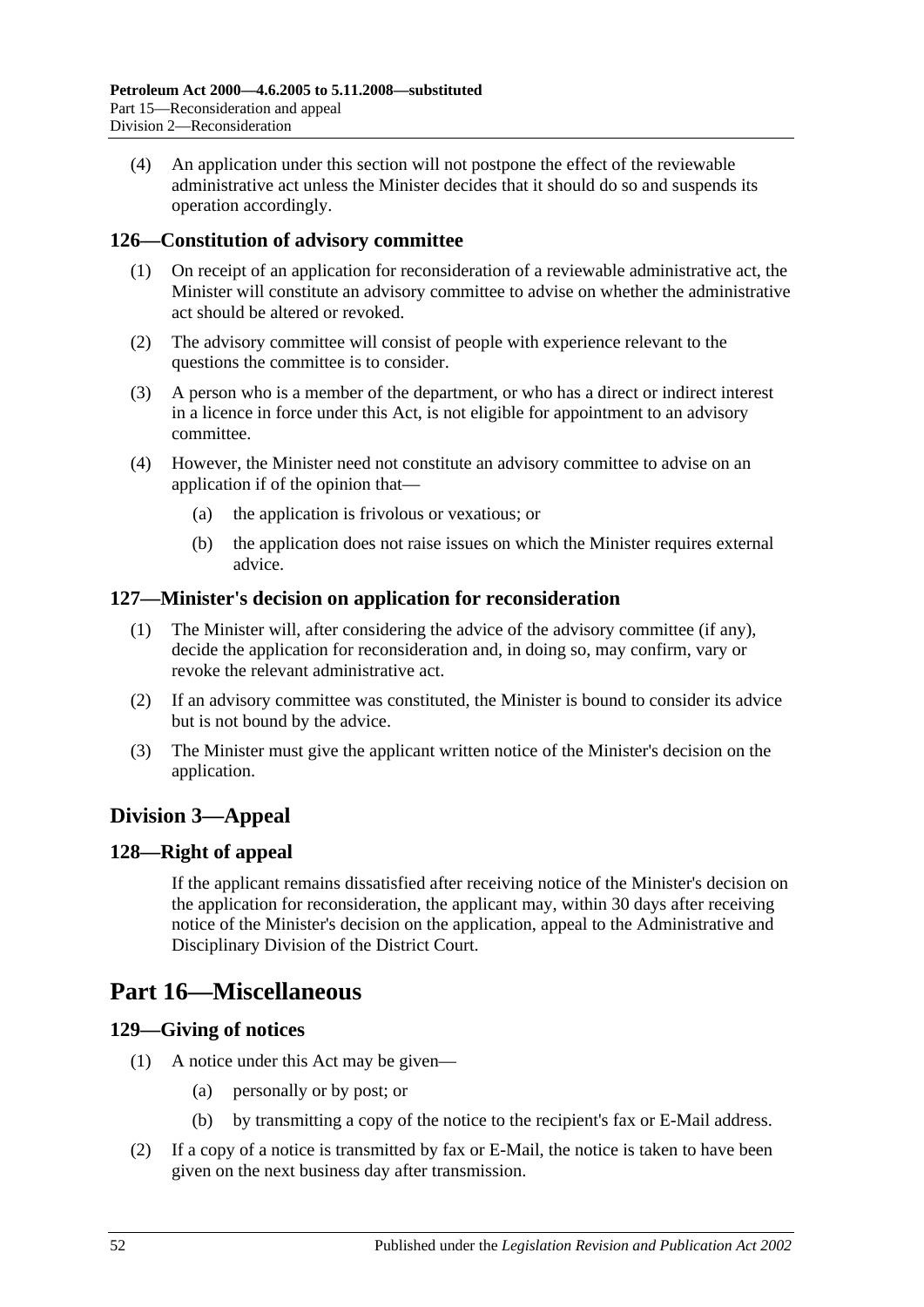## <span id="page-52-0"></span>**130—Verification of information**

- (1) Any information given to the Minister under this Act must, if the Minister so requires, be verified by a signed declaration.
- (2) A person who makes a declaration verifying information given to the Minister under this Act knowing the information to be false or misleading in a material particular is guilty of an offence.

Maximum penalty: \$20 000 or imprisonment for 12 months.

#### <span id="page-52-1"></span>**130A—Avoidance of duplication of procedures etc**

- (1) The purpose of this section is to provide for the avoidance of unnecessary duplication of procedures and compliance requirements under the Commonwealth Act and this Act where an activity requires authorisation under this Act and approval under the Commonwealth Act.
- <span id="page-52-4"></span><span id="page-52-3"></span><span id="page-52-2"></span>(2) Despite any other provision of this Act, the Minister may—
	- (a) accept a Commonwealth Act document as an application, notice or other document for the purposes of this Act if (subject to [subsection](#page-53-0) (5)) the document complies with the requirements of this Act; and
	- (b) direct that a procedure taken under the Commonwealth Act in relation to a Commonwealth Act document that has been accepted by the Minister under [paragraph](#page-52-2) (a) will be taken to have fulfilled the requirement for a procedure in relation to the relevant document under this Act if the requirements of this Act in relation to the procedure have been complied with; and
	- (c) instead of the Minister, or some other person, preparing a plan, report, statement, assessment or other document under this Act, adopt or accept the whole or part of a document (whether a plan, report, statement, assessment or other document of the same kind or not) used, or to be used, for the purposes of the Commonwealth Act as the document required under this Act if (subject to [subsection](#page-53-0) (5)) the document has been prepared in compliance with this Act and complies with the requirements of this Act.
- (3) To avoid doubt, where a controlled action under the Commonwealth Act is an activity or part of an activity, or includes an activity, for which a licence is required under this Act, the Minister, when considering—
	- (a) an application for a licence for the activity; or
	- (b) whether to give written approval for activities pursuant to a licence requiring high level official supervision; or
	- (c) whether to approve a statement (or revised statement) of environmental objectives,

may use information and other material provided to the Commonwealth Minister under the Commonwealth Act for the purpose of deciding whether to give his or her approval to the controlled action under that Act.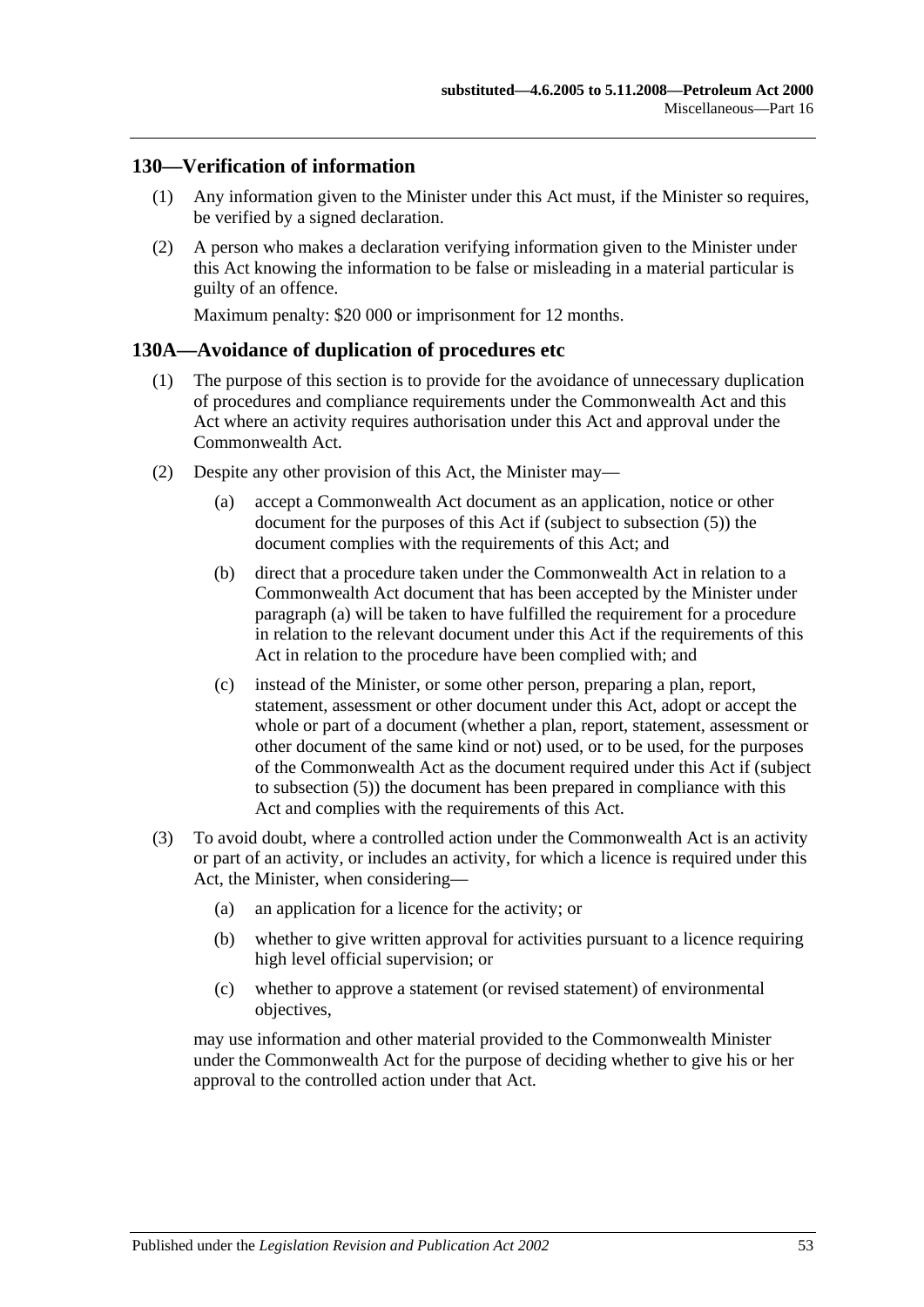- (4) Where a controlled action under the Commonwealth Act is an activity or part of an activity, or includes an activity, for which a licence is required under this Act, the Minister—
	- (a) must, if the Commonwealth Minister has given his or her approval to the controlled action, consider whether—
		- (i) the discretionary conditions (if any) to be attached to the licence; or
		- (ii) the conditions or requirements of the statement or revised statement of environmental objectives approved by the Minister in relation to the activity authorised by the licence,

should be consistent with the conditions (if any) attached to the Commonwealth Minister's approval under the Commonwealth Act;

- (b) may determine that—
	- (i) the licence will be subject to a condition; or
	- (ii) a statement or revised statement of environmental objectives approved by the Minister in relation to the activity authorised by the licence should include a condition or requirement,

requiring compliance with all or some of the conditions attached to the Commonwealth Minister's approval under the Commonwealth Act.

- <span id="page-53-0"></span>(5) A document accepted or adopted under [subsection](#page-52-3) (2)—
	- (a) may be in a form that does not comply with the requirements of this Act; and
	- (b) may include information or other material that is irrelevant for the purposes of this Act.
- (6) Once a document is accepted or adopted under [subsection](#page-52-3) (2) or a direction has been given in relation to a procedure under [subsection](#page-52-4) (2)(b), the document or procedure will not be invalid or ineffective for the purposes of this Act because a court, tribunal or other authority has decided that it is invalid or ineffective for the purposes of the Commonwealth Act.
- (7) In this section—

*assessment report* means—

- (a) an assessment report as defined in the Commonwealth Act by reference to section 84(3), 95, 100 or 105 of that Act; or
- (b) a report under section 121 of the Commonwealth Act;

*Commonwealth Act* means the *Environment Protection and Biodiversity Conservation Act 1999* of the Commonwealth;

*Commonwealth Act document* means—

- (a) a referral under section 68, 69 or 71 of the Commonwealth Act; or
- (b) information given by a person to the Minister under the Commonwealth Act under section 86 of that Act; or
- (c) information and invitation published by a proponent under section 93 of the Commonwealth Act; or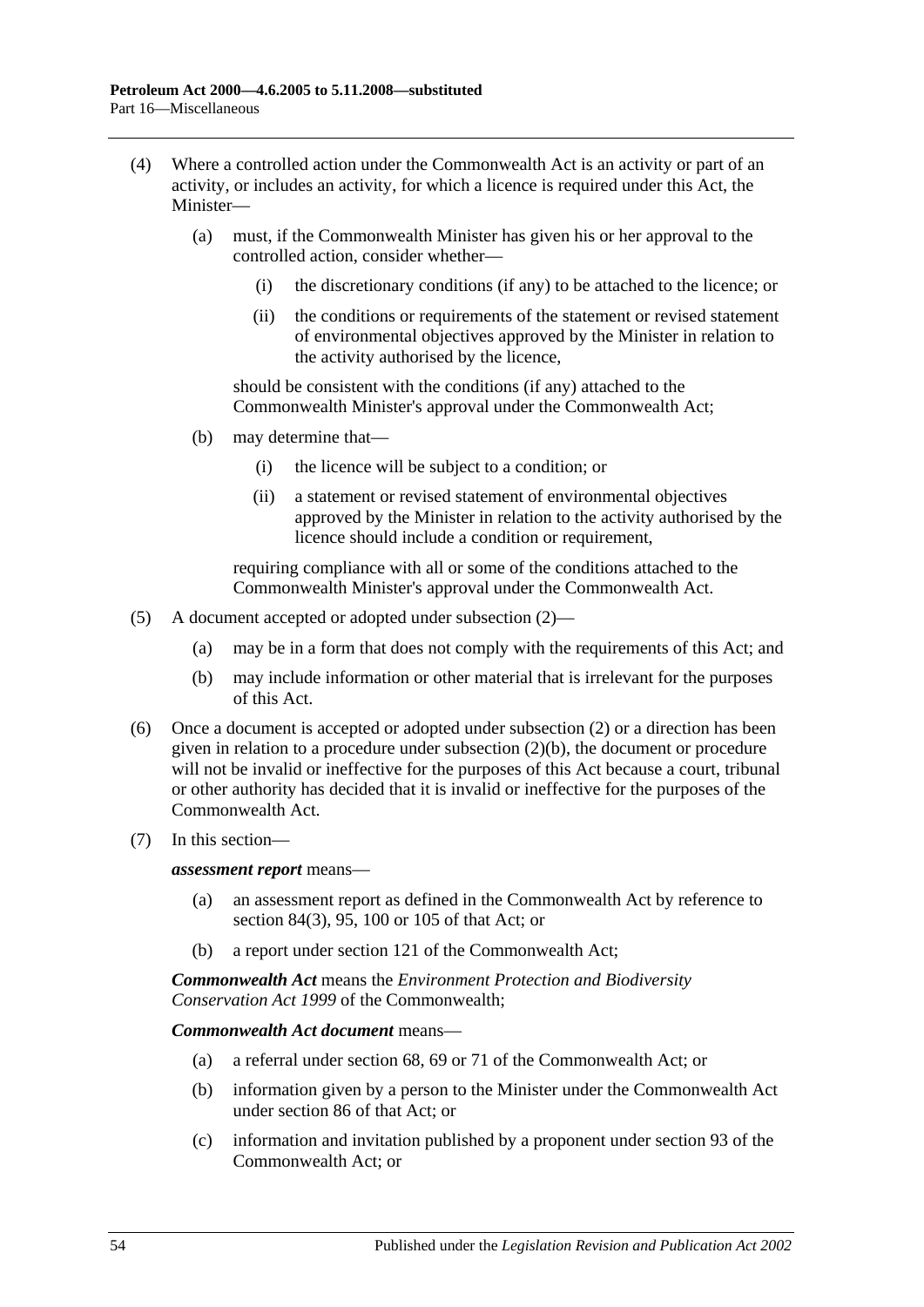- (d) guidelines prepared under section 97 or 102 of the Commonwealth Act; or
- (e) a draft report prepared under section 98 of the Commonwealth Act; or
- (f) a finalised report prepared under section 99 of the Commonwealth Act; or
- (g) a draft statement prepared under section 103 of the Commonwealth Act; or
- (h) a finalised statement prepared under section 104 of the Commonwealth Act; or
- (i) an assessment report.

#### <span id="page-54-0"></span>**131—Saving of powers with respect to Crown land etc**

- (1) Neither this Act nor a licence takes away or limits the power of the Governor or a Minister of the Crown to reserve, dedicate, grant, sell or otherwise deal with or dispose of land.
- (2) However, any such reservation, dedication, grant, sale or other dealing or disposition of land is subject to rights earlier conferred under this Act.

#### <span id="page-54-5"></span><span id="page-54-1"></span>**132—Immunity from liability**

- (1) No liability attaches to the Minister or an authorised officer for an act or omission done or made in good faith and in the exercise, or purported exercise, of powers or functions under this Act.
- (2) A liability that would, but for [subsection](#page-54-5) (1), attach to the Minister or an authorised officer attaches instead to the Crown.

#### <span id="page-54-2"></span>**133—Proof of administrative acts**

In legal proceedings, a decision, determination, valuation, direction or other act under this Act by the Minister may be proved by production of a certificate apparently signed by the Minister.

#### <span id="page-54-3"></span>**134—Extension of time limits**

- (1) The Minister has a discretion to extend time limits fixed by or under this Act.
- (2) A time limit may be extended under this section even though it has, at the time of the extension, already expired.
- (3) A note of each decision to extend a time limit under this section must be included in the public register.

#### <span id="page-54-6"></span><span id="page-54-4"></span>**135—Secrecy**

- (1) A person who is, or has been, employed in carrying out duties related to the administration of this Act must not disclose confidential information acquired in the course, or as a result, of carrying out those duties except—
	- (a) in the course of carrying out official duties; or
	- (b) as authorised by the person to whom the duty of confidentiality is owed; or
	- (c) as authorised by regulation; or
	- (d) as required by a court or other lawfully constituted authority; or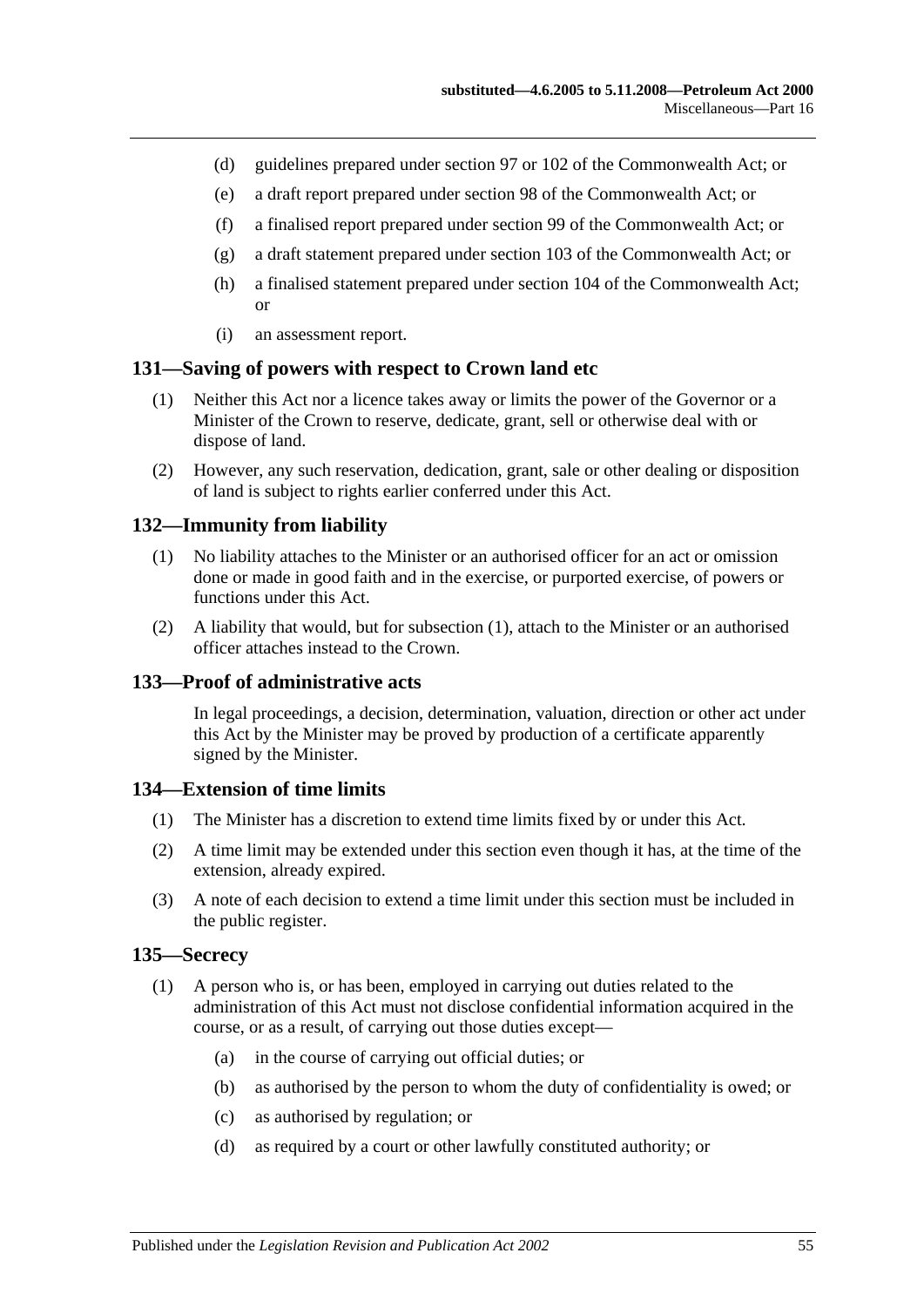(e) as authorised by the Minister after consultation (where practicable) with the person to whom the duty of confidentiality is owed.

Maximum penalty: \$20 000 or imprisonment for 12 months.

(2) No civil liability attaches to any person for a disclosure of confidential information made as authorised under [subsection](#page-54-6) (1).

#### <span id="page-55-0"></span>**136—Administrative penalties**

- (1) This section applies to any provision of this Act (or the regulations) at the foot of which the words "Administrative penalty" appear.
- (2) If a licensee contravenes a provision to which this section applies, the Minister may, by notice in writing to the licensee, impose an administrative penalty on the licensee.
- (3) If the contravention is of a continuing nature, the Minister may impose a further administrative penalty by way of a daily penalty for every day the contravention continues from the date of the notice until the contravention is remedied.
- (4) The amount of an administrative penalty—
	- (a) in the case of an administrative penalty that is not a daily penalty—an amount (not exceeding \$10,000) fixed by regulation in relation to the relevant provision;
	- (b) in the case of a daily penalty—an amount (not exceeding \$1,000) fixed by regulation in relation to the relevant provision.
- (5) An administrative penalty may be recovered as a debt due to the Crown.
- (6) If an administrative penalty has been imposed in relation to a particular act or default, the same act or default cannot be made the subject of proceedings for an offence against this Act and if proceedings for an offence against this Act have been brought in relation to a particular act or default, an administrative penalty cannot be imposed for the same act or default.

## <span id="page-55-1"></span>**137—Preservation of rights under** *Cooper Basin (Ratification) Act 1975*

Nothing in this Act affects rights conferred by the *[Cooper Basin \(Ratification\)](http://www.legislation.sa.gov.au/index.aspx?action=legref&type=act&legtitle=Cooper%20Basin%20(Ratification)%20Act%201975)  Act [1975](http://www.legislation.sa.gov.au/index.aspx?action=legref&type=act&legtitle=Cooper%20Basin%20(Ratification)%20Act%201975)*.

#### <span id="page-55-2"></span>**138—Regulations**

- (1) The Governor may make regulations for the purposes of this Act.
- (2) The regulations may, for example—
	- (a) regulate the conduct of operations involved in exploration for, or production of, petroleum or another regulated resource;
	- (b) prohibit or restrict activities that may result in waste of a regulated resource;
	- (c) prescribe consultative procedures for the preparation of statements of environmental objectives;
	- (d) require licensees generally or a particular class of licensees to provide periodic returns of prescribed information certified if the regulations so require by declaration under this Act;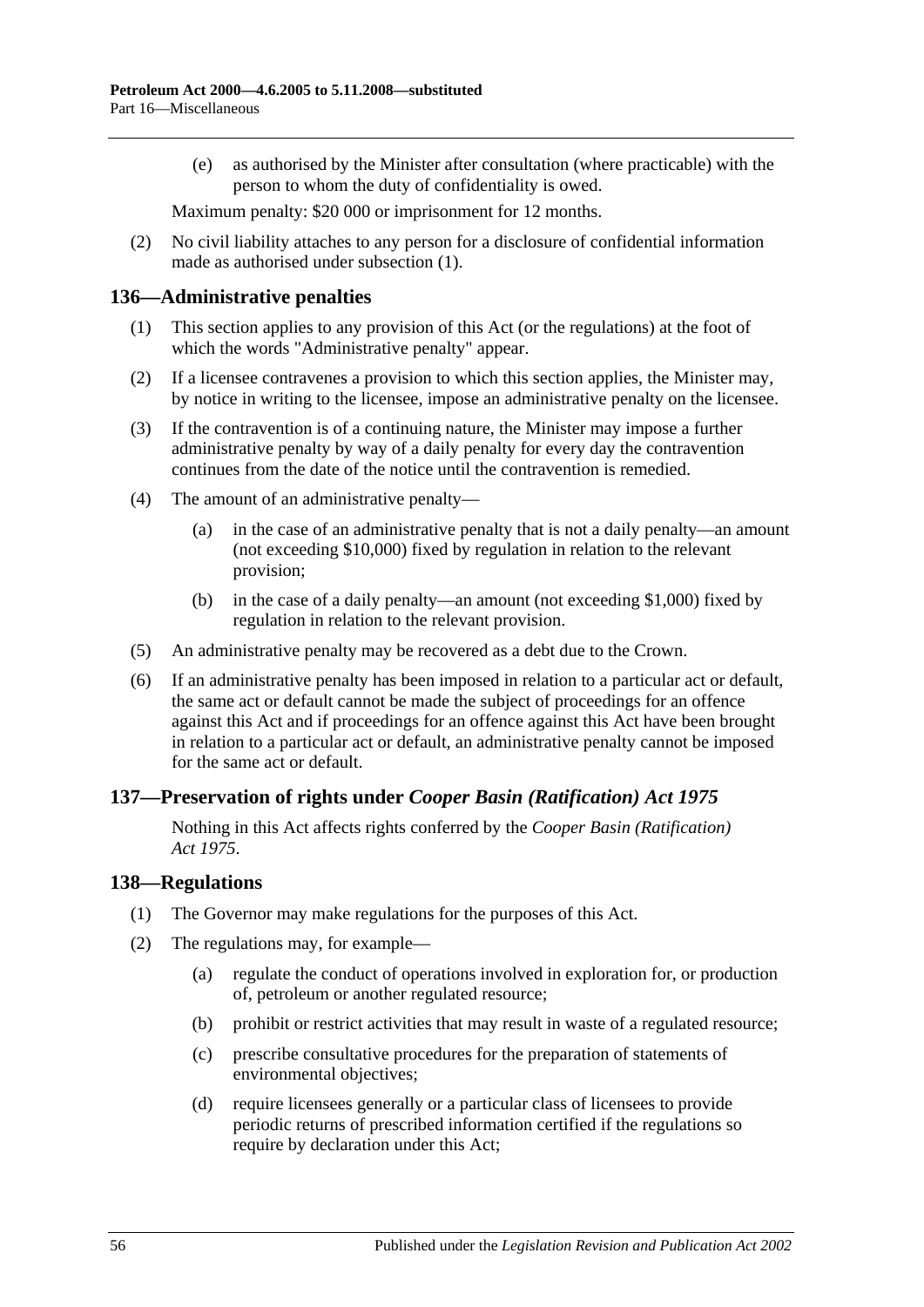- (e) prescribe and provide for the recovery of fees in respect of the administration or operation of this Act.
- (3) A regulation may provide that contravention of the regulation is an offence punishable by a penalty not exceeding \$10 000.

## <span id="page-56-0"></span>**Schedule—Transitional provisions**

#### <span id="page-56-1"></span>**2—Continuation of licences**

A petroleum exploration licence, a petroleum production licence, or a pipeline licence that was in force under the repealed Act immediately before the commencement of this Act continues in force under this Act, subject to its terms and conditions, as an exploration licence, a production licence or a pipeline licence (as the case requires) under this Act for the balance of the term for which it was granted or last renewed.

#### <span id="page-56-4"></span><span id="page-56-2"></span>**3—Preservation of operation of the repealed Act for certain purposes**

- (1) An application for a licence under the repealed Act that has not been finally dealt with under that Act before the commencement of this Act will continue as if it were an application for a corresponding licence under this Act.
- (2) If the regulations so provide, the provisions of the repealed Act apply (or continue to apply), to the exclusion of the corresponding provisions of this Act and subject to any modifications that may be prescribed by the regulations—
	- (a) to an application within the ambit of [subsection](#page-56-4) (1) (as if it were still an application for a licence under the repealed Act); or
	- (b) to the grant or renewal of a licence under this Act (as if it were a licence under the repealed Act).

## <span id="page-56-3"></span>**4—Limitation on certain rights**

- (1) The rights of the holder of a transitional licence are not to be more extensive than if the repealed Act had continued in force.
- (2) A transitional licence cannot be converted into a retention licence under section  $41(1)(a)$ .
- (3) A **transitional licence** is—
	- (a) a licence under the repealed Act continued in force under this Act (see [section](#page-56-1) 2); or
	- (b) a licence granted under this Act pursuant to an application made under the repealed Act (see [section](#page-56-2) 3).
- <span id="page-56-5"></span>(4) Without limiting a preceding subsection—
	- (a) the provisions of section 32 of the repealed Act will apply in relation to the renewal of a transitional licence; and
	- (b) if a transitional licence is—
		- (i) amalgamated or replaced under [section](#page-35-3) 82; or
		- (ii) divided under [section](#page-35-4) 83,

then—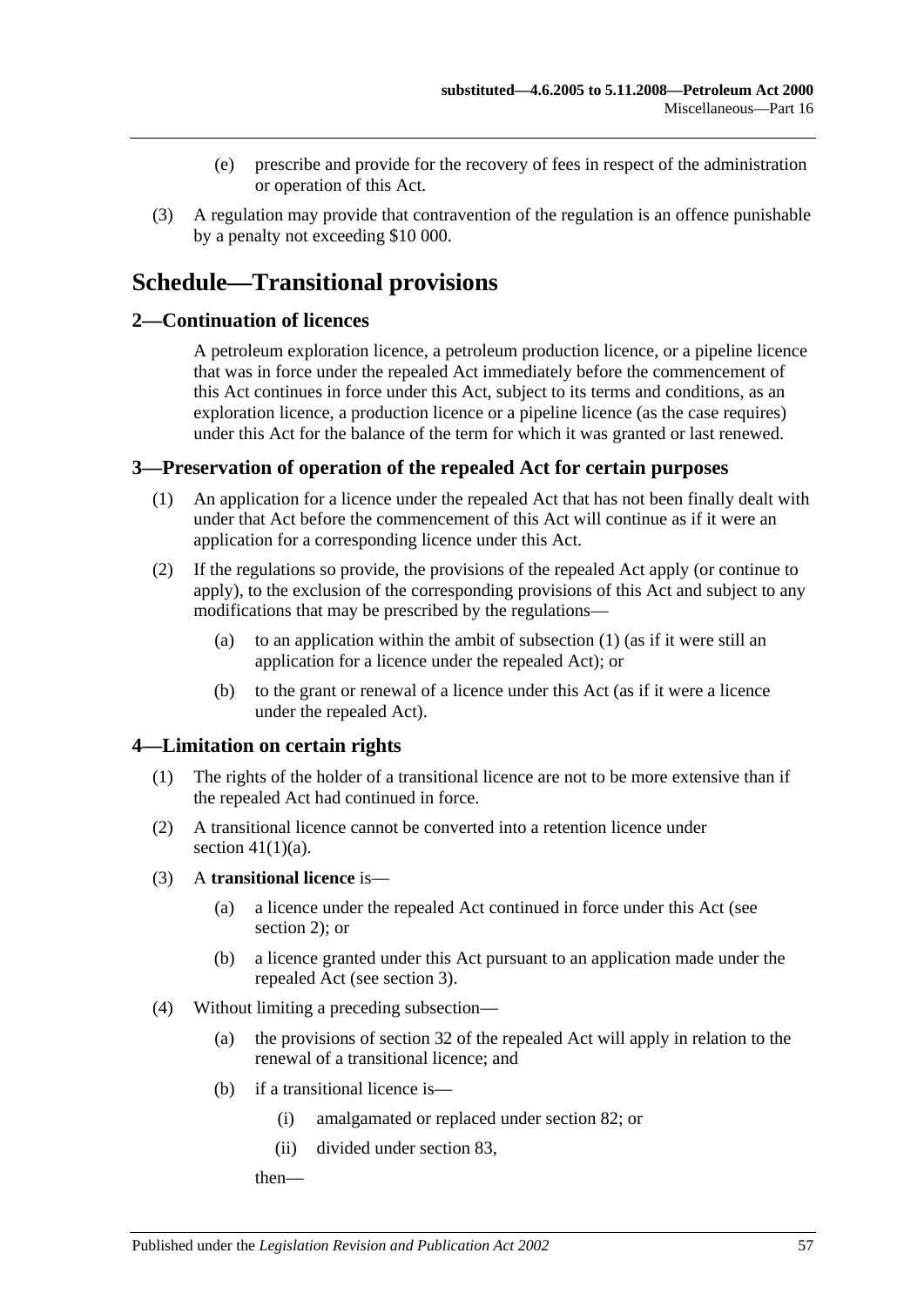- (iii) any licence arising from the action taken under the relevant section will be taken to be a transitional licence; and
- (iv) the provisions of section 32 of the repealed Act will apply in relation to the renewal of any licence arising from the action taken under the relevant section.
- (5) The following additional provisions will apply in relation to a petroleum production licence to which the *[Cooper Basin \(Ratification\) Act](http://www.legislation.sa.gov.au/index.aspx?action=legref&type=act&legtitle=Cooper%20Basin%20(Ratification)%20Act%201975) 1975* applies:
	- (a) the term of a licence is 31 years with a right of renewal from time to time of 21 years; and
	- (b) [subsection](#page-56-5) (4) will apply in relation to the amalgamation, replacement or division of any such licence.

#### <span id="page-57-0"></span>**5—Environmental assessments**

The Minister may accept and act on an environmental assessment made before the commencement of this Act if the Minister is of the opinion that the assessment was competently made and is appropriate for the purposes for which an environmental impact report is required under this Act.

#### <span id="page-57-1"></span>**6—Statements of environmental objectives**

- (1) If in the Minister's opinion a document has, before the commencement of this Act, fulfilled a purpose corresponding to the purpose of a statement of environmental objectives under this Act, the Minister may publish the document in the Gazette.
- (2) On publication of a document under this section, it is taken to be a statement of environmental objectives made under this Act.

#### <span id="page-57-2"></span>**7—Presumptive classification of activities**

- (1) If arrangements for the protection of the environment had been established to the satisfaction of the Minister under regulation 16(2) of the *[Petroleum Regulations](http://www.legislation.sa.gov.au/index.aspx?action=legref&type=subordleg&legtitle=Petroleum%20Regulations%201989) 1989*, the activities to be carried out under the relevant licence are taken to have been classified, on the commencement of this Act, as activities requiring low level official supervision for the purposes of [section](#page-32-3) 74.
- (2) This does not prevent a change of classification under [section](#page-32-5) 74(4).

## <span id="page-57-3"></span>**8—Non-application of certain provisions to certain pipelines**

[Sections](#page-25-1) 52, [53](#page-25-2) and [54](#page-25-3) have no application to the Pipeline Licences Nos. 2 and 5, or the pipeline land relating to those pipelines.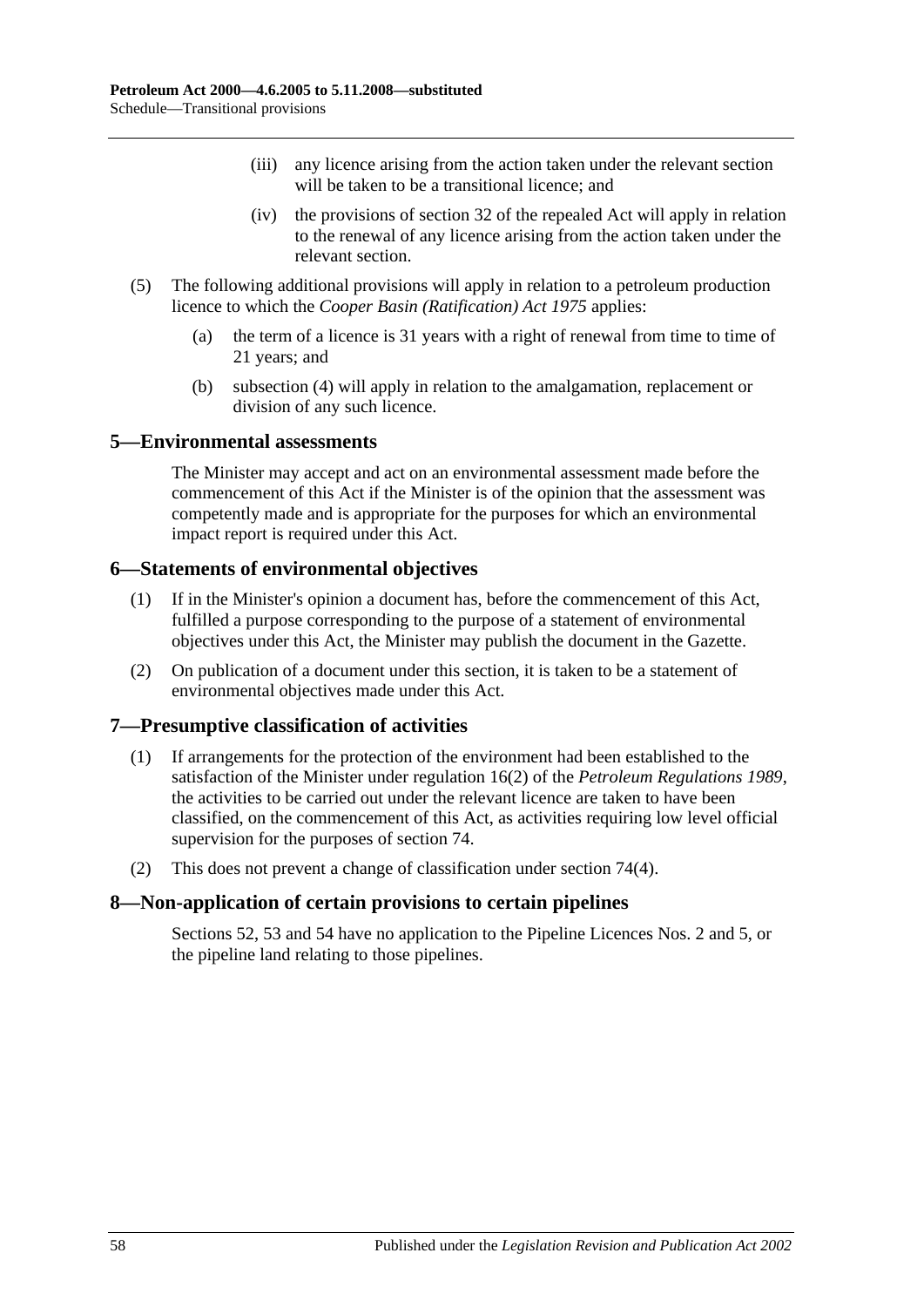## <span id="page-58-0"></span>**Legislative history**

## **Notes**

- Amendments of this version that are uncommenced are not incorporated into the text.
- Please note—References in the legislation to other legislation or instruments or to titles of bodies or offices are not automatically updated as part of the program for the revision and publication of legislation and therefore may be obsolete.
- Earlier versions of this Act (historical versions) are listed at the end of the legislative history.
- For further information relating to the Act and subordinate legislation made under the Act see the Index of South Australian Statutes or www.legislation.sa.gov.au.

## **Legislation repealed by principal Act**

The *Petroleum Act 2000* repealed the following:

*Petroleum Act 1940*

## **Principal Act and amendments**

New entries appear in bold.

| Year   | N <sub>0</sub> | Title                                                                                           | Assent     | Commencement                                                        |
|--------|----------------|-------------------------------------------------------------------------------------------------|------------|---------------------------------------------------------------------|
| 2000   | 60             | Petroleum Act 2000                                                                              | 27.7.2000  | 25.9.2000 (Gazette 21.9.2000 p2042)                                 |
| 2001   | 16             | Statutes Amendment (Avoidance of<br><b>Duplication of Environmental</b><br>Procedures) Act 2001 | 17.5.2001  | Pt 6 (s 8)—14.6.2001 ( <i>Gazette 14.6.2001</i><br>p2221            |
| 2001   | 69             | <b>Statutes Amendment (Courts and</b><br>Judicial Administration) Act 2001                      | 6.12.2001  | Pt 11 (ss $26 \& 27$ )-3.2.2002 ( <i>Gazette</i><br>24.1.2002 p346) |
| 2003   | 35             | River Murray Act 2003                                                                           | 31.7.2003  | Sch (cl 19)-24.11.2003 (Gazette<br>20.11.2003 p4203)                |
| 2004   | 34             | Natural Resources Management Act<br>2004                                                        | 5.8.2004   | Sch 4 (cl 37)-2.9.2004 ( <i>Gazette</i><br>$2.9.2004$ $p3545$       |
| 2005 5 |                | <b>Adelaide Dolphin Sanctuary Act</b><br>2005                                                   | 14.4.2005  | Sch 2 (cll 54–57)–4.6.2005 (Gazette<br>$2.6.2005$ p1684)            |
| 2007   | 60             | <i>Marine Parks Act 2007</i>                                                                    | 29.11.2007 | Sch 1 (cll 44—47)—uncommenced                                       |
| 2012   | 34             | <b>Petroleum and Geothermal Energy</b><br>(Transitional Licences) Amendment<br>Act 2012         | 27.9.2012  | 27.9.2012 except s $6 - 25.9.2000$ : s 2                            |

## **Provisions amended**

New entries appear in bold.

Entries that relate to provisions that have been deleted appear in italics.

| Provision  | How varied                                                                   | Commencement |
|------------|------------------------------------------------------------------------------|--------------|
| Long title | amended under <i>Legislation Revision and</i><br><b>Publication Act 2002</b> | 24.11.2003   |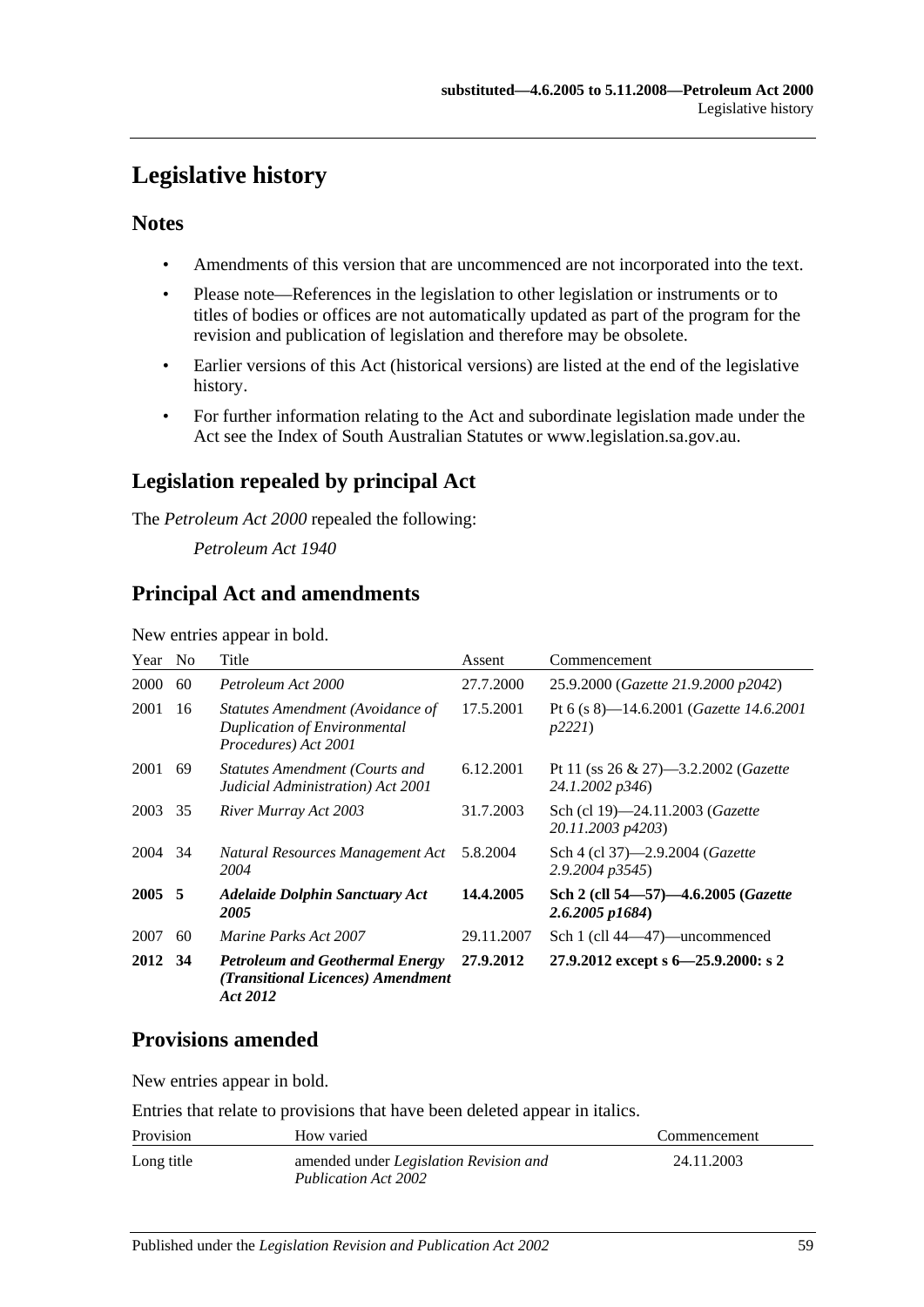| Pt1                                                                    |                                                                       |            |
|------------------------------------------------------------------------|-----------------------------------------------------------------------|------------|
| s <sub>2</sub>                                                         | omitted under Legislation Revision and<br><b>Publication Act 2002</b> | 24.11.2003 |
| s <sub>4</sub>                                                         |                                                                       |            |
| s(4(1))                                                                |                                                                       |            |
| <b>Sanctuary</b>                                                       | Adelaide Dolphin inserted by 5/2005 Sch 2 (cl 54(1))                  | 4.6.2005   |
| <b>Minister for the</b><br><b>Adelaide Dolphin</b><br><b>Sanctuary</b> | inserted by 5/2005 Sch 2 (cl 54(2))                                   | 4.6.2005   |
| Murray-Darling<br>Basin                                                | inserted by $35/2003$ Sch cl 19(a)                                    | 24.11.2003 |
| relevant court                                                         | amended by 69/2001 s 26                                               | 3.2.2002   |
| Pt 2                                                                   |                                                                       |            |
| s6A                                                                    | inserted by 5/2005 Sch 2 (cl 55)                                      | 4.6.2005   |
| Pt <sub>3</sub>                                                        |                                                                       |            |
| s <sub>12</sub>                                                        |                                                                       |            |
| s 12(1)                                                                | s 12 redesignated as $s$ 12(1) by 5/2005 Sch 2<br>(cl 56)             | 4.6.2005   |
| $s\ 12(2)$ —(4)                                                        | inserted by 5/2005 Sch 2 (cl 56)                                      | 4.6.2005   |
| Pt 12                                                                  |                                                                       |            |
| s <sub>95</sub>                                                        |                                                                       |            |
| $s\,95(1)$                                                             | s 95 redesignated as s 95(1) by 34/2004 Sch 4<br>cl 37                | 2.9.2004   |
| $s\,95(2)$                                                             | inserted by 34/2004 Sch 4 cl 37                                       | 2.9.2004   |
| s 103A                                                                 | inserted by $35/2003$ Sch cl 19(b)                                    | 24.11.2003 |
| s 103B                                                                 | inserted by 5/2005 Sch 2 (cl 57)                                      | 4.6.2005   |
| Pt 16                                                                  |                                                                       |            |
| s 130A                                                                 | inserted by 16/2001 s 8                                               | 14.6.2001  |
| Sch                                                                    |                                                                       |            |
| cl 1                                                                   | omitted under Legislation Revision and<br><b>Publication Act 2002</b> | 24.11.2003 |
| s <sub>4</sub>                                                         |                                                                       |            |
| $s(4(4)$ and $(5)$                                                     | inserted by 34/2012 s 6                                               | 25.9.2000  |

## **Transitional etc provisions associated with Act or amendments**

## *Statutes Amendment (Courts and Judicial Administration) Act 2001*

## **27—Transitional provision**

The amendments made to the principal Act by this Part—

(a) do not apply in respect of proceedings commenced before the commencement of the Part (and those proceedings may continue as if this Act had not been enacted); and